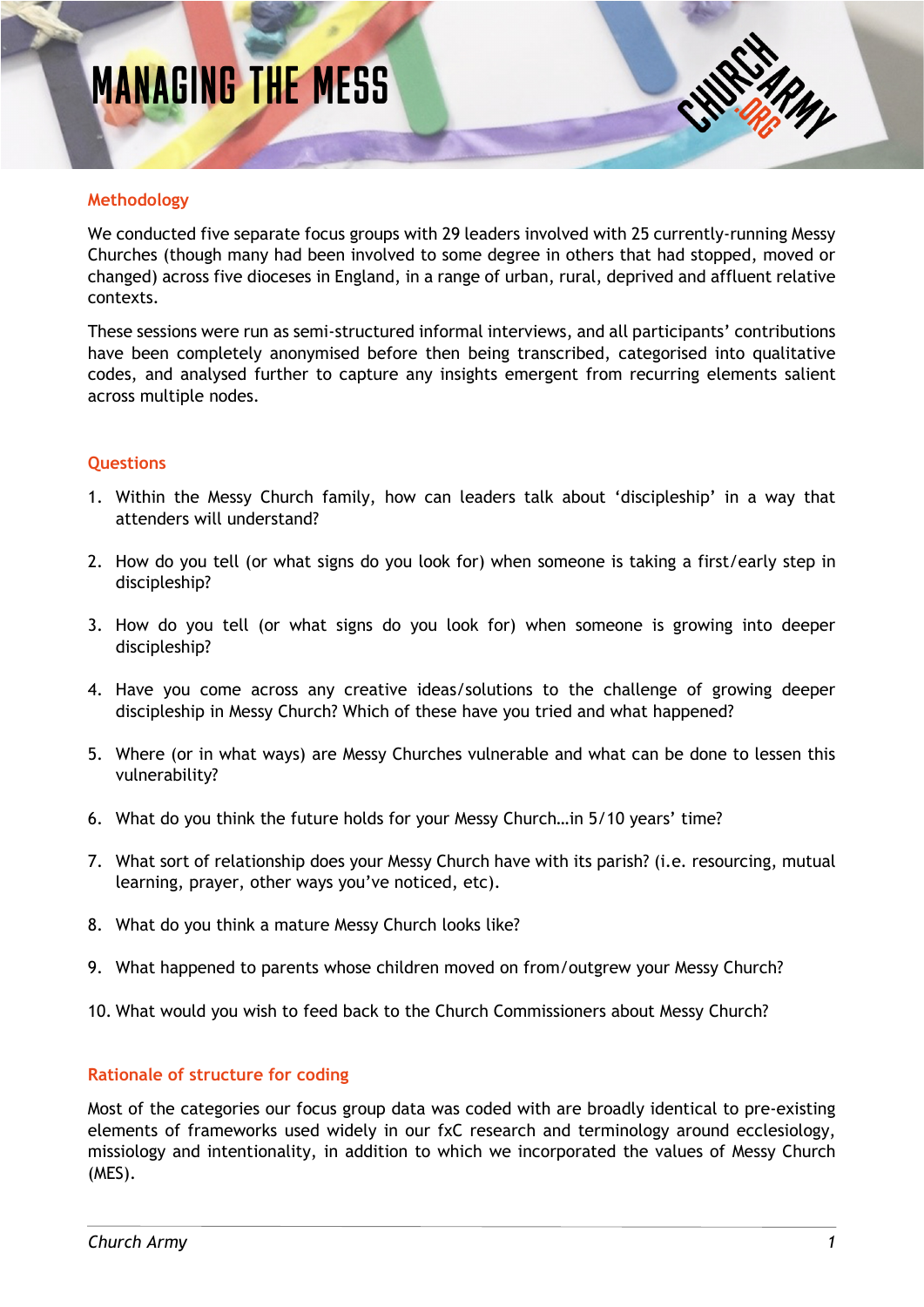These included: 3 metrics of organisational sustainability (self-financing, self-governing and selfreproducing); 4 creedal marks of church maturity (one, holy, catholic and apostolic); 5 Messy values (Christ-centredness, all-age, hospitality, creativity and celebration). Each of these twelve codes was further split into two: a 'G' aspect (which seeks to capture by description the intentionalities/capacities/activities of the MES leadership/community), as well as an 'R' aspect (which, conversely, captures the effectuality/impacts/developments from/for the MES leadership/community).

In performance management jargon, the Gs may be characterised as 'leading indicators' and the Rs as 'lagging', or as I have preferred to refer to them here, 'giving' and 'receiving'. Divergences across the G-R dynamics of each of the twelve thematic nodes appear to reveal some curious imbalanced trends – though there are the plausible options of superficiality, or that my own coding biases have skewed the shape of this breakdown.

Alongside the dozen G-R pairs, there are also four single categories that are more analytical than thematic. Firstly, speakers' acknowledgement of human subjectivity, finiteness and limits (either their own, others', or in general); secondly, speakers' faithful expressions of trust in God's plan/wisdom/work; thirdly, discussion of any friction in vision/behavior of sending/inherited churches towards Messy Church; and finally a catch-all category for any other external or out-ofcontrol factors affecting anything else discussed. Together these four categories helped mop up a richer depth from the data, where much of the participants' experiences could not be qualified as telling us anything particular or certain about the core research themes because of the sheer unknowableness of lots of it from a frontline view.

#### **Breakdown of contents from node hierarchy**

The final breakdown of how many selected sections of text from all five focus groups found their way into these categories is as follows (*note, quite a few coded sections of text recur in multiple nodes; I've tried to be sparsely efficient with such overlaps while respectful of counter-intuitive interconnections. Sections of coded text also vary greatly in length*):

| G-3-finance                                    | 37 | R-3-finance     | 27 | <b>TOTAL 3-self:</b>   |                       |
|------------------------------------------------|----|-----------------|----|------------------------|-----------------------|
| G-3-govern                                     | 40 | R-3-govern      | 25 | 279                    |                       |
| G-3-reproduce                                  | 71 | R-3-reproduce   | 79 | (64, 65, 150)          |                       |
| $G-4$ -one                                     | 65 | R-4-one         | 95 | <b>TOTAL 4 marks:</b>  |                       |
| $G-4-holy$                                     | 59 | $R-4-holy$      | 53 | 489                    |                       |
| G-4-catholic                                   | 58 | R-4-catholic    | 60 |                        | (160, 112, 118, 99)   |
| G-4-apostolic                                  | 57 | R-4-apostolic   | 42 |                        |                       |
| G-5-Christ                                     | 45 | R-5-Christ      | 46 | <b>TOTAL 5 values:</b> |                       |
| G-5-all-age                                    | 58 | R-5-all-age     | 75 | 384                    |                       |
| G-5-hospitality                                | 41 | R-5-hospitality | 27 |                        | (91, 133, 68, 48, 43) |
| G-5-creativity                                 | 22 | R-5-creativity  | 26 |                        |                       |
| G-5-celebration                                | 23 | R-5-celebration | 20 |                        |                       |
| Acknowledgement of human subjectivity/limits   |    |                 |    | 139                    |                       |
| Acknowledgement of God's objectivity/power     |    |                 |    | 64                     |                       |
| Inter-congregational misunderstanding/friction |    |                 |    | 76                     |                       |
| <b>Exogenous influences</b>                    |    |                 |    | 81                     |                       |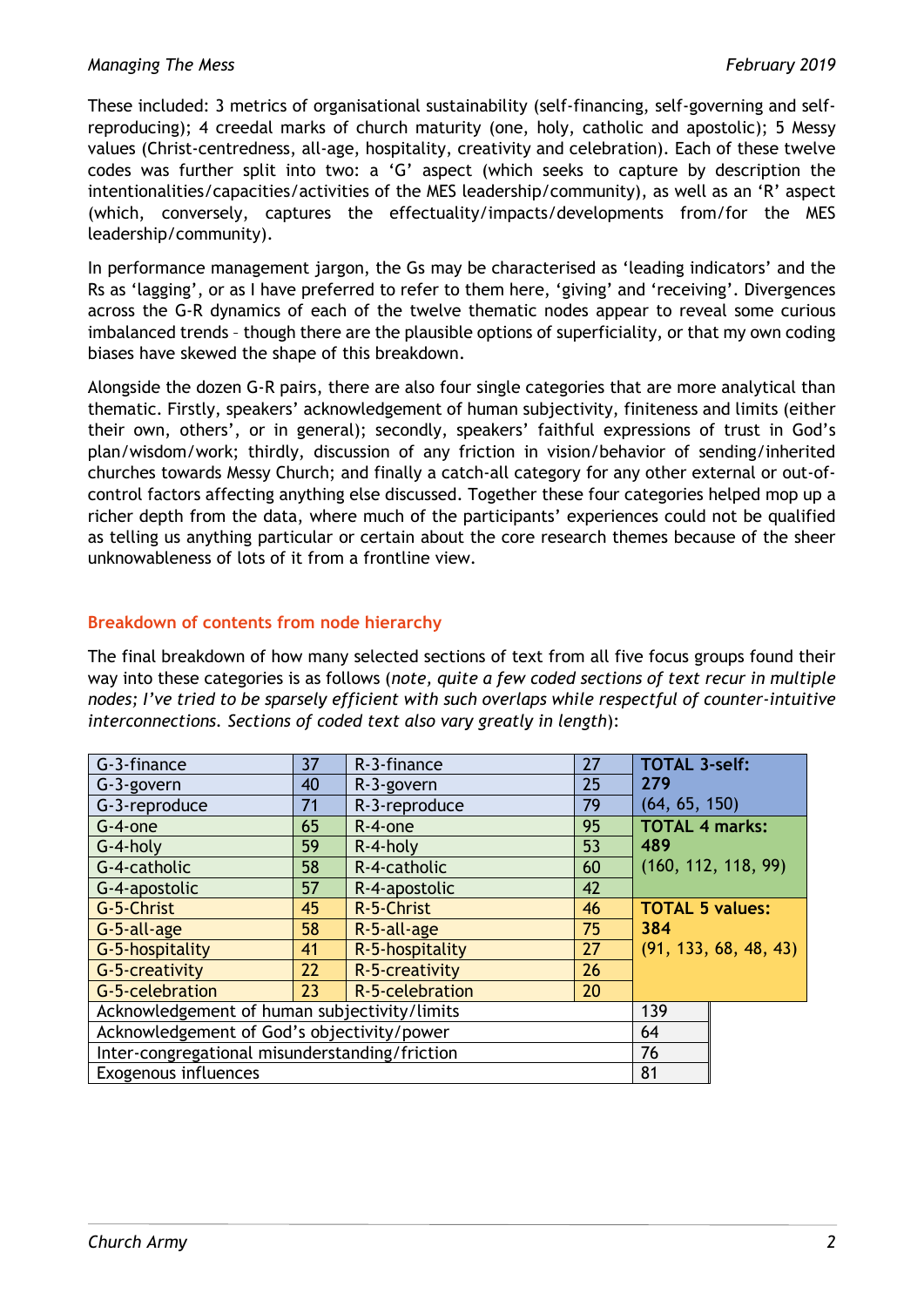#### **Full node-by-node summaries of all salient elements**

Similar coded entries from each node are grouped by thematic and analytic factors to draw out salient elements unpackable from each node in the overall hierarchy. Each paragraph with nested bullets represents one such sub-nodal category for grouping these insights.

Notes on this process highlight both congruent patterns within nodes, as well as various incongruities which may have links to sections of summaries of other nodes, to draw out deeper insights relevant for our original research questions and considerations.

All sections of text in quote marks are verbatim contributions from focus group participants.

These are the headings:

- Exogenous influences
- Human finiteness/subjectivity
- God's power and plan
- Inter-congregational friction
- Self-financing
- Self-governing
- Self-reproducing
- One
- Holy
- Catholic
- Apostolic
- Christ-centred
- All-age
- Hospitality
- Celebration
- Creativity

#### **Exogenous influences**

Difficulties communicating openly with attenders

- "for some people I think there is still a real reluctance to talk about where they are"
- Linguistic & cultural barriers between church folk & non-churched attenders

Difficulties finding an ideal congruence between MES plans & rhythms of attenders' lives. Exacerbated by tendency of attendance to be quite transient. Considerable variabilities across MESs' contexts.

- This trickiness extends into any self-reproductive ministry activity (most of which discussed as prone to similar vulnerabilities listed below)
	- o Obvious tension with awareness that effective discipleship/maturity in Messy Church would be strengthened by being more than merely monthly, but it's already a "hard juggling act" and increasing regularity "would feel harder because it's resource-heavy" – yet several do feel "time pressure's always there" & suggest this hinders mission
		- One says of monthly meetings, "that tends to be the limit of what it's allocated", and another adds that doing less-than-monthly felt "too spaced out"
- Makes regularity of Messy Church engagements thoroughly unpredictable. Bigger ones might quite reasonably be considered a "logistical nightmare" and potentially "you're in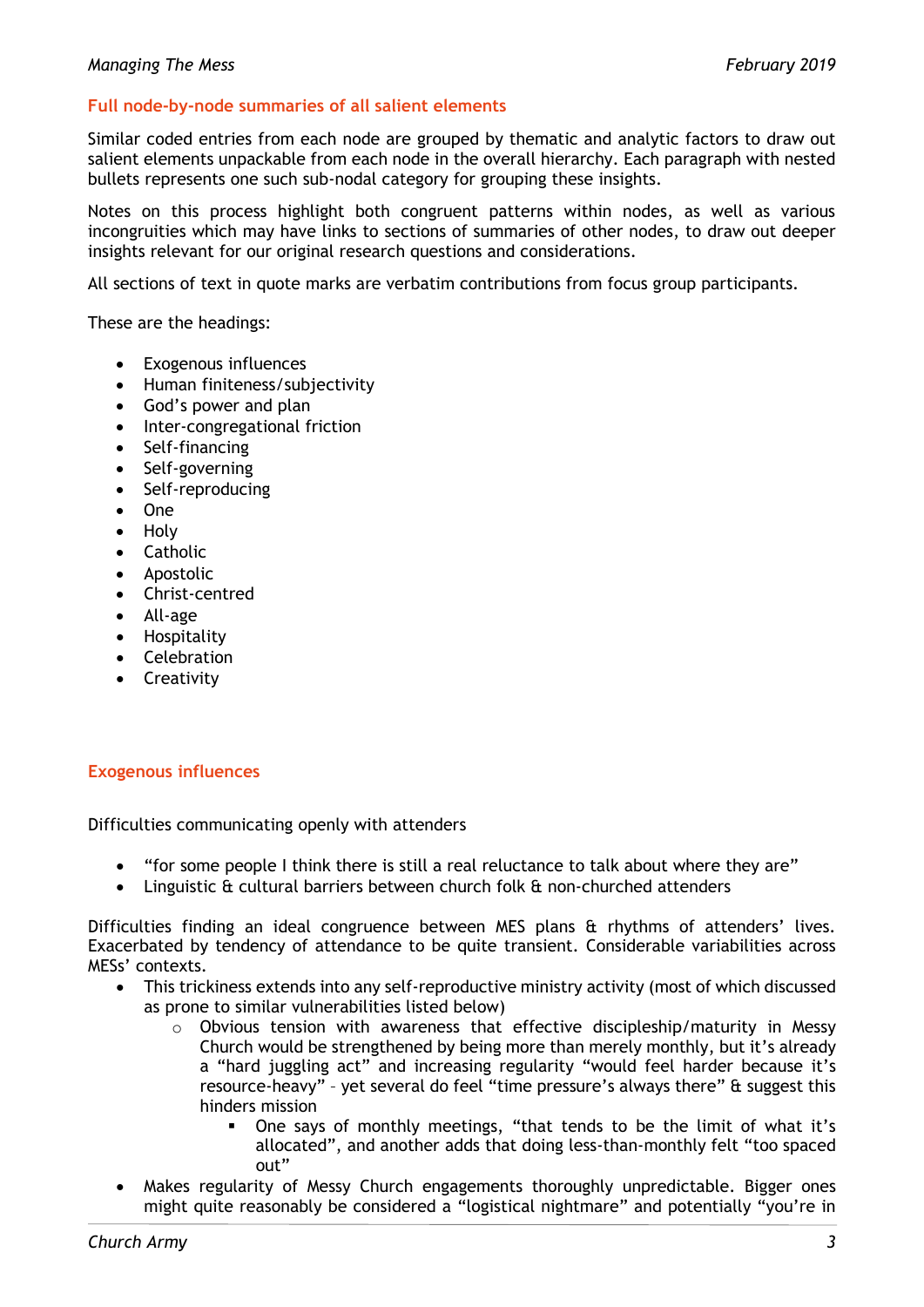danger of [attenders] feeling uncomfortable with the amount of people" while team can feel "like 'whoa it's all a bit busy there', and actually… I wouldn't be able to tell you who was there, because there's so many people that you just don't get to see and engage with everybody"

- $\circ$  Which may make planning ahead extremely difficult (one's immediate response when asked what MES may look like in 5 years was "Gosh! Hahaha!" followed by whole group undertaking a long silence)
- $\circ$  One did take measures on capping as were frequently brushing 100 which was unsafe number for team/building size – but after cap [80] numbers fluctuated in downward spirals & now they find themselves "worrying whether [we're] gonna get anybody"

General decline of churchgoing in traditional congregations (which constitute bulk pools of volunteers & source of funding/legitimacy) poses risk to Messy sustainability

- Because it is very resource-intensive!
- One cites potential encouragement/renewal factor that "there's an awful lot of young teens twenties that are now professing sort of to be Christians and active people"
	- o Adds "perhaps the church isn't dead after all" but is this kind of demographic growth likely to benefit MES directly/consistently?

Tensions in time/energy capacities between MES and everything else in life

- o Affects leaders/helpers
	- Especially leaders also involved in 'proper church' as Sundays can bring up "so many pulls in other directions" and institutional structures may restrict people at certain time in certain ways; and when some of team can't make it piles pressure on rest of them. There's one in which they "just didn't have the manpower" & respondent stresses real burnout risk; "you're stretching people too far if you're not careful" – small teams cite this as persistent vulnerability, particularly among volunteers (one exclaims, "I think the church is absolutely rubbish at looking after volunteers… there's this expectation that we do it because we're Christians… or feel we have a calling… all of which is true… [but] people drop out and move on, because volunteers will only continue for as long as their needs are being met… church volunteers are not the same as [others] but they still have needs… and the church just – doesn't regard those at all $\overline{v}$ )
		- Exacerbated if MES helper-team not committed as they're liable to become transient in similar ways to attenders – so "if something better came up… Messy Church didn't happen"
	- Illness cited by several as a particularly unpredictable but serious vulnerability, given the tendency of MES helper-teams (as cited by some participants) to be on the elderly side (one, asked what MES will look like in 5 years' time, doesn't really want to look that far forward as "we've had two team members recently die", while another had "two that have had strokes", and another while still running it consistently is concerned that without new blood eventually "it's just going to be physically impossible")
	- Retirement of leaders (esp. from church) may hinder MES if they move on, potentially seriously if key MES leader. Several cite retired persons as playing key roles. Another cites having "a lot more time now for doing things like this" having recently been made redundant but still facing high (unreasonably?) expectations from other staff in church or affiliated institutions; "same as when I retired. As far as they were concerned, I could do everything. And you can't!"
		- Vulnerability linked to developmental capacities for indigenous leaders
		- Some point out difficulties in being to-whatever-extent reliant on vicars who are themselves increasingly over-stretched/under-supported
		- Several complain of lack of support for leaders/volunteers who try but "can't do it without support"; some suggest investments are needed in training/etc to develop Messy leadership across all regions ("we need local support")
- o Affects attenders (adults/children)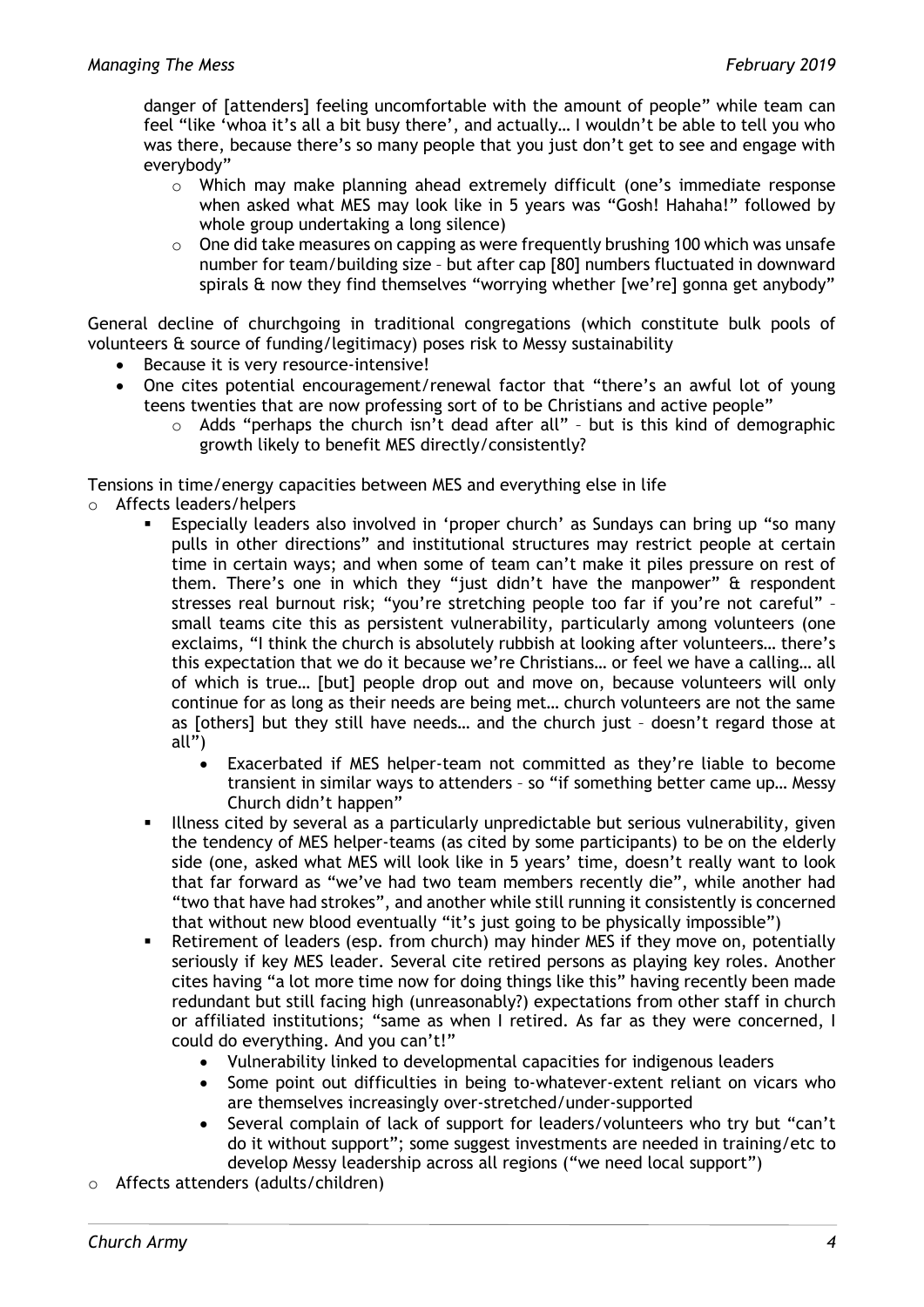- Work & parenting responsibilities: e.g. "one of the parents works longer hours and the other parent's dashing home to get them from [whatever]" – variability of this noted, shifting as children get older
	- Intensive jobs may leave little room for consistent churching; "if both partners are working all week" then weekends may be "their only time all together"
	- Family can be uprooted! Several cite long-term attenders moving away as being an endurable but rough knock to Messy community, while this kind of mobility not perceived as uncommon across all relevant contributions
	- Complications of broken homes alternating weekend visits?
- Full range of general background reasons cited for non-committal attender transience ("social things just sometimes happen [so] we find our numbers fluctuate", or as others put it, "people's lives are just so – busy –" "Frantic." "and – yeah"):
	- Working, bowling, amateur dramatics in the village, nearby festivals, ballet performances, football tournaments, Guide/Scout outings, swimming lessons, cricket, any after-school clubs, the village fete, working late, Wimbledon, good weather, sunshine, bad weather, half-terms, basically any holiday on calendars or booked off, football, birthday parties, visiting parents/relatives, shopping…
		- $\circ$  Stuff like this might pop up in clash with MES  $\hat{\alpha}$  leaders might presume (sometimes rightly) that there "ain't gonna be anybody". One discusses how relaxed attenders are that some may come for a bit of MES then "troop off out" for mitigating whatever clash they face – another decries lack of commitment in modern culture as "the same vulnerability that strikes me as across church generally"
		- $\circ$  Stuff like this also underlies MES willingness to be adaptable to those who like coming (in terms of days, times, activities) to minimise impact of inconvenience upon attenders' lives
	- Exposure to effective evangelical contact may be lessened by capacities of MES team being overloaded with Messy 'Martha stuff'
	- Difficulty in ascertaining who's potentially 'drifting' & who's just an unreliable regular – leavers rarely announce their intentions, just becoming (if still local) "ones you occasionally see but coincidentally"
- o Affects particular nevertheless high-effort events, e.g. when everyone has loads going on, so even though "it's absolutely bonkers that we don't" some may "always struggle in December to have a Messy Christmas because there is so much going on in December"

Location may hinder locals' engagement (or awareness of church existing at all, let alone a Messy one; one describes a rural situation where building is "up a cul-de-sac at the end" so "there are people who've lived in the village for years and don't know where the church is", another innercity MES has to contend with "the main A24 going through the middle of [the parish], we've got two schools but they're in different boroughs" and "no high street [or] centre at all")

• Alternative/superior locations may be unavailable/unaffordable/unpermitted or moving may simply be too much effort for team

Building may hinder attenders' engagement for variety of reasons, sheer space for numbers attending being prime widely-shared concern, but also: Disabled accessibility? Kitchen? Toilets? Are churches intimidating to non-churched? Are non-churches stultifying/non-sacred to Christians? Safety-wise is there anything kids are likely to get stuck in or under or hurt on particularly easily [e.g pews]?

• One says, "interesting – church buildings seem to be one of the key things, that people liked coming into church buildings, and that was something that'd really helped, more than things like Alpha and stuff"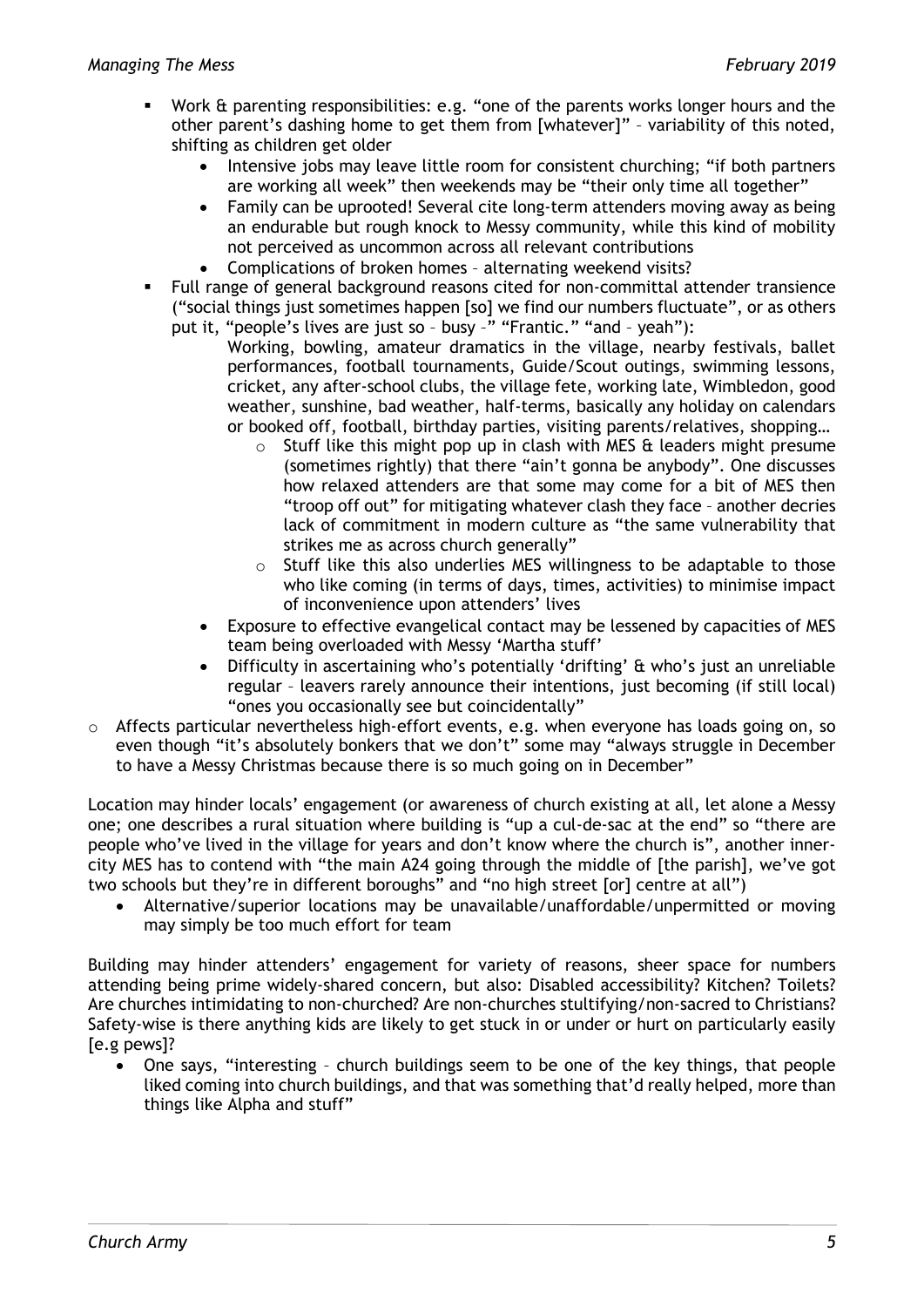#### **Human finiteness/subjectivity**

Perhaps least helpful (in our research terms) yet most insightful (in Messy methodological terms, maybe) quote from whole data: *"I don't know. Because people don't always know what they don't know, do they. None of us know our own blind spots, because if we did we wouldn't have them."*

- o One participant questions the whole CofE frameworks & criteria for counting Church attendance or defining fresh expressions; "cos I'm not sure if they're qualified… I think it was optional or something if you do other services or fresh expressions" (Claire replies "they'll count numbers for fresh expressions, but it all hangs on whether the person filling in the form counts the initiative as a fresh expression of church"). Another highlights capacity for bias inherent in the study as all participants were self-selecting as all agreeing to contribute by sharing their views on what it's like leading Messy Churches ("obviously all of us here – erm, are very involved and really support the idea… so we would like to see much more being done really to support us, I think")
	- Raises interesting field of potential tensions-questions between the centralised recordkeeping & grassroots emergent ministry… or does it? Claire says *"I think the danger is we look for traditional or inherited patterns [when actually] Messy Church is quite refreshingly turning some of those things on their head"*
		- Many participants voice gratitude for this research taking place, as they simply wanted some answers to questions they've run into through MES
- Another's pre-response highlight playfully-individual-subjective nature of any communication (for these focus groups as much as for trying to explain the gospel to unchurched kids) as sort of unavoidably ambiguous, yet risks worth taking for opportunity: "I don't know whether this answers this question, but I think it does in some way." Another's reveals presumed shared soil of concepts/notions among MES leaders – "I can't quite think how to say this but d'you know what I mean?"
- Speaking of blind spots... numerous participants clearly struggle to envision 'maturity' in MES context, both in terms of discipleship (e.g. "I don't know what counts as deeper, really") and as fxC generally, one group's response to Q8 being a very long pause then the question "What do you mean by mature?"; seems to be conceptually related in discussion to the perceived lack of clarity as to what fxC are & what maturity means for them – does having an established pattern of activity make a church into an established church if it survives long enough? ("I've no idea")
	- Linked in several parts to considerations of creatively developing MES models/forms; one "whether it should be something that's majorly changing… or whether it's actually working as it is, and we should just be doing the tweaks" & one "whether that is that Messy Church in itself grows more of that stuff [further ministry], or whether those things come from other avenues, I don't know" and yet conversely avoiding the tendency of "Sunday morning [to] do the same as you've done for the last ten, twenty, fifty, hundred years"
- Analytically inferring that intersubjectivity of shared-concepts-in-language plays huge role in Messy discipleship as it plays a huge role in any effective communication – with examples abounding just in these focus groups; participants keenly aware of shades of nuance put out or perceived by each other & are sensitive to how they put out or perceive these in other contexts, where perceptions of what is put out may differ in effectual missional impact based on how it is communicated.
	- o Widely cited that inclusiveness/accessibility important for missional efficacy here; no point using "a very churchy word" on people who "are not part of church… established church"
		- Conversely all the Christian jargon in a scriptorium won't much help attenders who expect to see clergy in any legitimate church, if clergy aren't there…
	- This is a non-stop learning process which much of the Church is apparently a bit behind on. On being asked Q1, one group says nothing for thirteen seconds & first contribution is "Deathly silence..." & a nervous chuckle. In another group one asks, "is the focus on the word 'can'? So not necessarily what's happening now, but what we would like to happen. 'How can' as opposed to 'how do'?" In an addition to a Q1, asked "if there's a better word, how do I explain discipleship to your families?" & one replies "I don't really know a better word"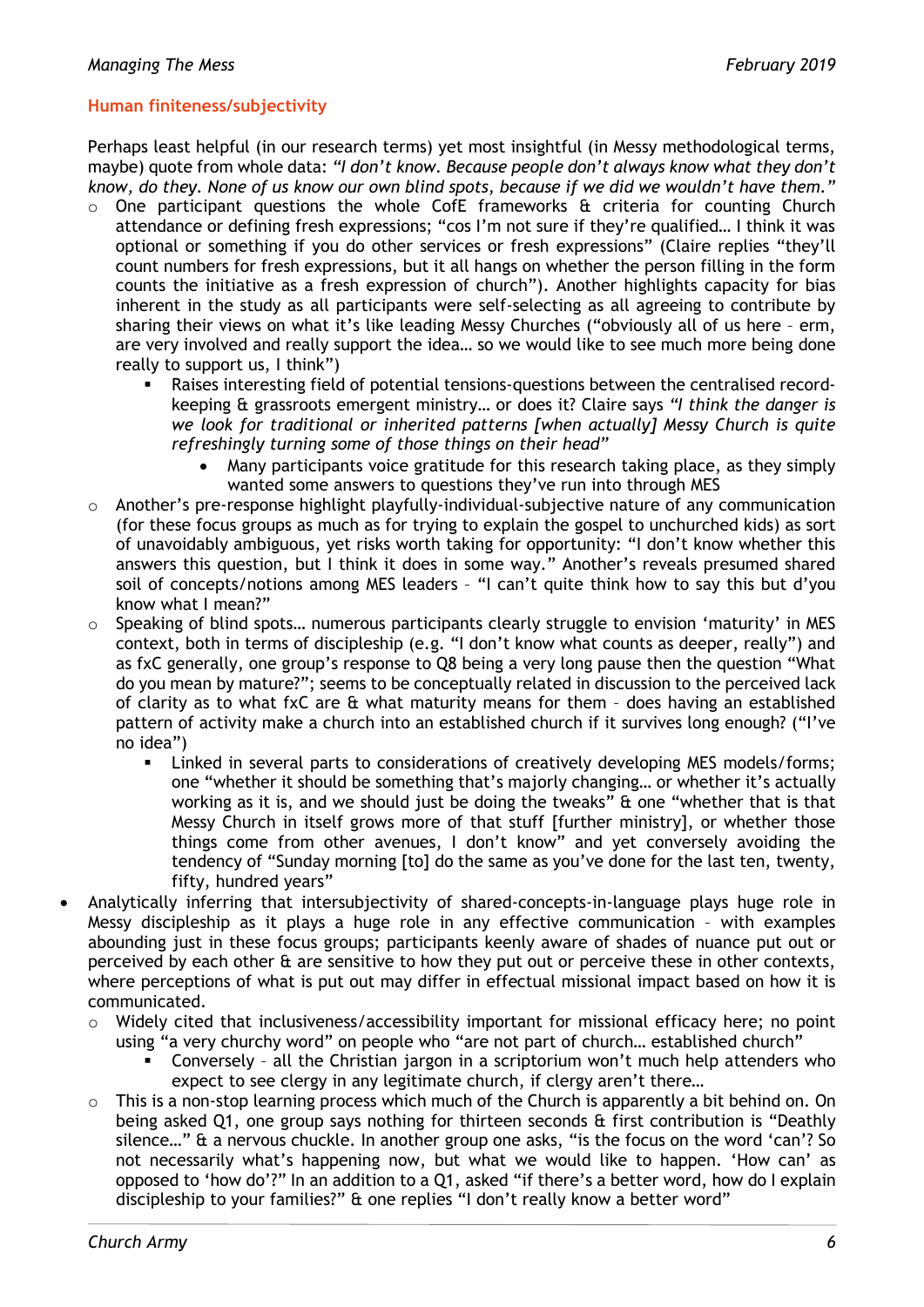- Pair of participants discuss (of their take-away activity sheets, which aim to facilitate further family discipleship at home); "I've not ever had any feedback… whether it's used" & "We're the same… haven't even thought to ask for any feedback"
- $\circ$  When asked O5, one group's response was to ask clarification of 'vulnerability'
- $\circ$  When asked Q8, several groups' response was to question/contest notion of Messy Churches being mature; one says what MES "is provide a starting point"
- o Multiple participants cite this particularly as being "quite a difficult thing to do" "because you don't know what seeds you're sowing in somebody" or "how someone might be growing" as even regulars attenders you might not "know that they are not reading their Bible, or praying every day", and any resources used for encouraging faith at home "again you've got no idea whether people look at them, use them… you've got no way of knowing that" or "whether that just goes straight in the recycling". Therefore hinders confidence in reproducing ministry – one says of intentionality toward developing relationships with parents outside of MES, "we don't quite know how we're gonna pitch it… I'm nervous because I'm almost worried I'm gonna scare people away", and another had a "thing again we thought of doing, but we haven't been brave enough to do it yet". Difficulty may be more quantitative than qualitative; transient patterns of attendance & overstretched voluntary runners can't effectively disciple those who "didn't turn up at things" & struggle with situations like where "the majority of people at Messy Church are people who we don't know very well, and they tend to come irregularly"
	- Several do discuss ways in which they've found springboards of communication into a shared pool of understandings/narratives "in a simplish way" for clear mixed-group impact – one admits this is "easier said than done. I concede that". But use of openly shared personal stories widely cited as effective & "really important in discipleship"
		- One cites usefulness of term 'to be the best that you can be' as recognisable & Jesus-linked vehicle for simply explaining discipleship; "[dunno] if that's theologically correct, but that's what we say"
		- Widely cited that providing relationally-grounded opportunities at MES to be challenged in person-appropriate, up-building roles with responsibility, if given with discernment – can be key doorway for empowering explorers whose part in committed engagement with MES by no means guaranteed (e.g. teens)
		- Several also cite "providing time" as key in sustaining meaningful engagement; leaders "don't always know" this as conversations happen between individuals & many may be busy elsewhere in the Messy Church.
			- Perhaps minor & unsurprising point (in a focus group comprised of layleaders) but multiple interviews feature consciously cooperative & efficient time-keeping for sake of maximising discussion of all questions (and occasional apologies for talking too much); one (perhaps displaying attentiveness & 'constantly-on-duty mindset' cited/suggested as vital for keeping Messy afloat, in many of these leaders' experiences) replies to Claire's time-keeping heads-up with a rushed/mumbled explanation keeping focus group informed of lock-up logistics for end of session
	- Sheer persistence here alone implies MES leaders' dogged dependent faith that the Holy Spirit is at work. One describes whole thing befriending those who turn up as "like taking steps into the unknown, rather than having a plan"
		- Although way in which this work seems to unfold is highly unpredictable among most Messy Churches known by contributors!
- $\circ$  Not just attenders: difficulties here also maintaining communicated live vision of MES amongst Sunday congregations & clergy (even those helping). One says, "they support it, but… do you think they're aware that, if you like, they don't talk about it at all?" Another talks of difficulty in reliably assessing attitudes of churches to MES as clerical interactions often perceived as being somewhat disingenuous
	- Same queries about maturity/sustainability of discipleship in these churches apply too: "I'm not sure how much we know about where people are in their discipleship in other congregations, other than some people who are particularly verbal about it, but a lot of people aren't… I'm not sure that it's much different from that" & "I think that might be one of the vulnerabilities just – just of congregations generally though" & several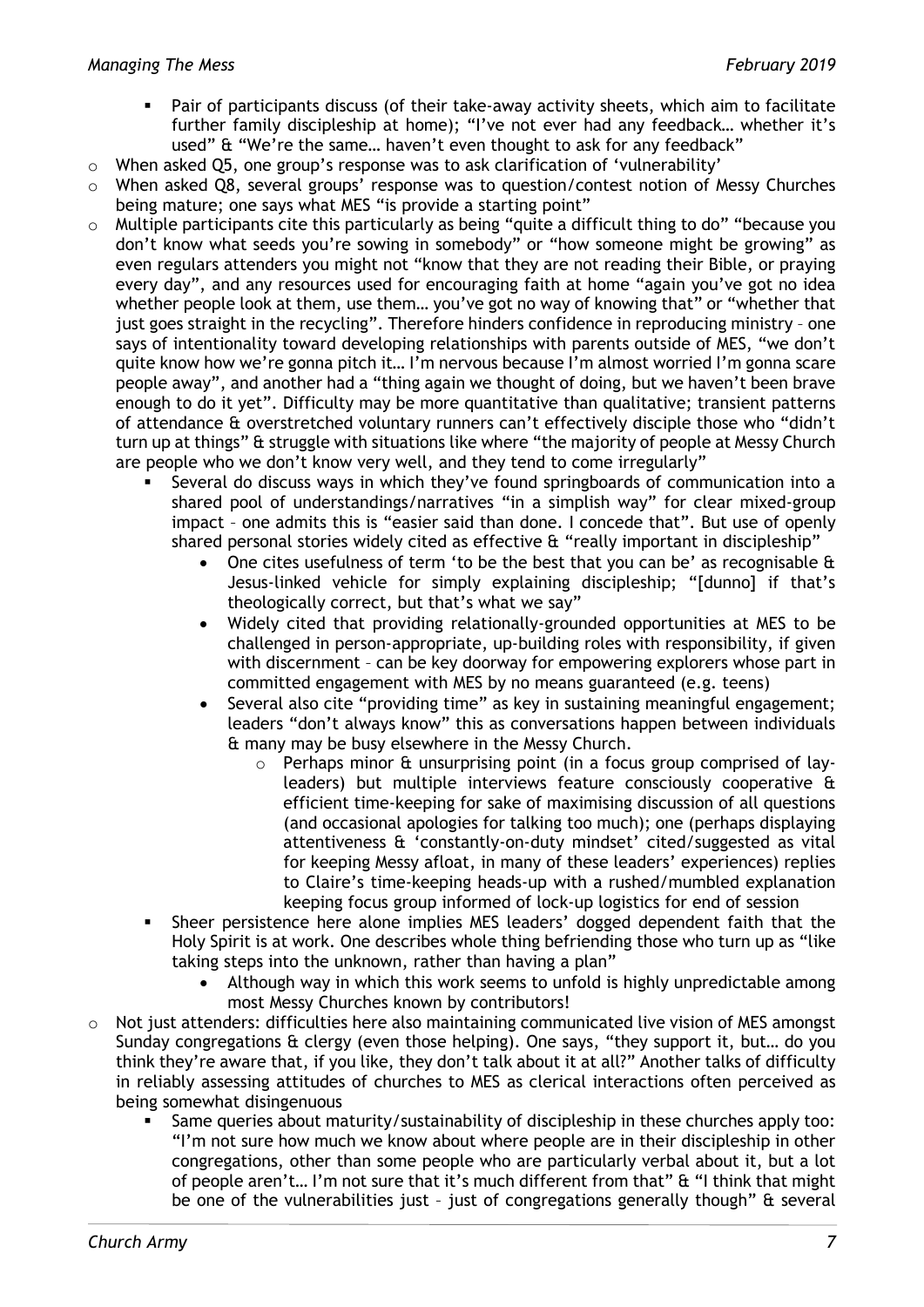stories do imply that such vulnerabilities in sending/Sunday congregations involved in helping may impact stability of Messy congregational formation/development (source potential from higher up the hierarchy – needs governance/funding support for its own sustainable reproductivity, which falters at hurdles like "oh, we can't help this week cos we're all doing a big fundraising thing for a new church roof")

- Subjectivity of attender/helper engagement with Messy Church also something that simply must be accepted & worked with by leaders; e.g. kid wants to do a particular craft but leader thinks another may be more appropriate – is it really worth challenging them in this environment of sacred/playful discovery/celebration? One participant discusses this & another then affirms "I think we can all agree with what you've just said." Seems almost an intuitive sense in Messy methodology helping facilitate social-psychological intersubjectivity in a playful & spiritual dimension that even if naught else has clearly taught/honed these sensitivities of the MES leaders in ways that are honest, humble & hopeful. e.g. "I think for some, it's – I don't know whether you find it with yours but" – *very keen to nuance*
	- o Spiritually nurturing people difficult observing particular signs (e.g. "growing deeper might be an easier one to answer, it's hard to recognise first steps"), but as implied here already leaders' capacity for humbly attempting to empathise/understand others drives the capacity of a Messy Church for effective mission. So for attenders asking questions may be an early sign of the same work of the Spirit in stirring them to holy curiosity? One says, "it's a very informal thing, really, the way you notice, isn't it… you can't really say, well that's, you know, that's the point… it's a journey" & another suggests more about expectancy being more reliable than clarity; "you might be very hopeful that they become disciples but we don't – you know, that's not – in our heads" & goes on to reaffirm humbly modelling as pragmatic participatory intersubjective vehicle of evangelism/discipleship at all levels; when we see signs of this taking root in the hearts & lives of attenders, one suggests, i.e. "when you see families starting to support each other, and that, you think… actually our messy – you know, God's message of and what we're sharing" becomes self-fulfilling prophecy by God-glorifying childlike community as can see people "perhaps talking about taking steps of faith. Yeah" (several affirm they believe "you can tell when someone's taken a first step"); interestingly another later cites social loyalty to MES events as perhaps one of these, "just – returning" [followed in transcript by a largely unintelligible surge of what sounded like excited agreement]; as (arguably particularly among de- & non-churched families) choosing to keep coming testifies acceptance of Messy Church as a coherent & valuable package in their family's life.
		- Tellingly this pretty much describes basic model of attractional apostolic community at heart of pioneer ministry methodology & church planting ethos; some MES leaders express desire to be better equipped to think about their Messy Churches in these terms (some also describe how BRF's resources have helped in these regards)
			- Possible over-dependence on organisational resources & not enough equipping lay-leaders for autonomous/collaborative grassroots ministry development? One participant is quite surprised that another have just 'made up' some scientific quiz activities for engaging older boys
		- Several broadly imply value of attentiveness to present ministry, as "time flies" and nature of MES (subject to "sort of human constraints as we've talked about") makes foresight extremely difficult. One group's first responses to Q6 were "I have no idea." "No, I don't think any of us know really"
			- Of predictions that are ventured, a recurring one is MES overtaking/replacing established church congregations in certain contexts (esp. rurals) based on their rough growth/shrinkage trajectories; "but then that's hard to gauge because people come and go… we've got very few families that have come for the whole seven years… people seem to come for a season"
			- Spiritual journeys too deep & delicate to undertake particularly hastily many social/cultural gaps to be bridged before gospel can even be communicated in necessarily trustably-well-received way (one says "sometimes even when we think we're sowing seeds… we're clearing rocks" – but do both not happen?)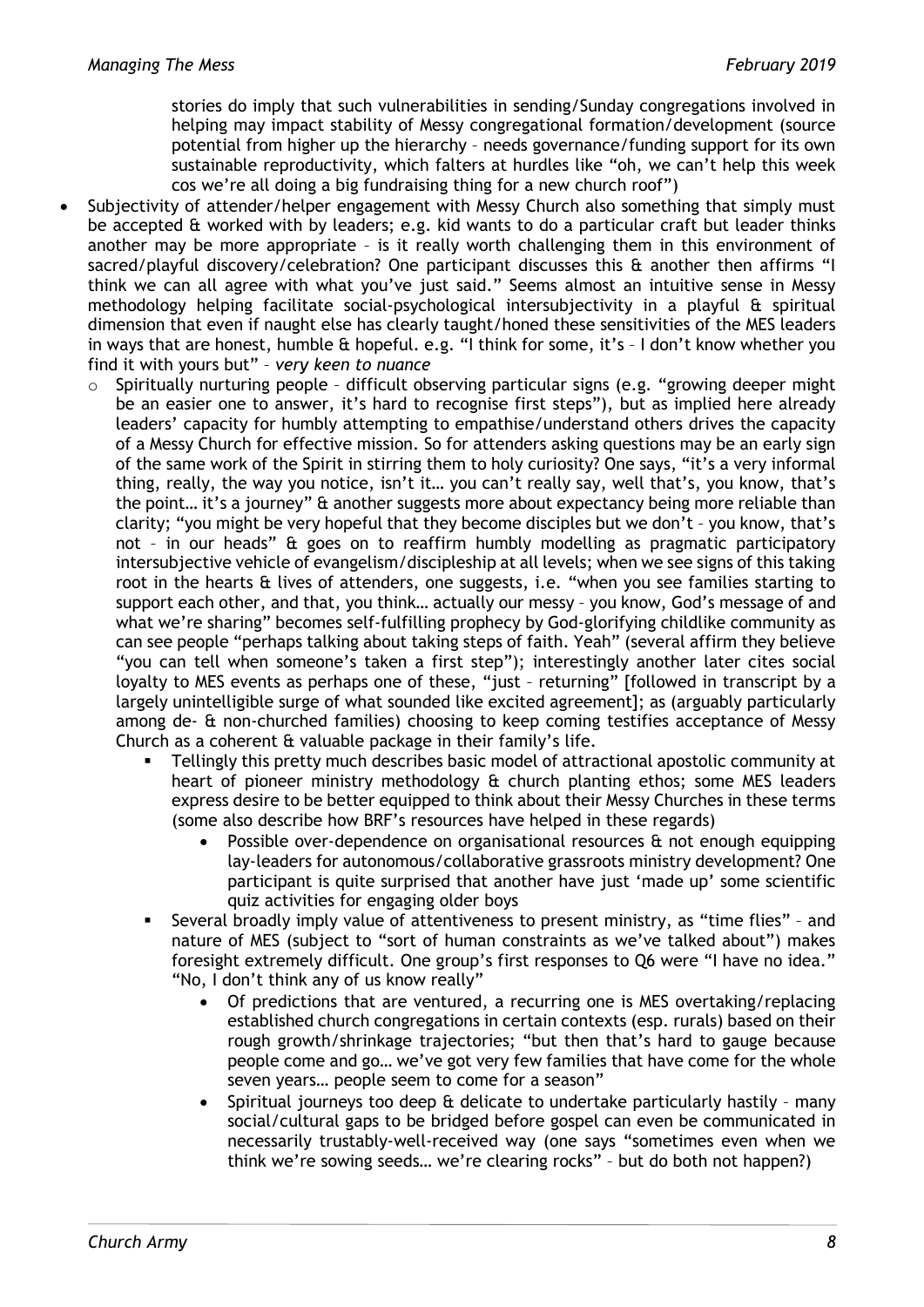- Scale matters here: larger MES with smaller teams will struggle to develop breadth & depth of relationality (e.g. "ours is quite a big, busy Messy Church… gradually after six years I'm feeling like I do know names")
	- Outdated containers for structured locality of Church? one questions whether by 'parish' another was referring to "the parish church [or] the people that live in the community, who are outside the church?" & here highlights an ambiguity perhaps close to heart of blended economy approach to CofE mission
		- $\circ$  Closing lines from one group powerfully appeal to common grace in the vision; Messy Church developing the blended economy in Anglican/fxC interdependence should be celebrated & upheld – "the other thing is to accept the messiness of it, like stop – don't try and –" "Put it in a box." "erm – don't try and make it, yeah, try and tidy up. Just accept it as a move of God and run with it"
	- & space/time: if "it's just frantic" & "you're so busy running around you don't quite get the same sense of it" [another adds "Heheh! No, you don't."] where "you sometimes have snippets of real conversation, but on the whole it tends to be on the surface": important to ask how "we can slow it down a bit so we can have a bit of time with people where actually [they can] relax a bit and chat"
		- $\circ$  As without this, hampers evangelism  $\hat{a}$  discipleship of team/attenders
		- o Events like Big Questions or Alpha cited by several as great ways of just providing a space where conversations like this can happen. However even then entails sensitivity to relationality of mission – "how much do you follow up afterwards where you're not seen to be hassling… almost trying to indoctrinate them and make them feel uncomfortable?"
		- $\circ$  Some highlight risk yet need to lean into engaging openly/apologetically with relational discernment - "it's quite hard sometimes... because you think, 'I really don't want to… where is that going to fit in?' And yet they've really thought it through… and who am I to say…"
- o Attender transience a key difficulty on this front. One puts it, "they don't say, 'I'm leaving now.' They just don't come any more". Another suggests this an expected possibility within MES's open-door policy – "you can come and go as you please, sort of thing"
	- Though participants' experience of families leaving or children 'aging themselves out' ("when they do get older I don't know what happens to them but they stop coming") varies; some claim often these leavers feed into other churches/ministries, others cite means of retaining somewhat, one says "I feel like sort of we haven't really sussed that yet"
	- Interesting observation from one; some spiritual personal journeys among disciples made in Messy Church may tangibly affect their transience by drawing them into closer contact with wider Church (says "I don't know if they saw that as a sign of, 'I want to become, you know, I want to deepen my commitment so therefore the thing I must do is go to a church on a Sunday morning', kind of thing"); this would seem to vindicate the efficacy of MES as bridges into established Anglicanism & call into question their sustainable long-term reliability as missional communities that can remain distinctively messy in character while being able to nurture depth of discipleship/growth
- Emotional impact & personal labour of MES has non-negligible effects on leaders/teams' welfare; "it's very easy to get to the point where it's too much pressure or you've just not got enough people"
	- o Several cite in-moment stress (e.g. "I just find it… I have wobbles") & de-stressing techniques (e.g. "I have to take a deep breath sometimes") & pre-stress anxiety (e.g. "thinking, I can't be ill on this church day or something cos it wouldn't happen") even when not necessarily doing anything one time ("still kind of… keeping an eye on this and that and the other and you know making sure that everything's happening")
		- One summates, "there's a lot and we're all quite busy… in a sense it's quite draining on the leadership [and] team… not to say it isn't rewarding as well [but] I don't really want to do too much more"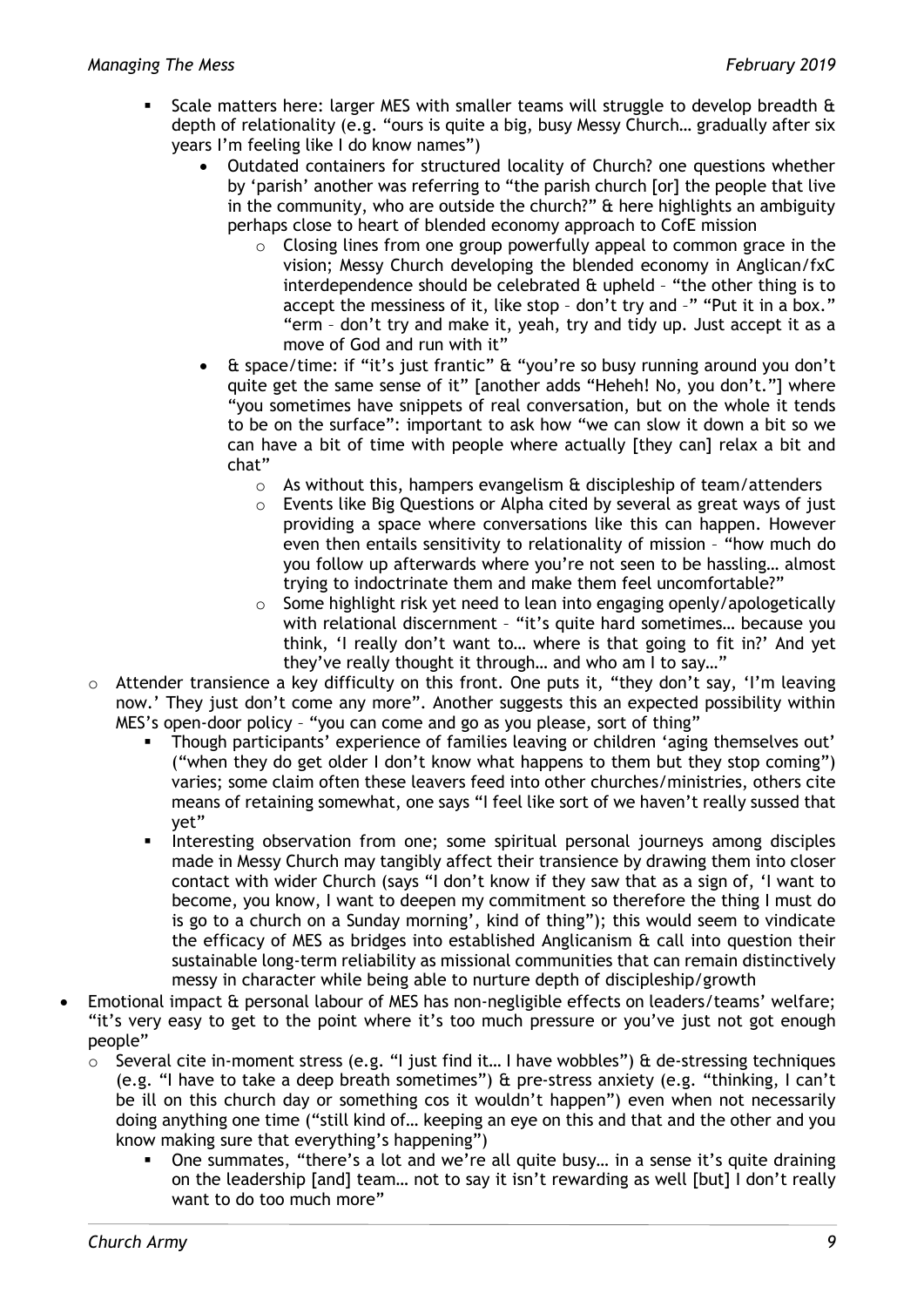- Another recounts growth into stoicism of team following a major shift [from monthly to fortnightly] being at first "a bit horrified… but we've kind of… now it's kind of what we do, and, yeah"
- $\circ$  One says "giving [the team] a bit of a rest when they need it" important, another answers "And how do you do that when you're limited on numbers?". Another talks of how she is open to possibility of rethinking/restructuring the way they do Messy but "to be honest, I just do not have the time, the energy or the resources… that's a whole 'nother ball game, and another person might feel [able]" – value of dynamic teams; willingness to experiment for seeking ways of reducing burden & improving impacts (one says "maybe it's good to do something together [as all-age whole-family activities], but we did them separately [by age groups]", more tailored approach than typical Messy & claims "we felt that God was sort of saying to us – okay, it may be very small but actually for those people who did come it's really powerful". Value/power of just listening to people in well-shaped inclusive sacred spaces?
	- But when these teams under-supported, no matter how much effective ministry they may be achieving, if not "feeding our team enough" then not sustainable… "and I don't know how we make that transition, or if at the moment even enough people want to". one claims: "often on duty and not really feeling like I'm being fed at those times"
		- Several cite planning sessions as where leaders/team feel 'fed'. One focus group includes eleventh question considering what it would look like for Messy Church to feed the team spiritually: first response "Yes, I don't know" followed by concern over low regularity of events anyway
	- This 'culture of burnout' may discourage helpers from seriously committing to teams, which renders them less dynamic, which means MES may just die after a few years.
		- This linked in several contributions to prayerfulness of Messy teams out of need to sustain vision & energy, with willingness to take breaks or let things die – or committing to changing them well. One puts it "dreaming dreams". Acceptance of human limitations widely implied as helpful subjective aspect of cultivating intersubjective climates in which childlike playfulness cited in many anecdotes as emergent/manifest spiritually; "I think it sometimes is just being open to an idea, that God is saying, to one of the team, 'I think it might be worth a try', and sometimes there's a purpose to that that we can't see" (although caveat; there are also numerous anecdotes of times such leaps of faith were taken & seemed to have unpredictable/mixed results)
- $\circ$  Healthy (spiritually & psychologically) response to this pressure maybe "I don't think we should be trying to do everything, and actually we have to make choices and sometimes we have to be hard about it and actually say, 'this is my priority'… it's very easy to take on other people's sort of opinions and feel guilty because we're not fulfilling them, but… I think sometimes we just have to be brave and just let people down… just say 'well, no, I'm not Superwoman or Superman. I'm doing this and this is my priority"
	- Likewise the church trying to do too much too fast may overstretch its capacities; one gives example of struggling with baptism logistics because too many were happening & everyone wanted to bring loads of friends! Another puts it aptly, "there is a finite number of resources [within] an established church" and working out best practice for MES futures is "going to be tricky for churches to work that out actually"
	- **Intrinsic tension here between inadequate time/social exposure to Church community** being widely seen as key hindrance to disciple-making but efforts to do things morethan-monthly widely seen as key hindrance to Messy Church sustainability?
	- One [absent] participant from group modelled this [admittedly ambiguous] acceptance of her own finiteness greatly; "who said she was going to come but couldn't come"
- Attenders are also finite beings; one says "the biggest problem in trying to get people out on another night is their lives… They often work long hours" and if pulled into further events/etc one leader highlights risk that "they just find it a bit much"
	- o Social/economic factors may distort who MES is effectually reaching; "it's those parents [working more hours] that are hard to reach I think, more than the stay-at-home mums"
		- One cites a MES where "there weren't any dads there but that's part of the thing about doing it after school… on the whole it's the mums that finish work early"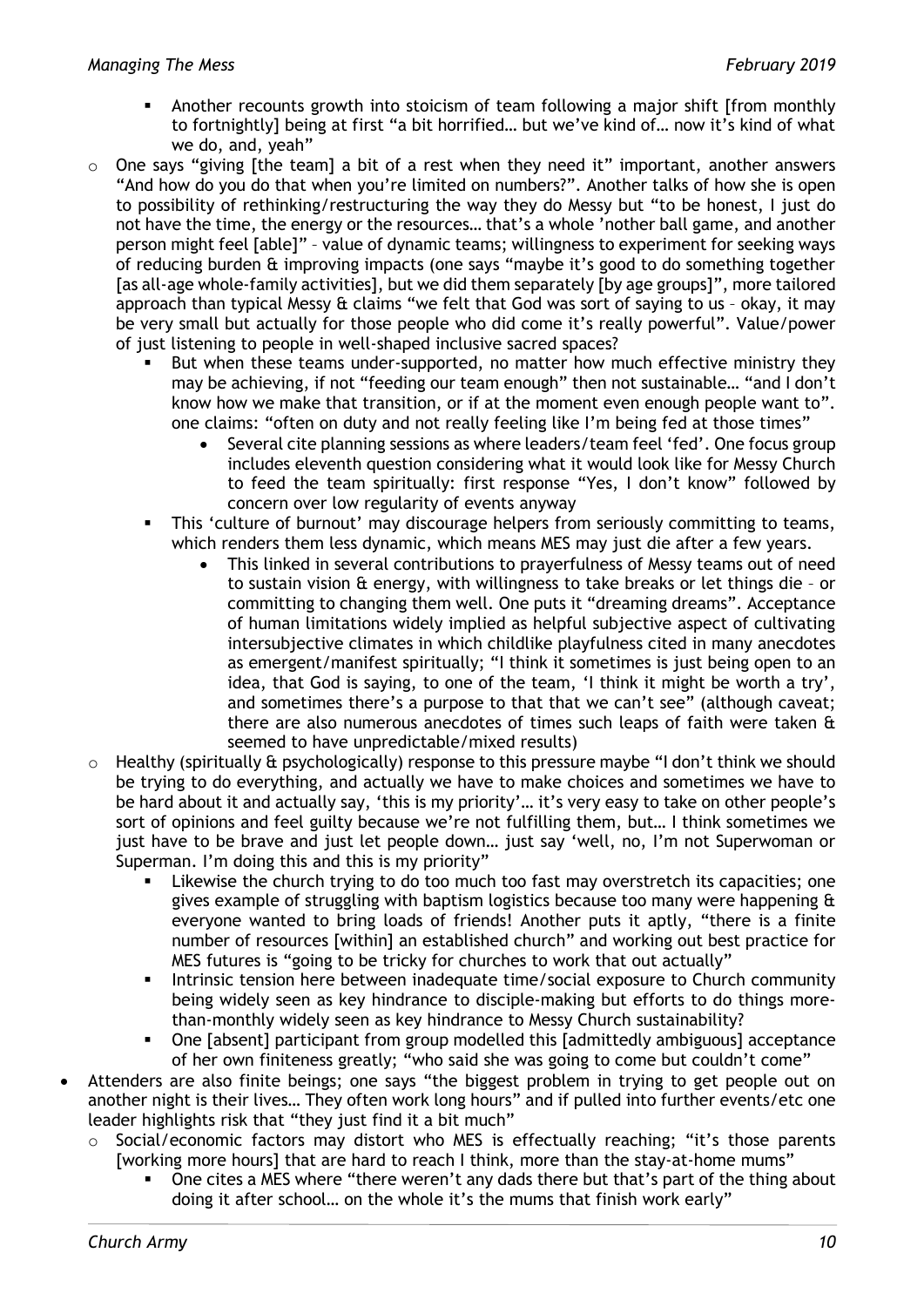- This thorough spread clash with work as priority/necessity of family lives, one describes as "just a conundrum we're still wrestling with" around lack of commitment in crooked generation of contemporary culture… two later astutely put it "sort of – and I find this – I'm trying to get my brain to accept this shape, because it isn't the shape that I –" & is interrupted "I think it is the way of the world, generally isn't it"  $\&$  "it is, yeah, exactly"
- $\circ$  Ties transience into life-pattern appropriacy "different people go to different services... Messy Church is just another one a bit like that really" but for people who like MES it "hasn't got that baggage" perhaps associated with traditional forms of church (same one claims "we have benefice services and people sort of think 'oh, well, maybe I'll go to that then'… I mean, sometimes they do" [having been interrupted on ellipsis by someone saying "Nobody comes.")
	- MES operates in genuinely attractional way one describes it as having an "'Oh, we've got to have it in our own village' type thing"
	- But many leavers do move onto different church stuff, or at least hope is there; some have seen families who were "baptised and then disappeared again as far as we – you know, well we don't know" – clearly linked with clerical cooperation
- After so many expressions of don't-know & doubts with so many further questions unspooling from underneath them, it is reassuring that one focus group ended with a final invitation from Claire; "any comment, idea, thought you've had on a previous question, that you'd not shared… but you'd like to feed in as we finish?" & after a long pause someone says "Don't think so, no" but someone then adds "it just hadn't occurred to me, the question of what happened to parents – when their children moved on… however much Messy Church is for the family… you wonder – but hadn't really occurred to me" & reaffirms importance of thinking about how to include all-ages best.
	- o Elsewhere following discussion of how valuable/difficult it has been found to maintain clergy engagement with Messy community, one who is more-formally employed as general Messy promoter/facilitator as well as voluntary helper/leader (of several) says "I think there is still a lack of understanding - says me, it's my job to make them understand". Those in same group spoke universally highly of value to their messy ministries in having someone performing this role in their area; one says, "we need local support!" Messy facilitator says their role "does pick up a lot of those vulnerabilities… you know it's not all about the training and the structure but it's the little things. A lady rang me – erm, yeah" & another continues "yeah, it's just having somebody to chat to, the issues that they're facing, isn't it. And help you to think through how you can deal with–" another interrupts to point out that "if like me, you are not paid and you're a volunteer, and you don't get any kind of pastoral or spiritual support for the work that you're doing from your own church, the only place you can access that [kind of support] is from somebody like [the Messy facilitator in question]"

# **God's power and plan**

Each quote listed here (separated by ampersands) is from different participant – they do not realnarratively follow one another. Tapestry format – strong analytical interlinkage with human finitude node.

Multiple affirmations across all focus groups of rest  $\alpha$  trust in God's faithfulness  $\alpha$  capacities for doing unexpected work behind the scenes: (**on not knowing if we're saying the right things**) "you don't know what seeds you're sowing in somebody" so even right words for context might be better if "you don't need to actually quite – say it like that"; (**acceptance of subjective/sinful nature affecting Messy ministry**) "I mean there are the sort of human constraints as we've just talked about" & "those I think are probably just – there's not an awful lot of evidence, I mean well obviously you don't know what God is doing in–" interrupted "well that's the thing, isn't it?" & "it is the way of the world, isn't it"; (**on prayerfulness**) "we always say the Lord will provide and he always does" & "one of the things that I always thank God for… we've always broken even, He's always provided" & several other answers to prayer cited "and we pray for more of that" & "we've taken a break while we do some praying and consultation" & "we're not expecting them – you might be very hopeful that they become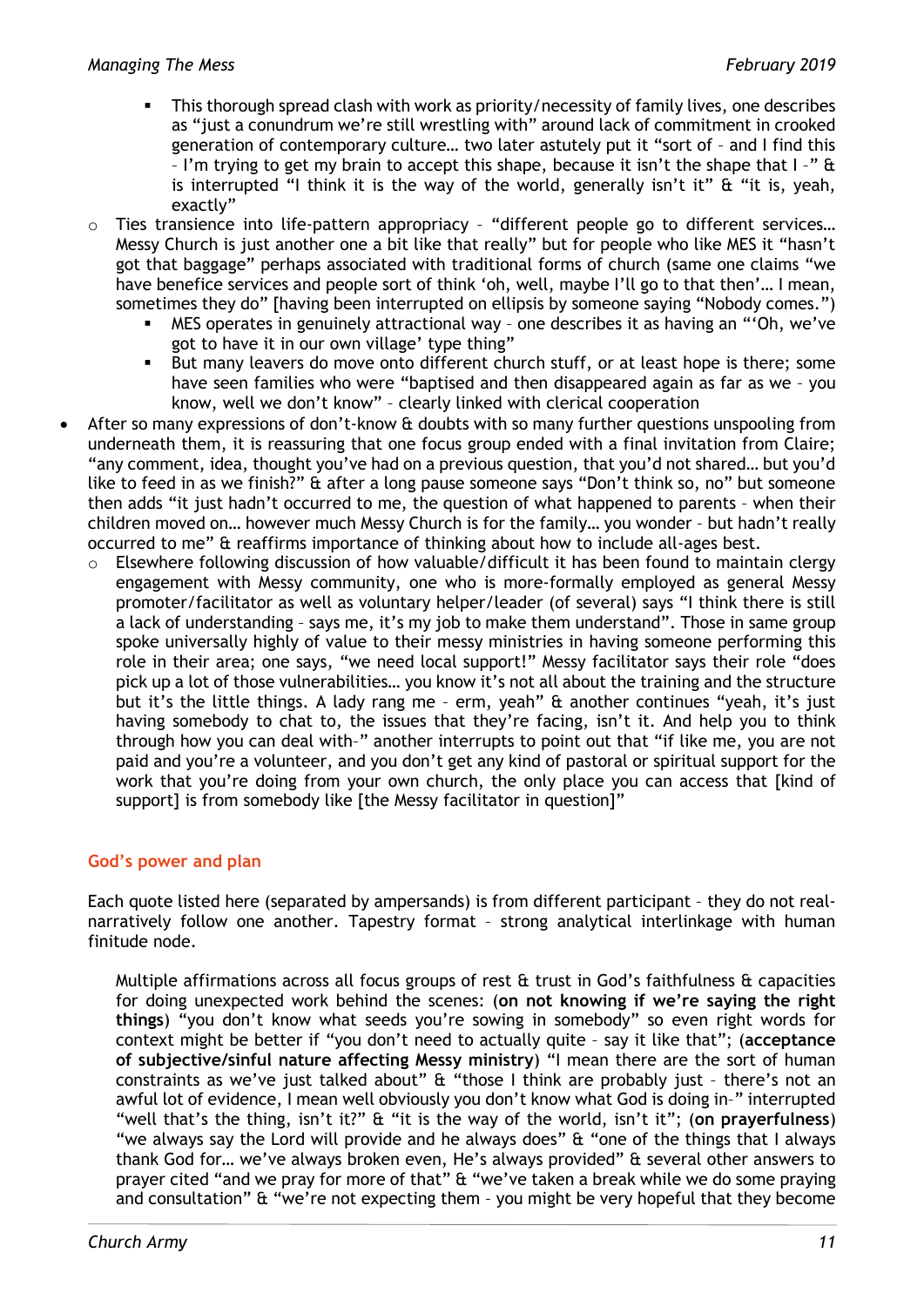disciples but we don't – tell – you know, that's not – in our heads"; (**on respecting diversity of paths/contexts**) "we do talk about journeys – a lot – and being on a journey" & "we're blessed where I am to have lots of children in church but nationally we don't"; (**on inhabiting relationality outside of 'main events'**) "sort of pastoral work… with the families, in their homes… for being able to have conversations with people, it's probably… at least a good place to start"; (**on gentle discipleship**) "try and nudge them along to that next stage and just see what happens" & just "trying to help people to see that we're all trying to work towards the same thing" & way one "unintentionally" facilitated "a real, sort of, pastoral space [which] then that becomes an opportunity" & it can be "just a really slow long road"; (**on trusting verbal empowerment of Spirit**) "actually God speaks through stories doesn't he and personal accounts" & "you don't know what God's doing in people" & "so yeah, I mean, take a deep breath and do it anyway" & "it's something about those ways of working which just become a way of working… Messy Church has become part of the Christian vocabulary of what can happen rather than it being, 'ooh, that's a bit odd'"; (**on responding to callings**) "you don't have to've been coming to the church for twenty years and be confirmed… anyone can be a Messy Church leader and that can be a medium through which you grow into a better, deeper relationship with God" & "this is my priority… you believe God's called you to do this. You know, whatever that is, and that's fantastic. I believe God's called me to do this" & "I'll stop doing it when God tells me it's time to move on"; (**on assurance of God's plan despite uneasy unknowing**) "depends on where God wants it to go" & "I believe that God's got a plan… and when he shows me where that job is, I'll say, 'of course. How right you are, God. But it's, you know…" & "believe God does want us to be there… He's proved it with the amount of support we've had from the village… God has it in His hands. I just find it… I have wobbles because I'm here and… that's the truth" & "you just hope that some more will come along" & "it's just trusting that whatever situation we're in with the people where having come through the door you're trusting God for guiding you to provide what they need, and then trusting him to actually carry that work on" & several do find allies in established churches that are broadly "have a bit more of a positive atmosphere [and are] a bit more – looking out and open to different things"; (**on planting seeds practically**) "the whole seed-scattering thing… if you don't do it, it's never gonna have any impact is it?" & "for so many of our families with children… they are so, at the beginning of any journey that it is just those tiny tiny ideas and thoughts that we're planting… for growth" & "we've got to trust that God has spoken to them" & everyday-related practice of these seeds modelled through the church as "an outworking of that" "And that is discipleship" & once sown "you might water it for a bit, and then somebody else takes over"; (**on faith in harvests**) "believing that God will make use of it in His own good time" & "don't be frightened of it" & of adults attenders who went to Sunday School as a kid or kid attenders for whom MES will constitute wholesome church childhood memories, "whatever that experience was is still with them, isn't it, and hopefully that will bear fruit at some point in their lives – you just don't know" & "so if we've inspired children with a desire to get to know Jesus then that's a success" & "they'll remember it, they'll remember it… I'm sowing seeds for twenty-five years' time" & others note "four atheist husbands [who] would come and help if we asked them to… that's interesting, isn't it?" goes on to discuss as big step in answer to long-running prayers; (**on signs of spiritual birth**) "an awareness that God is much bigger than our little lives" & "I think that you can tell [early steps] if they would initiate a conversation... or ask a question or something… even if they come back next month" & people growing in noticeable hunger for closer relationship with Jesus, manifest in visible fruits [e.g. intergenerational discipleship facilitating its own perpetuation] such as "the lives that get changed within [MES]" & certain families/individuals for whom "can see it happening – something very real"; (**on using planning sessions to facilitate further discipleship for helpers**) "I do get fed as I prepare… largely as I prepare I get fed. I think, if it's the way I would choose to be fed, the answer is probably no. But that's the way the Lord has chosen to feed me at present" & "probably the preparation and doing the service before-hand is more [in-depth an act of God-glorification] than when you're actually standing up there doing it" & cos you're "looking to see 'ooh, yeah' sort of thing and 'oh, it means this'"; (**on leavers**) "it feels like they disappeared… on the other hand, they have also heard the message, and you don't know again what's going to happen to them in time to come" or "who else they're gonna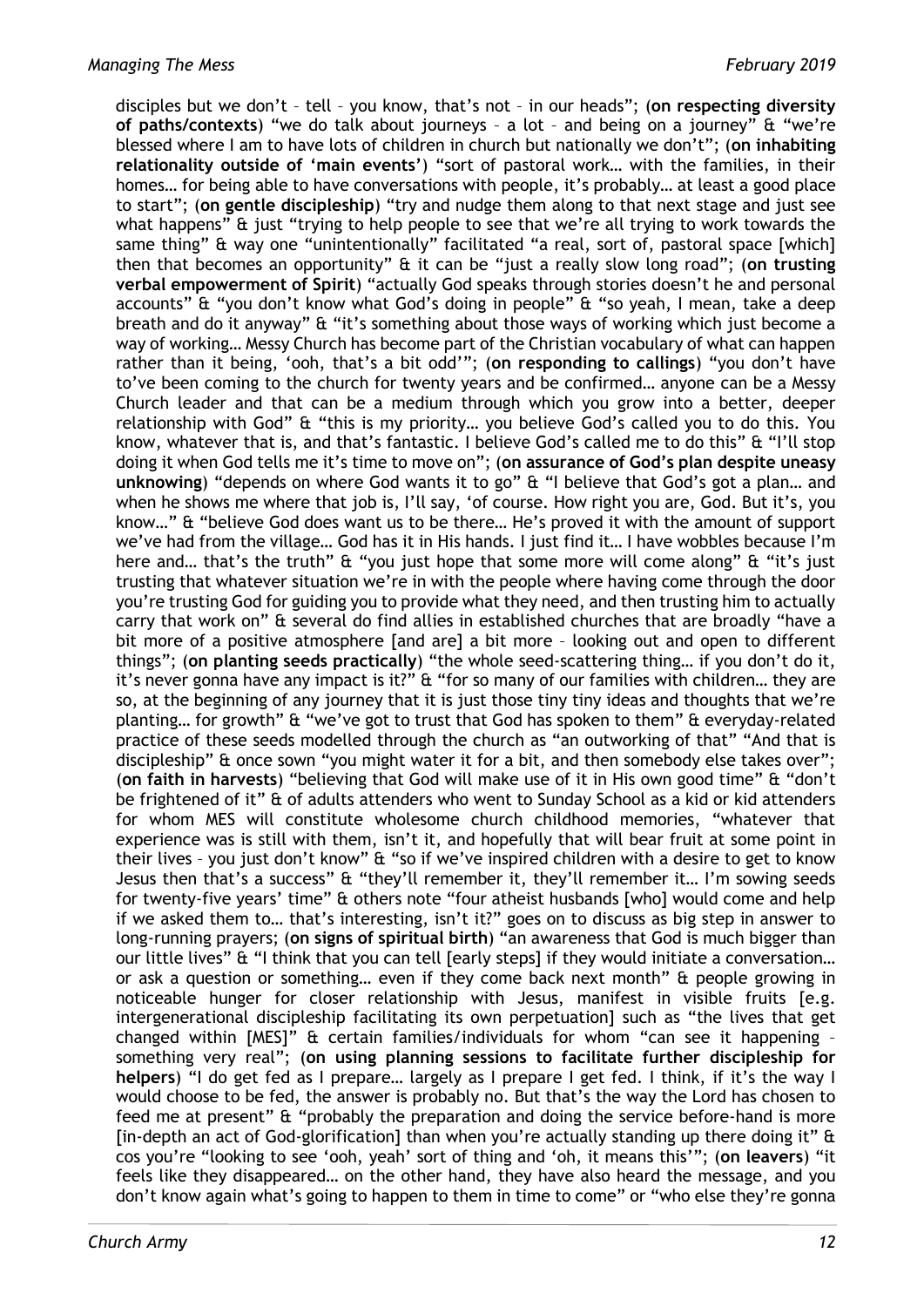meet" & "they know where to come if they've got a problem later on in life… there's the contact again, 'oh I used to come to Messy Church years ago' sort of thing"; (**on the past & future of Messy Church**) responds to Q6 with "Gosh, hahaha! [long silence] The thing is, I suppose when Lucy began that very first one she never imagined, did she – that you know what is it now – twelve, thirteen years on, it would be what it is now. Which is why I think it's a really hard question to answer because that for me is an example of a kind of surprising God who took something, and it's gone completely out there right across the world. Well, not every country in the world but lots of parts of the world, hasn't it? And in a way, who's to say, you know, what God's gonna do with it into the future? Erm – I think it's personally very difficult to say" & one talks of "kind of discipleship of the whole Messy Church movement as well… when we talk about the journey" [from analytic context think this refers to grown capacities/dialogue/intentionality around discipleship in MES under BRF] & one adds "without really knowing exactly how [MES growth or engagement] might happen… over the last five years we've seen some of that happening, so hopefully that would continue going forward"; (**on potential fields of conflict & cooperation in Church economy**) "maybe in some of those smaller very rural communities... it's going to perhaps become the church. Don't know" & inverse scenario "Does it matter if they don't stay in Messy Church, but go somewhere else?" "No." "No, no." "No, absolutely no. We're just part of the journey" & "God uses so many different ways to reach people… it doesn't matter if he's using Messy Church or if he's using – everything else" & following story of three-village rotating MES single congregation (which "it's been quite an interesting journey, actually") "There's a lot to learn out of that, isn't there" "Yeah… you kind of think, from a missional point of view… stick to the same time, same place, but no – we move around and actually have them at different times... [group laughs] I know! … shouldn't work, but it does"; (**on not judging Messy success by worldly standards**) "it may be very small but actually for those people who did come… it's very powerful. Impactful" & "God's time is not out time, we're too impatient, we want to see results, don't we – and I mean God is so much more longsuffering and patient" & serious accusation of resultorientated idolatrous mentality where "you end up sort of saying 'well actually, it's not for us to tell God what to do' – God will know – we're not dictating to God 'I want this number of people in my morning service'… we measure success on numbers, which is awful" & "I always used to get asked, 'how many people were there this month?' And it's like, who cares" [group laughs]

# **Inter-congregational friction**

Very widely cited (except among few who perceive themselves to be somewhat lucky) that many main Sunday congregations linked with MES don't grasp the vision of it (even among some who attend MES as Christians), and view it broadly as all-age event for bringing families into traditional forms of Church – probably goes without saying, "perception [that] it's not proper church [makes it] vulnerable" and if perception of vision can become accurate AND legitimised would aid "strength and sustainability" via "not just the church people and the finance but [also] the prayer support"

- o When Claire, asking Q7, preambled *"is there a sense of mutual learning, interdependence, or what's the cross-fertilisation between the Messy Church and the inherited congregation? Is it positive, the relationship? Does it keep you up at night?"* the participants' immediate reply is a prolonged burst of group laughter – unsure if this is encouraging or not
- o **Misunderstood/unsupported Messy Church leaders**:

*Each quote listed here (separated by ampersands) is from different participant – they do not real-narratively follow one another. Tapestry*

(**on explaining Messy**) one convinced church of Messy vision but "struggled for a while" & "I keep having to say… But I don't think that they get it… it sometimes feels as though we're children's church as far as most of the inherited congregation are concerned" & "in some clergy… there is still that lack of understanding… they don't see the importance of the simple things that you're talking about" & even in a "very supportive clergy… there's a complete lack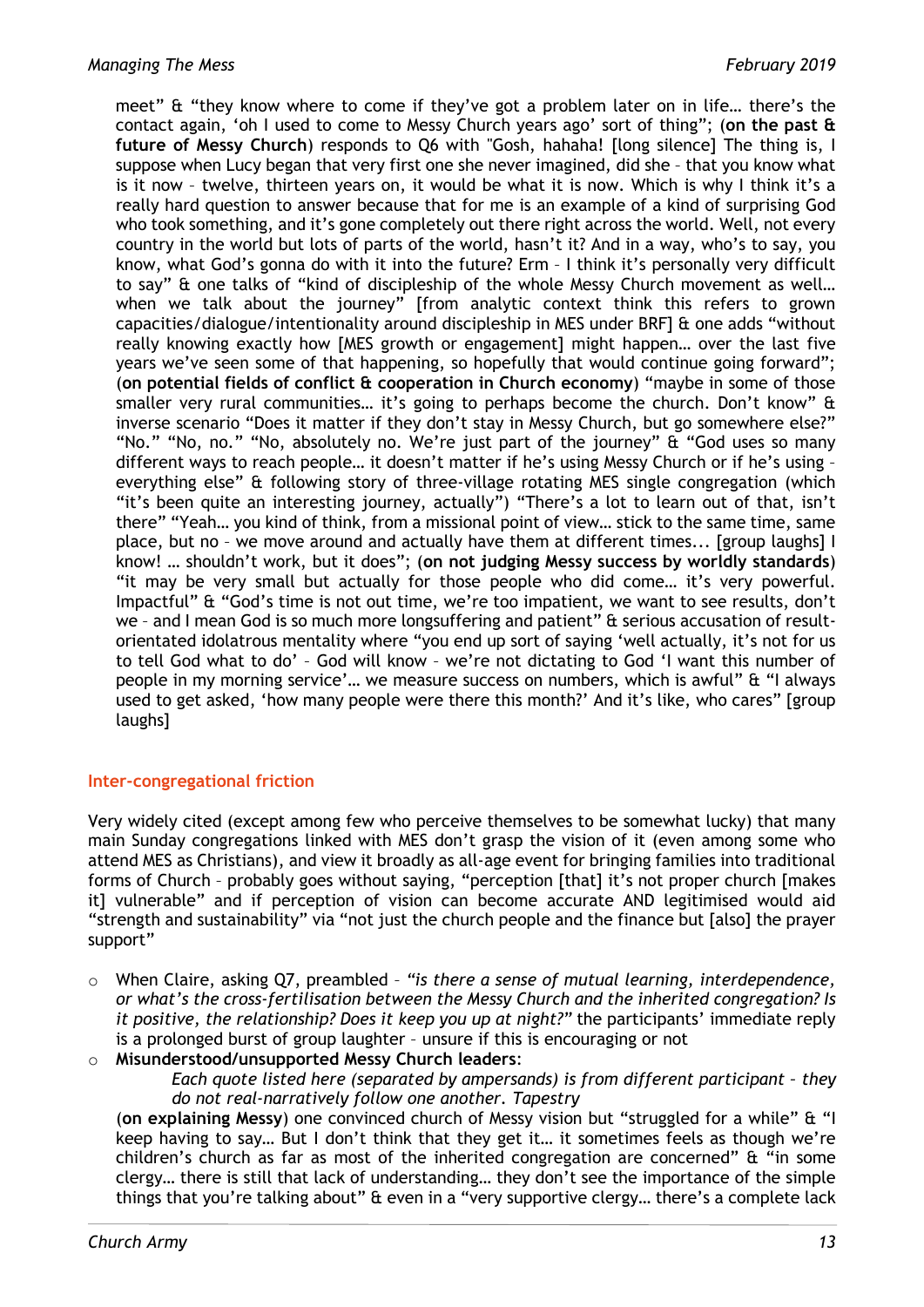of understanding about what we're doing, however often I've stood at the front and enthused… when they go they go so it's just a bit of fun, well they're that sort of age" & "it's like... I don't know what to do because I'm hitting my head against a brick wall… trying to get the message across"; (**on churchgoer misperception/apathy**) "we don't actually need or want to know much about it really, just let it happen" & "ours think of it as something rather strange that they don't know how to deal with… pulling people into coming and helping with and insist on telling them about every month" & "nobody would ever wonder whether that was still gonna be happening in five or ten years" & "I find the team harder... most of my team don't even see Messy Church as church [so] they see it just as something I do and they come along to help me" & "getting church families to come… we get quite a lot [but] they do come in and wanna sit together and it's like 'come on, see it as part of ministry!' and we had one session where we almost felt like we were telling them off" & "how much [are they] going to fight to keep this thing running?"; (**on pointless conflict & potential idolatry**) "I sometimes think we are so keen to see results… the previous minister had this problem… you're missing something here" & "so bogged down with our buildings and we get so horrible with each other about our buildings and congregations… but for Messy Church the building is a means to an end rather than the thing we come and worship" & "I think [the local clergy] resented the fact that people who came to Messy Church didn't come on a Sunday… they just saw people as potential bums on seats"; (**on Anglican governance**) "Messy Churches are vulnerable to the – erm, attitude of… the clergy and the PCC" & "our church looked upon Messy Church as a way of ticking its boxes for family work and children's work" & sometimes "people who made the decisions are not interested" so "you need to have some people who are part of the decision-making body who are interested in what Messy Church does"; (**on Anglican ownership**) "doesn't really own it… it would stop, I think, if I pulled out… I inflict support for it on people and they're willing to give… But if I said, 'we're not gonna do it any more', they'd say, 'oh, that's sad', but it wouldn't, I suspect, be picked up" & "why are you just waiting for things to take a downturn before you ask us what's happening?" & "if I was made redundant or the church didn't have enough money to pay me… I don't think anybody else would necessarily take it on"; (**on being left alone**) even if well-resourced, an under-supported MES may be "stuck out here, on its own, doing its own thing" & "we've had comments of 'well, they're not *our* church children'" & "I think the only time Messy Church got prayed for was when I was leading the intercessions on the Sunday"; (**on structural risks**) "even if it never looks anything like Sunday morning church, that doesn't mean it doesn't count" & "there's an acceptance that in style it wouldn't, but in terms of, you know, the way people will engage with it and become Christian community and financially give, they might not do that either"; (**on proposals doing Messy stuff in Sunday church**) "they went, 'ooh, it's quite an interesting idea, but it's maybe just a step too far'" & "my gut feeling is they'd just stay away" & one who "did Messy Eucharist… in a Synod meeting – and a couple of people left. Bit too radical for them" whereas "other people loved it"; (**on potential MES 'death'**) "they [main church] wouldn't feel the loss directly" & "just going to go 'oh well, that's a shame, bye-bye'" & "it'd be forgotten within a year" & "the one that we've just suspended… it was never an issue with money, but they… just weren't interested in it… it's never discussed in the PCC… just no ownership from the church"; (**on Messy's fxC distinctiveness**) "I wish I'd known at the beginning, things about [it] as a church plant" & "we were always in the beginning a missional community… that idea that there are people from the established congregation as committed [to it] as other people that come in... the future vision for the church is to have more missional communities, so I think that as the church develops their understanding of what that looks like, we'll sit kind of within that, so it's kind of an evolving kind of relationship"

Several cite difficulties reliably sourcing funds for crafts/food/etc from Church 'authorities'

One who's never been given a budget "because they don't want me to spend money. Aaargh" while another who is on PCC "brought it up in budget each time… we've been quite fortunate at the moment" but still feels that "if anything's going to go, financially, well – it quite easily could be Messy Church", while another was directly asked "whether we might try something else because you have to spend a lot of money on Messy Church"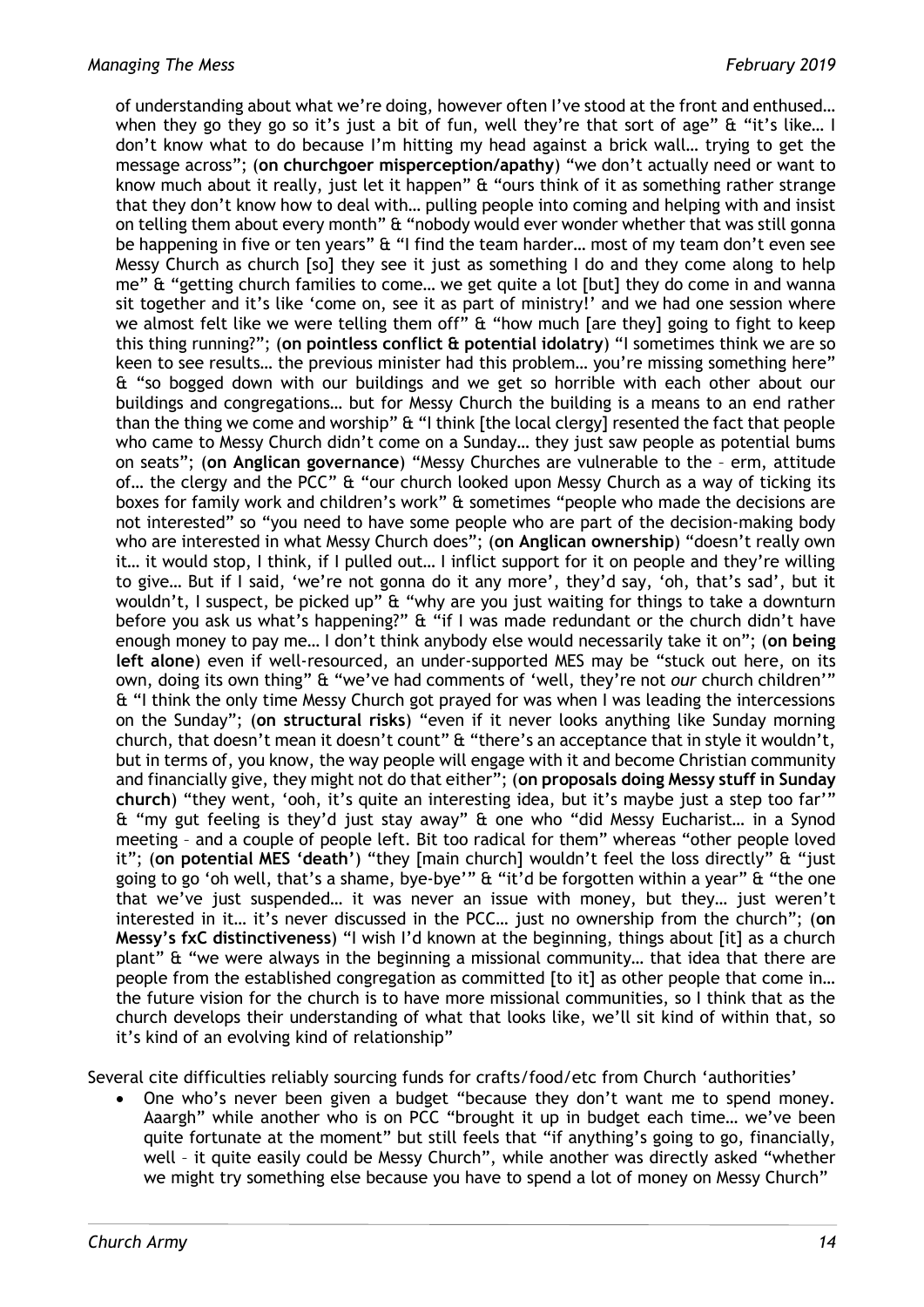- Another whose church makes it "an argument that has to be had every time" just "switching the lights on and the heating to do Messy Church", noting that such considerations for normal church occur without second thought – "But then, you make money out of an ordinary service"
	- $\circ$  This same MES's leaders also claim team/helpers would "turn up and the church has forgotten to put the heating on. Time and time again, in the middle of winter. And the – 'ooh, we forgot it was Messy' – you've been doing it for eight years, on the same day, how can… [also they] haven't fixed the security light that's broken outside, because they're all there in the daytime so they don't need a light… but we're sending children out into the dark"
- Some suggest contending with churches' expectation that MES, since it claims to be 'church', should be maturing in ways that render it financially independent (of which leaders "dubious about that" even though "church would like it if that was") – one says "it feels like Church Commissioners have thought… if it doesn't look enough like church that can become financially sustainable then it isn't church, it's just an outreach thing" or a "sort of evangelical vehicle"
	- $\circ$  Worth noting for purposes of this qualitative analysis that self-financing is part of the sustainability dimension, rather than maturity (which is assessed by creedal marks). One participant says "you could say that a lot of Sunday congregations are immature, couldn't you?" as how much of their membership "just turns up on a Sunday for an hour and a quarter and then goes home?" while comparatively at MES "they're not just having it all done *to* them"
- Several face light pressure from church governance to charge for MES to keep its costs down; one responds "you don't make a charge for people to come in on a Sunday"

Numerous discuss burden of expectations held upon them by church institutions uninvolved with MES to fulfil same church duties on top of Messy Church without apparent regard for the personal costs of labour in messy ministry (e.g. "people still expect you to clean the pavilion, do the readings on Sunday, intercessions, etc… [when I haven't even] had the time to be able to go and visit all Messy families")

- Hugely potent insight from one: "if our behaviours are being shaped because we're worried… that other people will think, gosh, we're not pulling our weight, you know, because we don't do the cleaning rota... I mean, I've been a huge disappointment in my church because I think they all came in thinking I was going to come in and run the Sunday school 'cause I'd run children's programmes and I was a primary school teacher. And I thought they all went, 'Ooh, great!', because the two previous vicars' wives had done that… I just didn't go near it… I just said, 'No, I'm sorry'… I didn't say sorry, I just didn't do it… that was painful probably for people, but it just wasn't what God was calling me to at that time. And there are other things I feel really gutted about that I don't do, but actually, I've not got it right but I just think… I'd encourage people not to feel guilty about it"
- Highly ambiguous capacities for these expectations to shift when church undergo staff change: one cites minister who started it as being super-dedicated to MES ("she was doing the role that I'm now in effect doing, as far as Messy Church goes, but she wasn't wellreceived by certain people in the church who sort of made it awkward for her") being replaced by interim (who committed by 'foolishly' asking "what are the key things you want me to be at?" of MES leader in a meeting) being replaced again; "he will come, but not that same commitment". Another two cite how minister around when MES started "was happy to visit [but] there were always issues with it… saw it as a bridge to Sunday morning, therefore it wasn't successful if people weren't coming on a Sunday" but "our new minister is very behind it" which "makes a big difference". Another (in interim) worries "will we get a new vicar?" as this affects MES!
	- o Ministers' non-involvement may be offset in some cases by persistent presence of any other congregational members, PCC, church wardens, etc – but suggested that liability of such persons to committedly attend may be significantly related to their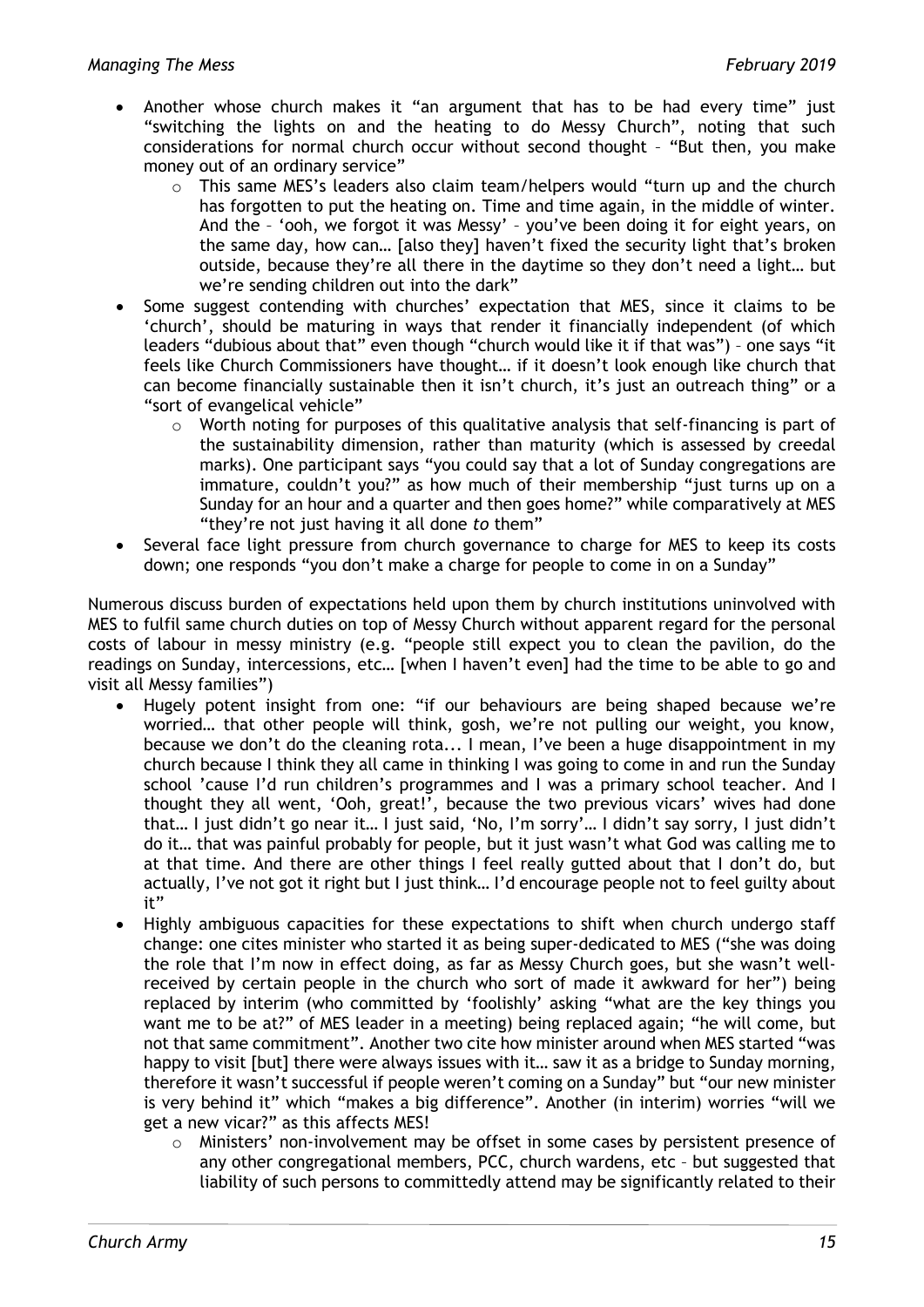minister's committed & visible involvement and/or clear communication of why this is good.

- How do these discontinuities affect MES attenders' experience of church? e.g. "we were never able to offer a communion… the clergy wouldn't come in and do it, basically, and us as laypeople were not able to"
- How does this affect voluntary helpers' perception of how church values them? One says, "nobody asks an archdeacon to do it voluntarily, do they", one "there's this expectation that we do it because we're Christians… we feel we have a calling… all of that's true… that does not mean we should just be taken advantage of"
- Strange kind of evangelical impatience; "our previous vicar was very keen for me to start it, but actually never wanted to come… no interest really… the idea was 'when are they gonna start coming to Sunday church?'"
- o Implied by some to have potentially ambiguous impact on attenders' attitude to clergy, who "are seen by the wider population as the – er, figurehead of a church" so visitors from culturally-christian background "unless they're seeing someone with a dog-collar there… perhaps they might not see that as a valid part of the church"
	- Encouragement of "relatively new pastor [who's] very positive about it… was saying [that] you've sort of got the world and the church, and Sunday morning is very good at focusing in on the church and a lot of the groups we do… are very good at focusing out at the world, but Messy Church is probably the key thing that absolutely covers both… so he sees it as absolutely vital"

Conflicting pressures/influences on Messy leaders widely cited as key arena of volatility/vulnerability; one goes as far as to say "leaders generally can make a Messy Church vulnerable"

- Leader transience particularly difficult effect on buoyancy; in many MES's this may messily overlap with attender transience (in terms of root causes) given high rates of voluntary lay-lay indigenous leadership & diversity of attenders' wellbeing backgrounds
	- $\circ$  Also keeps them adaptable & on their toes? One says, "it would be brilliant if we had somebody who was enthusiastic and could have a new vision, cos I feel our vision's a little bit stale… we're doing things the way we've done them for a while because they seem to work reasonably well, but I'm sure there are other ways we can do things… or be"
- Those pushing hard for MES success where this means bringing people into Sunday churches arguably risk burnout/frustration. One claims "straight away, their ethos is – is not right", and another says "leaders that haven't got the vision… can be quite destructive"

Size a concern as if can't maintain team/attendee relationality harder to maintain unity of vision even among Messy congregation; one says "we're big enough almost to have fallen into two factions… what I didn't envisage [but] which is challenging us", and suggests that should this occur "that's something I would have said at the beginning [as a vulnerability]… people will fall off, the team will lose enthusiasm, the numbers will go down"

- $\circ$  Counter-intuitively this can also become a challenging tension when MES 'succeeds' in getting attenders involved with Sunday churches, as clashes/commitments may spur transience!
	- *Trajectory of Messy congregation growth & traditional Sunday congregation shrinkage going in opposite directions. Possible source of 'established' forms' insecurity?* (one suggests may be approaching a transitional stage in some kinds of localities where MES replaces small dying traditional churches; "hopefully not, but… realistically that may happen… [yet] then we're able to properly resource [MES] because we're not trying to keep other things alive")
		- Another asks, "when does it stop being a fresh expression of church?"
- o Implied by several participants (esp. those who've known Messy Churches die) that when such vulnerabilities kick in, MES very quickly becomes susceptible to being totally undone by church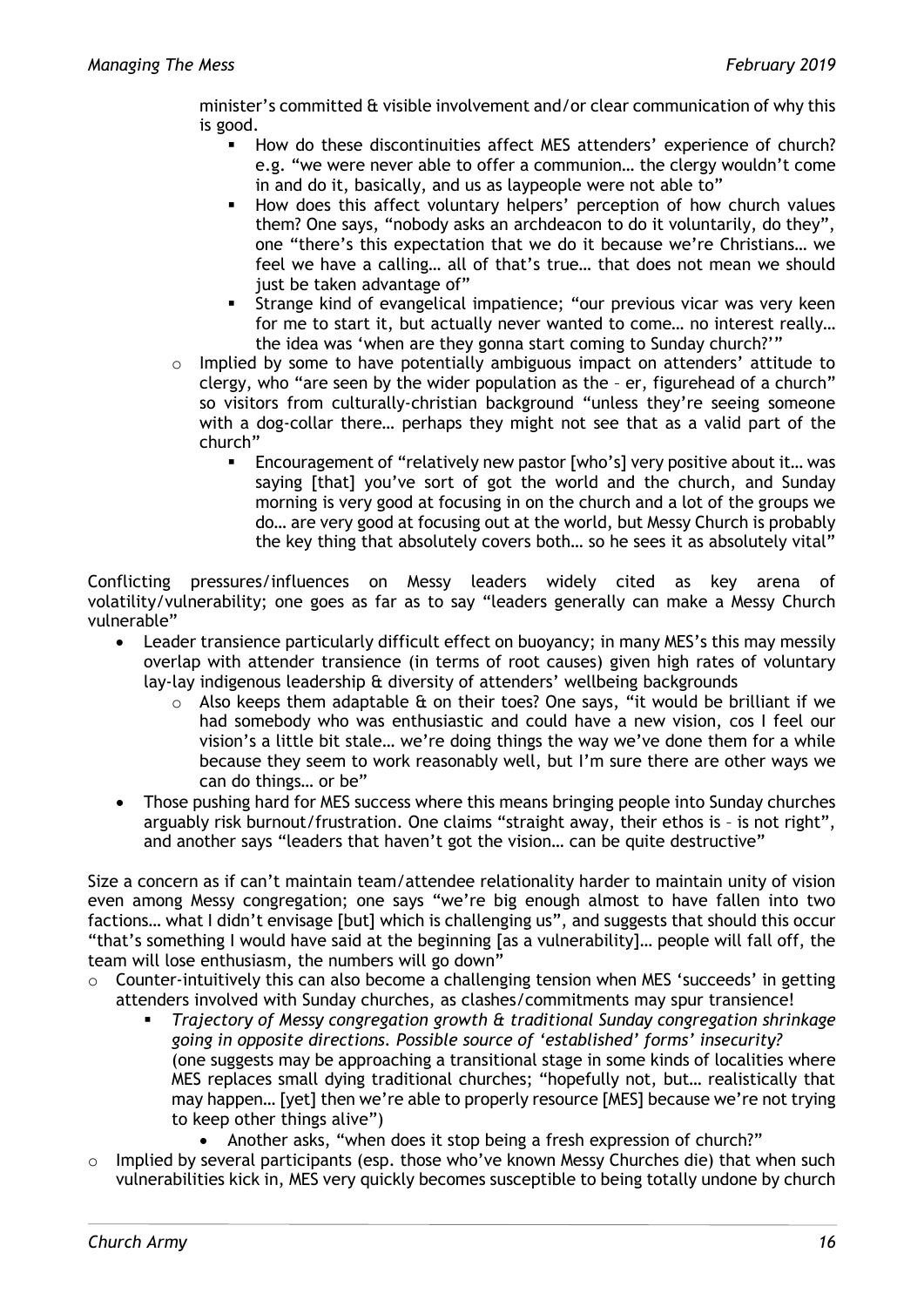decision-makers (one says, "oh well, if resources are stretched, that's the thing you won't do")

- Unless, suggest some, MES brings in lots of new Sunday attenders (unless it doesn't!)
	- This (cost-effectiveness, basically) cited as key conflict arena between MES/PCC governance; one says "there's a definite division in the church"

Several explicitly suggest Messy demands greater top-down support/investment – one's "feedback to the Church Commissioners… they need to acknowledge that Messy Church is a vital part of church… a different way of worshipping, and give it the priority it needs". One says "bodies like the church commissioners should be kind of really out there in supporting and saying, 'yeah, this is… a valid and useful form of church life… so that the people who are being doubtful… see that there's these big bods who are actually behind it – in the same way that they're behind everything else we're doing on a Sunday". Another adds, "if they haven't been… I'd encourage them to go to one", another "in order to thrive [MES] has to become part of the lifeblood of the church" while not being "just like a nursery ground for Sunday". Another "they need the feedback… something that could be fed to the vicars… that would have fruit [in terms of MES/church unity]" and to flourish "do need the people at the top and in charge of all the groups to sort of be pushing it as well". Others add that since MES "is such a massive movement in this country… within the Church of England I think there should be people that are looking after all the sort of Messy Church" while another hazards "this is controversial – there needs to be some kind of culture shift… Messy Church leaders are – well, we call them lay-lay people, don't we, largely… there needs to be some investment in the kind of, I don't know… I mean a training and licensing is probably the wrong route, but there needs to be some kind of recognised *[unclear from recording]* in the ministry" – because "you don't have many churches that are run entirely by volunteers, do you?"

- Another discusses "the parable of the great feast", then commenting (to voiced concurrence) "That's at Messy Church. That's what happens. It doesn't happen at Sunday morning"
	- o Among final comments in Salop focus group: post-contribution addition "I'll get down off my soapbox now." "Bet you're glad you brought it with you." "Yes I am."

# **Self-financing**

#### *'Given'*

Difficulties managing activities with small teams covering their own costs

Labour intensive: reliance on ad hoc voluntary help

- Inc. families; elderly persons; busy people helping in spare time
- "you don't have many churches that are run entirely by volunteers, do you?" but risk of team burnout; "you can't expect volunteers to just keep on volunteering if they're not having that nurturing support, training… supervision"
	- o Input/opportunities here needed; investment from Church
- True for higher-scale coordinators (small paid MES team despite 4000 congregations)

Reliance on regular donations/contributions from attenders (maybe unreliable)

- Both MES & sending congregations
- Shortfalls often made up by team
	- $\circ$  Or ad hoc local community fundraising

Sending church committed/tentative support

Dependence on parish church for MES resourcing but no budget (minimal costs)

- (or with a budget) "all lumped in with children's work"
	- o Paid ministry of MES-leaders often likewise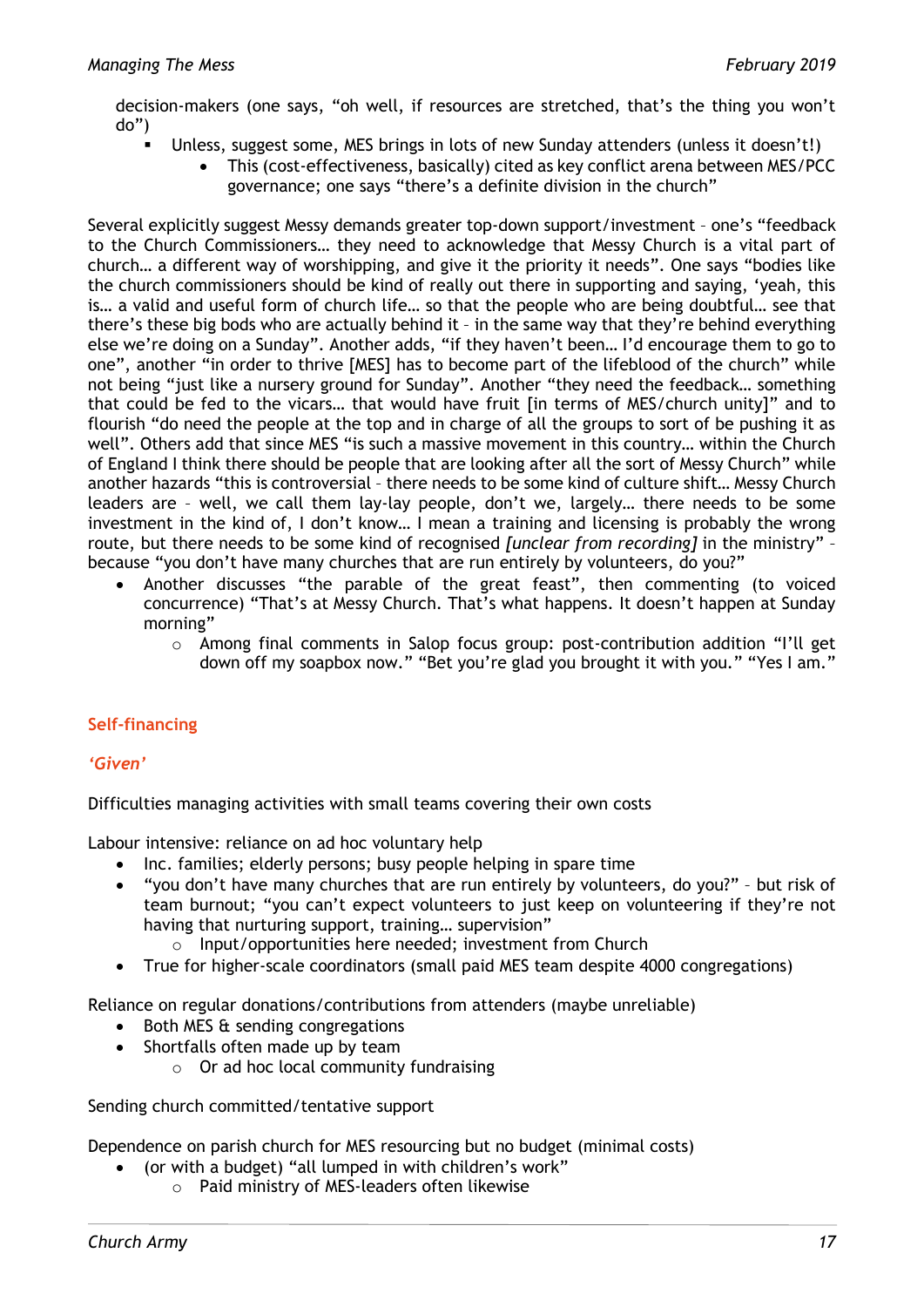Reluctant necessity of sometimes charging attenders for certain items

Aims of economically (as in thriftily) benefiting attenders equally/generously – MES as a free space

• Navigating tension between hospitality & fiscal viability

CofE resources potentially ample but structured less than accessibly in many contexts

MES resource-intensive so vulnerable to church decision-makers

- "if resources are stretched, that's the thing you won't do because it's resource-heavy"
- Expectation of mature MES "putting your money in the pot and paying your way"
- Little surety of "where it fits in the pecking order"

# *'Received'*

MES budget from sending-church

- Or lumped-in: "they won't give me a budget because they don't want me to spend money" o But general compliance in expense claims
- Or in resignation; [non-self-financing MES] "isn't church, it's just an outreach thing"

Team buy necessary resources out of own pockets & keep for re-use

• Makes MES more sustainable by subsidising its impact on church funds

Attenders' donations not uncommon but variable by engagement/demographic

• Emphasis on non-compulsory donations

Low-cost mentality lends flexibility/adaptability insofar as whole thing still plausible

Offerings of time – constitute the voluntary backbone of MES 'workforce'!

- "people giving their time, people giving their skills"
	- $\circ$  But: "people drop out and move on... volunteers will only continue for as long as their needs are being met" & little structural support exists for this in churches

Pervasive sense of apprehension about stable sustainable funding/resourcing

• Prayer & financial support from sending church often coincide…

# **Self-governing**

#### *'Given'*

Single individual may hold bulk of responsibility by default

• "I'm very aware that it's me that runs it, that plans all the activities, that organises it all" & "'So what are we going to do? Is anyone going to do it?' And then I ended up doing it"

Or many have small key group of regulars for planning MES

- Emphasises this process, entailing engagement/aims for activities, has spiritual value/content
	- o "the fellowship of the team is absolutely brilliant"; maybe missional also e.g. includes "at least one individual who's quite on the fringes of faith" – one says planning sessions now held as open meetings
- In absence of clear/primary leader figure, planners may divvy-up/rotate between them
	- o But having a 'main leader' useful for delegation.
	- o And actual MES still "very hard work" for small/busy team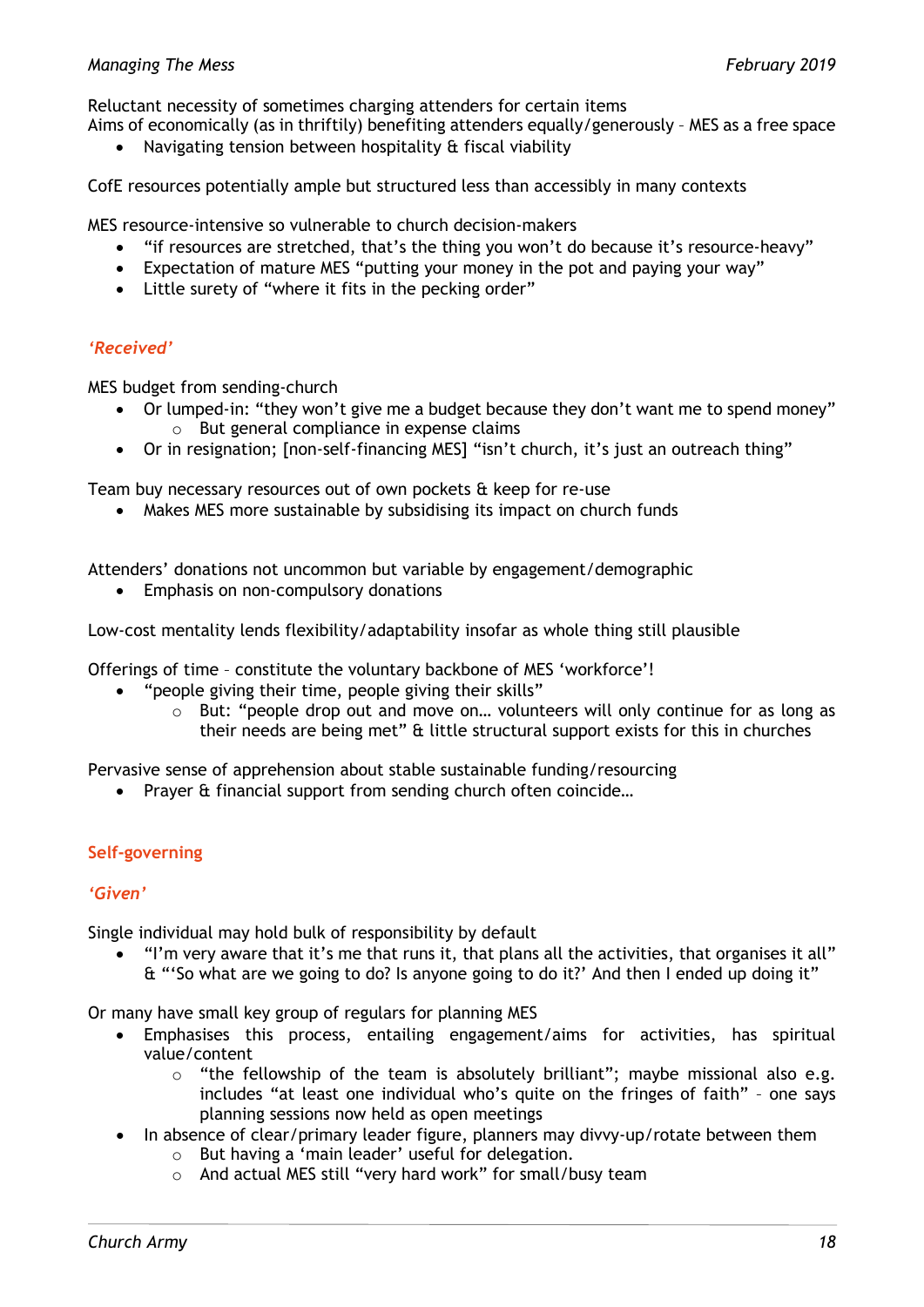- Becomes an exercise in inclusiveness/adaptability working around the known/perceived life patterns of attenders (e.g. involving parents to tailor all-age focus beyond merely kidfriendly)
	- o "constantly evolving, isn't it" [within basic framework of MES models]: "building a community… where it's not all dependent on the leaders" as attenders join in helping when they feel enough "ownership"

Missionality/ecclesiology/ecumenicity couched in perceived intentions of sending church (maybe an ambiguous role played by structure in CofE relative to Methodists etc... variable PCC supportiveness)

- Often felt restricts MES as being considered just children's work (which puts risk of alienation between sending/messy congregations – exacerbated by expectations of moneymaking)… "it's also competing for resources with all the other things that churches want to do". Negative example "it's never discussed in the PCC… there was just no ownership from the church"
	- $\circ$  Counteracted by vocal sender leadership/governance; "the vicar needs to be 100% behind it", "you need to have some people who are part of the decision-making body who are interested in what Messy Church does… regarded as part of the life of the whole church"
		- Even if uninvolved in planning, priestly presence helps legitimise MES as church
	- $\circ$  Clarity to what extent it's valued/prioritised elusive minister handovers provide such opportunities to establish common vision
- Structural authoritative support demanded: "we need those people at the diocesan level" to better support MES runners

# *'Received'*

Missional intentionality diffused into planning [which is like a mini Bible study anyway]: "it's about sharing what Jesus said… we make it clear that our leaders are really aware of that" – enhances gospel understanding of attenders involved; "the preparation, actually, is part of the feeding"

- Informal coffee/natter planning times; "everybody's involved"… one woman (with prior "no experience of church at all") researches possible crafts online for each & develops ideas
	- o Tension of this openness is people bringing own ideas in which leaders unsure of but "they've gone and thought about it [and] come back with a real desire to do that"; craft & worship at MES flexible/accessible enough that usually works out fine
		- Though coordination of such can be stressful: several cite time-sensitivity
	- o Structural/denomination tensions with attender expectations
- Participatory nature shifts burden off core leaders: "reaching a point where you were going to receive and be part of the community but not necessarily leading everything"
	- $\circ$  Or conversely if no real uptake for ownership remains big commitment for small team

Sending congregation support makes operations easier (extra pool of potential voluntary labour)

- But somewhat ambiguous: "it's often on the PCC agenda cos I put it there"
	- o Citing a dead MES; "'we didn't know you were struggling so much, if only we'd known', and this person was a church warden. And we thought 'well, if only you'd asked'"
- Volunteers often either under considerable time-pressures (kids) or have mobility issues (age)

Vicar vision vital: transitions allow for refreshers/collaborativeness/cross-congregational enthusiasm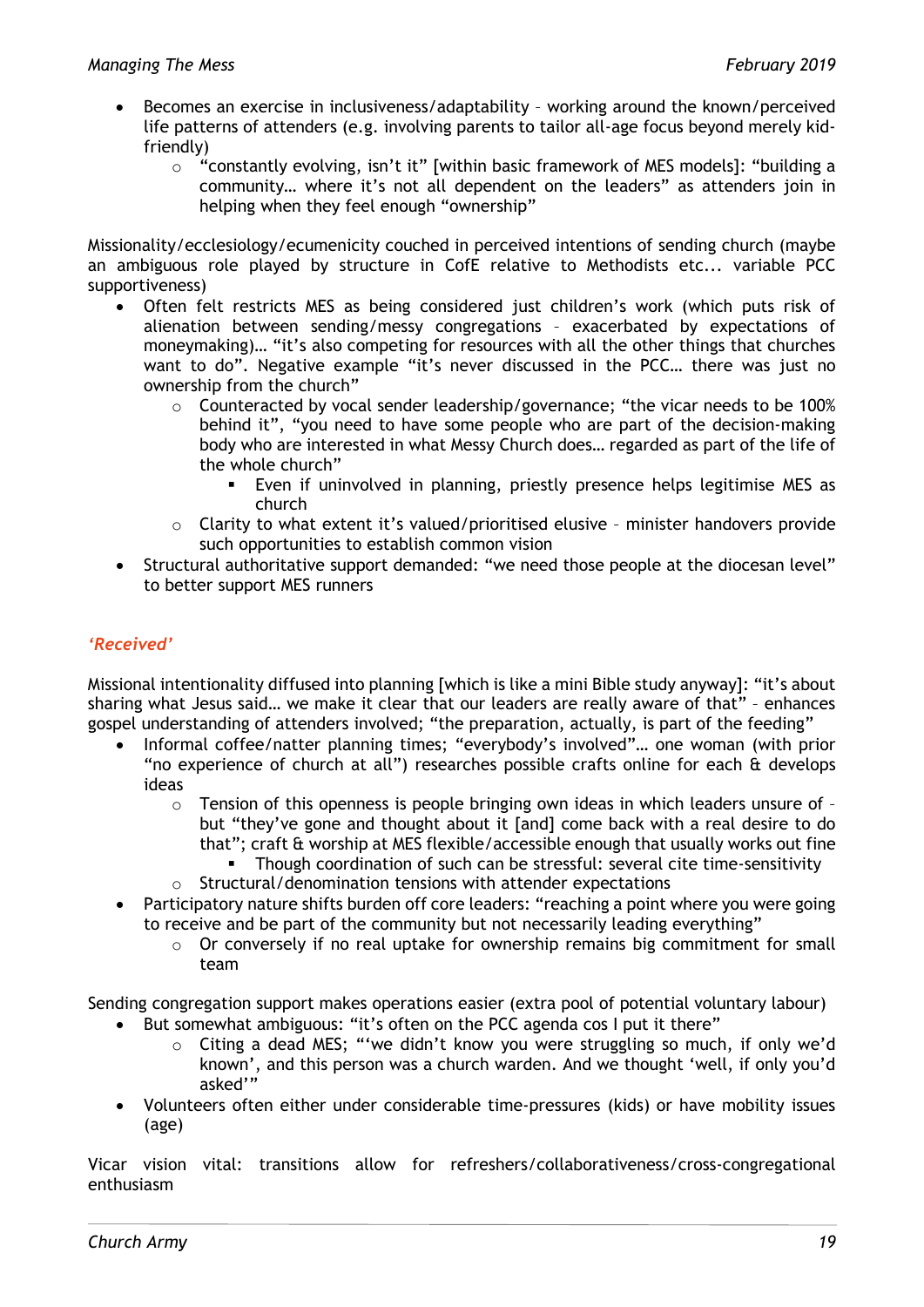# **Self-reproducing**

#### *'Given'*

MES as fxC plants: "we were always in the beginning a missional community… the future vision for the church is to have more missional communities"

Time-rich individuals on leadership/runner team enabled to explore/develop possibilities. Likewise time-poverty & lack of leadership's/runners' labour-pool hinders planning/going beyond normal

- Sheer intensiveness of MES makes hard to do regularly, let alone do more of. How?
	- $\circ$  "I don't know, have a Messy prayer meeting or something happening in between" or put on "extra things throughout the year". One "just run[s] [Messy Church] every two weeks… more of it"
	- $\circ$  Large & willing volunteer capacities (and minister/staff supports) obvs makes easier
		- One "struggling to get new people coming through"; range of inputs regarding involvement here of both Messy/Sunday congregations
- Consequently discipleship journeys are slowed by this reduced exposure: "someone coming to Messy Church for a year is the equivalent of going to church for twelve weeks… you don't really expect vast steps in a few weeks"
	- $\circ$  So friction/burnout risk if MES leaders "giving their time and service because they think that this is a way of bringing people into a Sunday congregation"; sustainability of the ministry here may hinge upon both "people who are very committed" and "mak[ing] it realistic for the team" – not over-stretching intentions beyond viable capacity

Several cite hesitancy with new ideas

- "we don't quite know how we're gonna pitch it… almost worried I'm gonna scare people away"
- But confidence using sessions from official Messy Church resources; "we really rely on them"
	- o Yet unsure apprehension of 'maturity' in MES context "you'd want it to be fresh" in possible tension with nature of self-reproductivity; "carry on doing the same things… cos you've always done it that way"

Relational developments recurring key element of reproducing ministry, as friendships deepen so do opportunities for witness; one describes as "having kind of a network of different things that are all linked but also kind of independent from each other" - so attenders attend whatever & are met by Christian community (several cite sending-congregation involvement as wanting, several as ample)

- Consciousness of [in]equalities in missional exposure: "might be for the mums because then the dads can babysit the kids or whatever… [then we'd] swap that round"
	- $\circ$  Tension of not being able to fully plan unless you've already done it  $\alpha$  see how it went… finding appropriate activities/structures for evangelistic/welcoming [allage?] space
		- **Involving self-volunteering attenders in planning helps reproduce** appropriately
	- $\circ$  Several mentions of Messy-style spinoffs for toddlers/elderly, linked to who comes
- Recurring concern providing something that will retain engagement of parents/families after kids get 'too old'; annual events cited as good point of return & household/outdoor hospitality effective relationship-building
- Avenue for participatory discipleship; attenders (young/parents/older) "being part of our team"
	- $\circ$  Potential basis for in-depth gospel growth with training for this; MES conversation had "sense that if your Messy Church has been going for more than [a couple of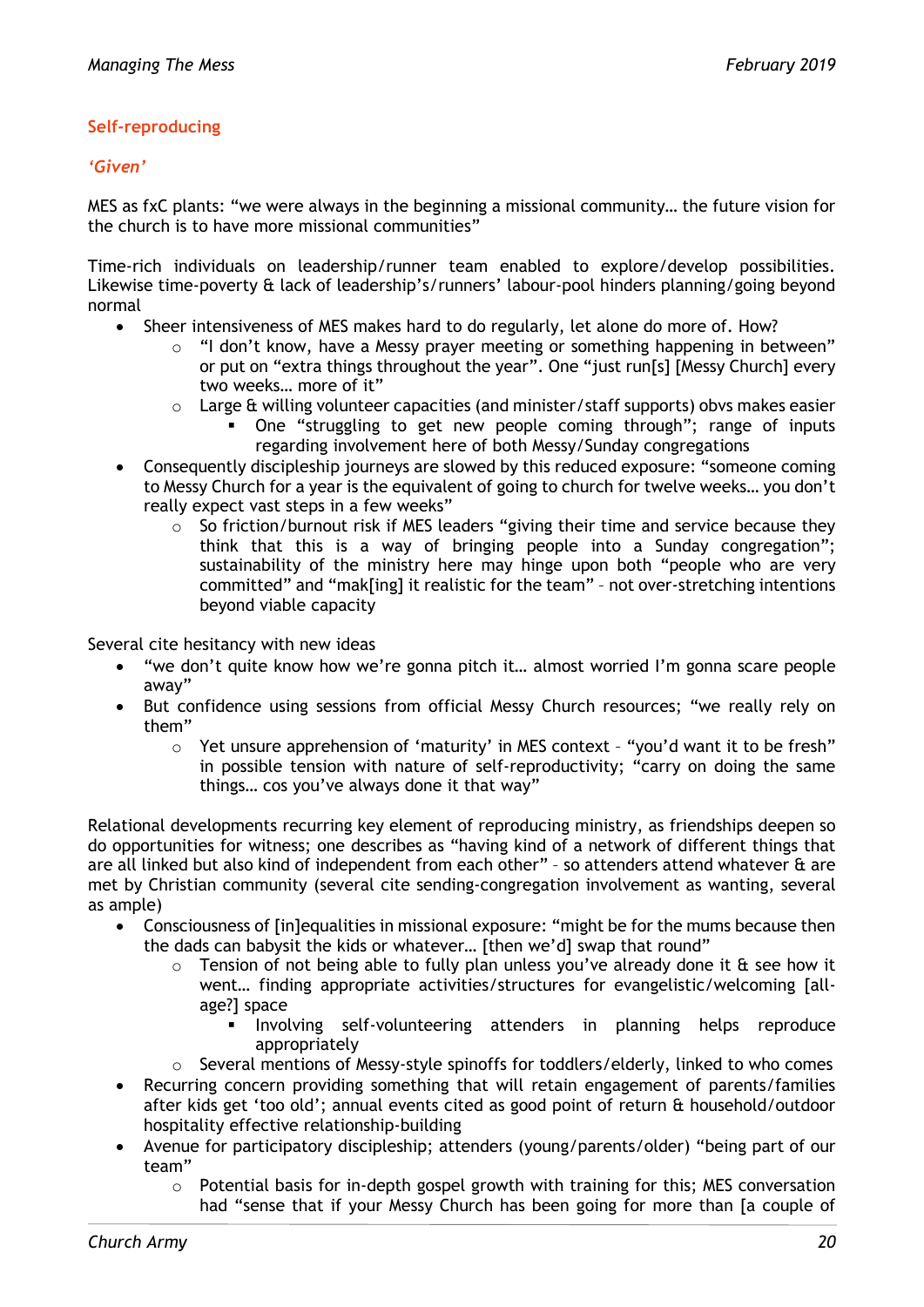years] then you should be thinking about discipleship", despite many attenders having "nothing, in terms of a spiritual background or awareness, at all" still getting engaged & educated

- **EXEC** Leaders' own roles help to disciple them too
- Helpers growing into leaders; "empowering people to take more responsibility"

'Fear factor' that unless self-reproductive power of MES unlocked may leave young people unreached; longer-term view may have seen attendance/engagement fluctuate considerably. Attendance scales variable but not uncommon in rivalling their Sunday congregations

- Continuity develops presence: Baptist e.g. "the village sees us as the heart of the community"
	- o "But it's tough. It's tough" (resource/team stretching)
- Real apprehension that MES may in terms of community function replace inherited church in some places (villages); will raise new questions for its self-reproductivity, but now demands a conscious climate of diverse interdependent mission

Commit national investments in MES support/training/facilitation; could develop options/capacities. "if like me, you are not paid and you're a volunteer, and you don't get any kind of pastoral or spiritual support for the work that you're doing from your own church", this could be a crucial boon in lay-lay ministry fruitfulness

#### *'Received'*

Unpredictable patterns of attendance make long-term maturity planning somewhat disconcerting

• Also anticipating/planning around seasonal events (e.g. Advent lull due to Christmas shopping) or everyday patterns (e.g. weekdays most convenient for working families)

MES simply *has* reproduced a lot – "hundreds across the country", and though many see rapid growth transience of attenders makes this fluctuate; "people come and go… seem to come for a season"

- On retention: "either you don't see them again or they come as helpers" (all-age factor here) with clear discipleship implications - "you can see it happening, that they gradually grow in confidence… that actually they can do things about these stories", likewise leaders cite growth in personal assurance of being able to do it well  $\alpha$  facilitate community formation alongside general structures of events
	- o Even unengaging parents bringing children are 'reproducing' ministry by doing so; they want their kids to hear Bible teaching, have fun, build character – based on retained experiences of Sunday school etc.
	- o Likewise reconnecting de-churched: one claims "there were people who'd fallen away from our church who came back because of Messy Church"
- Easily-reproducible but relationally-heavy model; suits localisation?
	- o Risk of transient attenders just spreading out further across bigger range of events
	- o Paradoxical balance between 'being convenient' for attenders & prompting 'genuine engagement' among them: story of 3 wardens from 3 churches in 3 villages teaming up to co-lead a single Messy Church that rotates around – has brought many more new families along from each village than before this pattern started!

Numerous encouraging anecdotes of attenders (of greatly varying age, ability, stage on faith journey, backgrounds, etc) volunteering to lead craft activities, plan/prepare meals, teaching random stuff to & making conversation/friends with others

• Enabling this a way of "involving everybody", and builds family-esque relationships in contexts where these might not be readily present ("the family unit is not always in one village, is it"); organic means of not-too-structured intergenerational fellowship & discipleship/service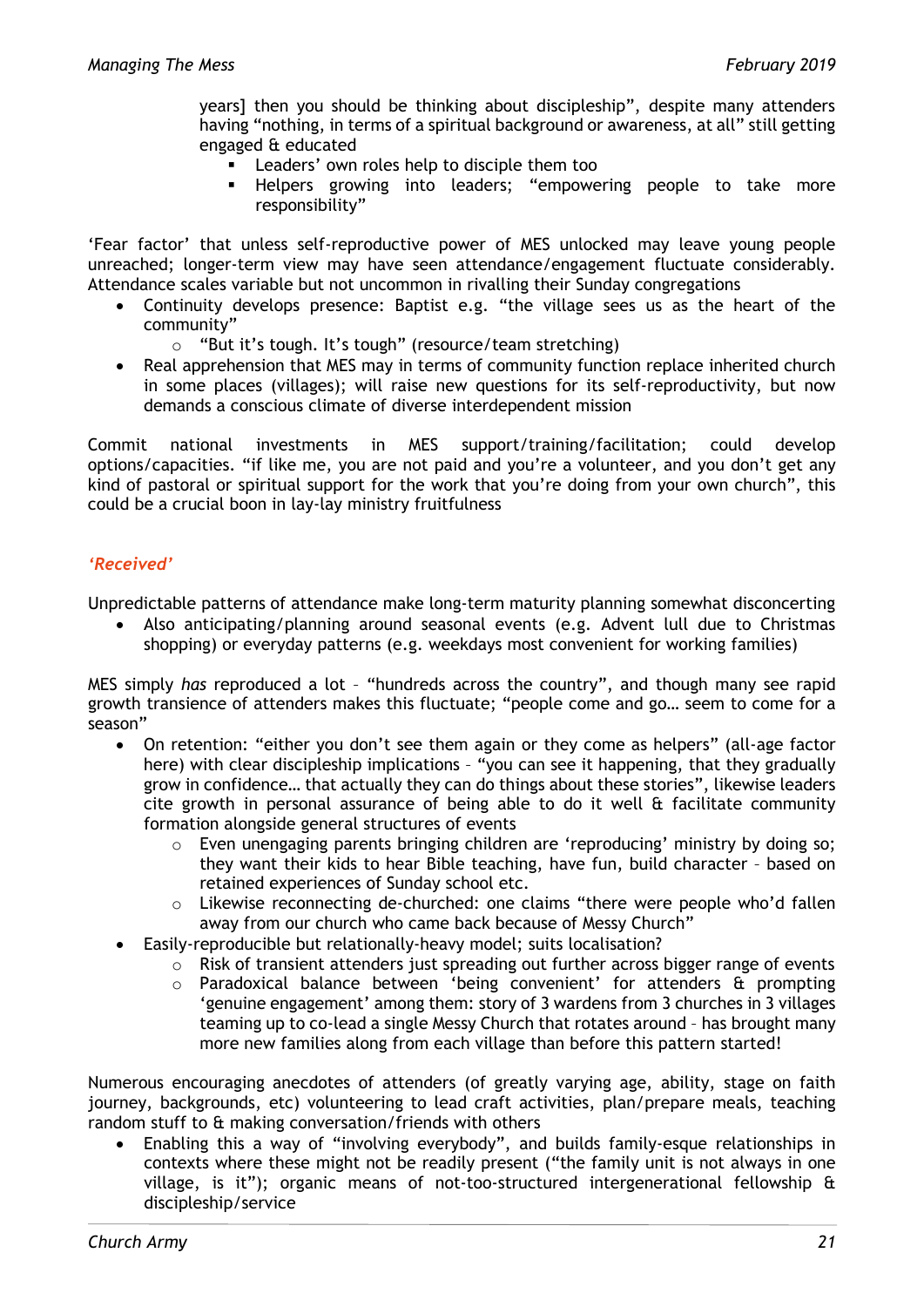- o Likewise reproducing Messy-style projects going out into under-served communities (or bringing them in by hospitality: "most dads would go a long way for a bacon butty")
	- Or smaller groups from main attenders; extra exposure to Christian community not diminished in value by size of group!
		- Events not rendered pointless if "there's no 'god slot' in it"
		- Some tailored informal Messy-style "opportunity for people to develop those 'I wonder' questions a bit more deeply"
	- Difficulties maintaining reliable contact with some (e.g. youths/nearlyteens)
		- Several cite successes keeping them involved by giving them roles/tasks
	- Several cite vulnerability of these additional projects to transience/limits of helpers, runners, leaders, attenders; maybe "they're not always all available every month", or "people come and go, y'know"; perhaps "there's not a natural turnover… I can feel a crunch time coming"
		- Some cite 'taking a break' from MES for team recuperation
- Feedback effect of improving children/youth work in sending congregations
- Discernment & listening: "finding out what they think… what people actually wanted"

Self-reproduction's tension between retaining freshness/energy (for newcomers' impressions) but remaining flexible (for team's rest); changing around leaders' & attenders' changing relationships?

- "it's good that it does change… Keeps the freshness"
	- $\circ$  Try new things: may vield unexpected results & bring in previously-uncontacted people (who may become helpers/leaders; "[MES seems to be] attracting people who like to do - and there is a lot of doing that needs to happen"; participatory inclusiveness aids adaptability, "anyone can be a Messy Church leader" which facilitates evolution, stokes energy & helps guard against burnout by sharing commitments)
		- Unpredictability & variable impact recurring cited experiences; pathways!
- Suggestion that 'mature MES' would have "new people coming in" (effective mission)
	- $\circ$  As well as "core group of active participants" for whom MES = Church
		- o Apprehension that 'maturity' means resembling established church's modes/patterns
			- Another adds: "I think in the idea of being mature like old cheese… we've just got old, which is why we're having to change and develop and learn"
- Hosting extra stuff (or more of same) doesn't necessarily mean people come to more of it…
	- $\circ$  One MES started running fortnightly in hope that its regularity would cultivate regular group of attenders (currently 'too big' but variable); but "they come randomly" so still overwhelms team capacities unpredictably

Sheer local popularity of MES in some villages poses institutional threat to longevity of established churches (overstretched rural clergy & tiny elderly congregations) – "they've heard about it and they want some company… maybe in some of those [places] it's going to perhaps become the church"

- Despite (some) sense of apathy toward MES's continuity among inherited congregations; these remain 'priority' & retain persistent efforts
	- $\circ$  A participant jocularly quips (reflecting perception of MES by inherited forms); "I mean, what's with this Sunday church, not working very well anyway so… let's scrap it"
	- o Multiple leaders highlight essentiality of church support structures if MES to continue self-reproducing effectually. Anticipatory of our research project as facilitating toward these discussions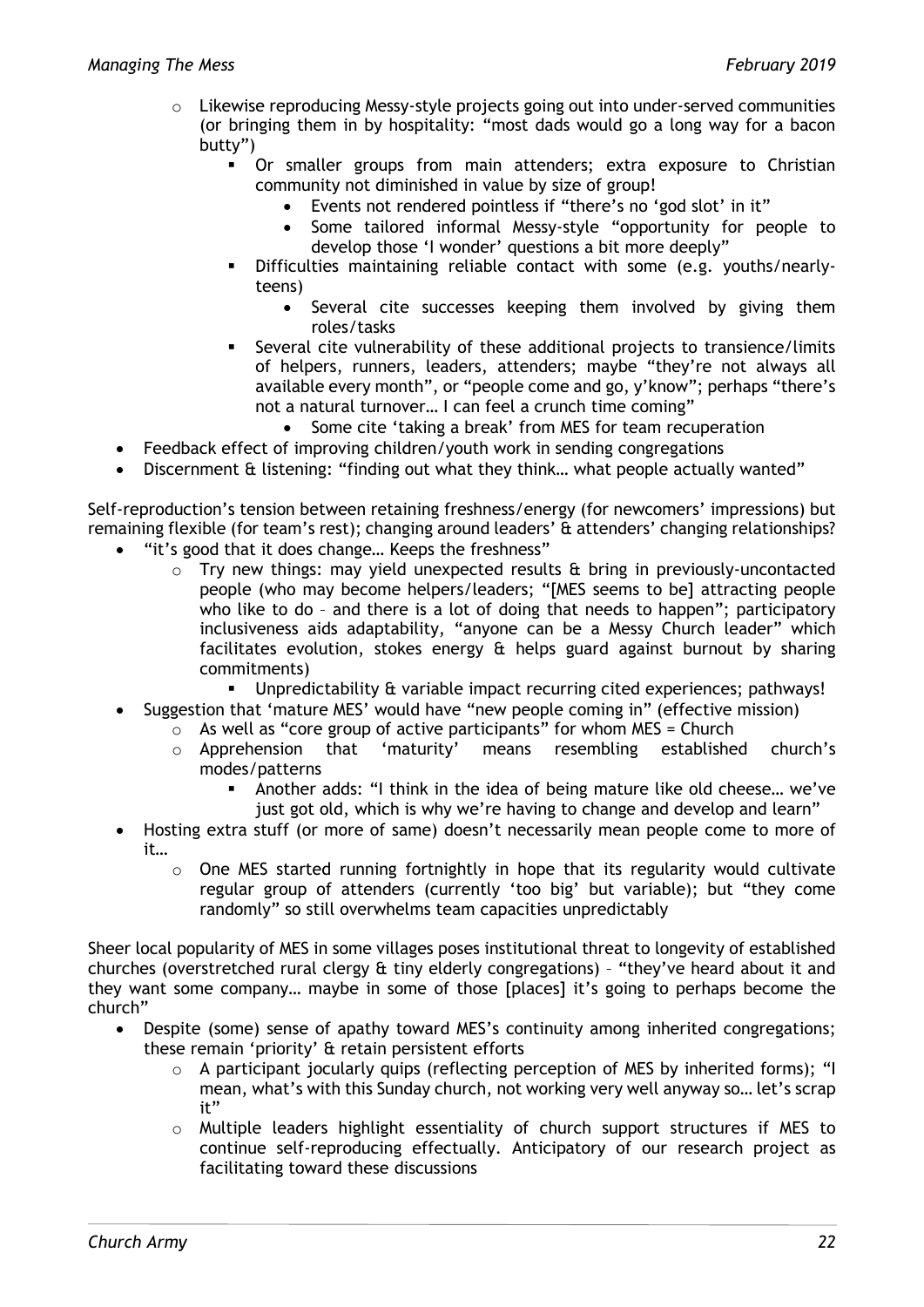#### **One**

#### *'Given'*

Just being friendly to all the people!

- Talking about "the things that as you say relate to... everybody's everyday lives", naturally in & alongside conventional activities of MES
- Grasp of universally-appealing moral core of gospel: "for the vast majority of the population it's actually about, you know, trying to do the right thing to other people"
- Tension for leaders between quality of relationships & quantity of attenders
	- o One declares that "every time it's a low number I really question whether we're doing something wrong" while others claim "there's something very valuable about it being a little one… it's really quite intimate… we have some lovely moments together"; or "the little ones enable that growth of relationship and faith because they can have really good conversations"

Conscious recognition of MES [if church] being vehicle for discipleship of all attending (inc. team) – several cite development of these trusting relations as formative precursor to discipleship

- And cognisant of ways perceived drawbridges may need to be lowered for mission, e.g. village where "the majority don't go to church" or transience by dint of secular engagements
	- $\circ$  Furthermore of potential tensions between grace-led inclusion  $\theta$  proper safeguarding ("if anybody is welcome… it is tricky")
	- $\circ$  Or of potential sources of engagement not directly gospel-conscious: recount of pair of mums who said "this is our night out, Messy Church" (meal for kids on budget, & a genuine sociability opportunity for them); even just parents who still keep coming back must find it important on some level (chatting as kids do crafts – or joining in?)
	- o Watching own/others' language use to discern how to meet them with truth, name or describe structures/patterns/activities as this may alienate non/de-churched attender before "walking beside people, and befriending them first of all"
		- e.g. explaining acts of kindness, "you're not going to say, 'well, because the Bible says…' [another chimes in 'In Leviticus', is how I would begin]"
			- One argues here; "it's important that we don't use churchy language… it's very easy to slip into words that we would understand which mean precious little to the man in the street" (e.g. 'discipleship'?)
- Unavoidably generosity-grounded with no strings/expectations attached
- Participatory activity leads to participatory identity many accounts of helpers' growth/faith
	- o Several say their MES's "talk a lot about being a family together"; essence of 'oneness' "starts with a sense of belonging, doesn't it… feeling part of a community where people remember who you are when you come in and what you told them the last time you were there" (extends to reproduced/extra bits)
	- $\circ$  Transformative power can hold for de-churched, re-engaging with faith via community

Procedural/habitual affirmations of family/community in structure of running/planning meetings

- Including 'ministry' bits: several cite clergy-less MES's where group efforts compensate for this (and help new believers grow deeper by joining in) – "it sort of stops it being the possession of the one who knows and actually becomes owned by the group"
	- $\circ$  May help transcend commonly-frictional trappings: "it's the community that gathers that's important… for Messy Church the building is a means to an end" within which "it's not all dependent on the leaders"
		- Giving them something to do can uplift/empower those on the fringes (of group or of faith; relevant for teenager retentions? See "young people like to be given responsibility… it's an acknowledgement that [they're] not a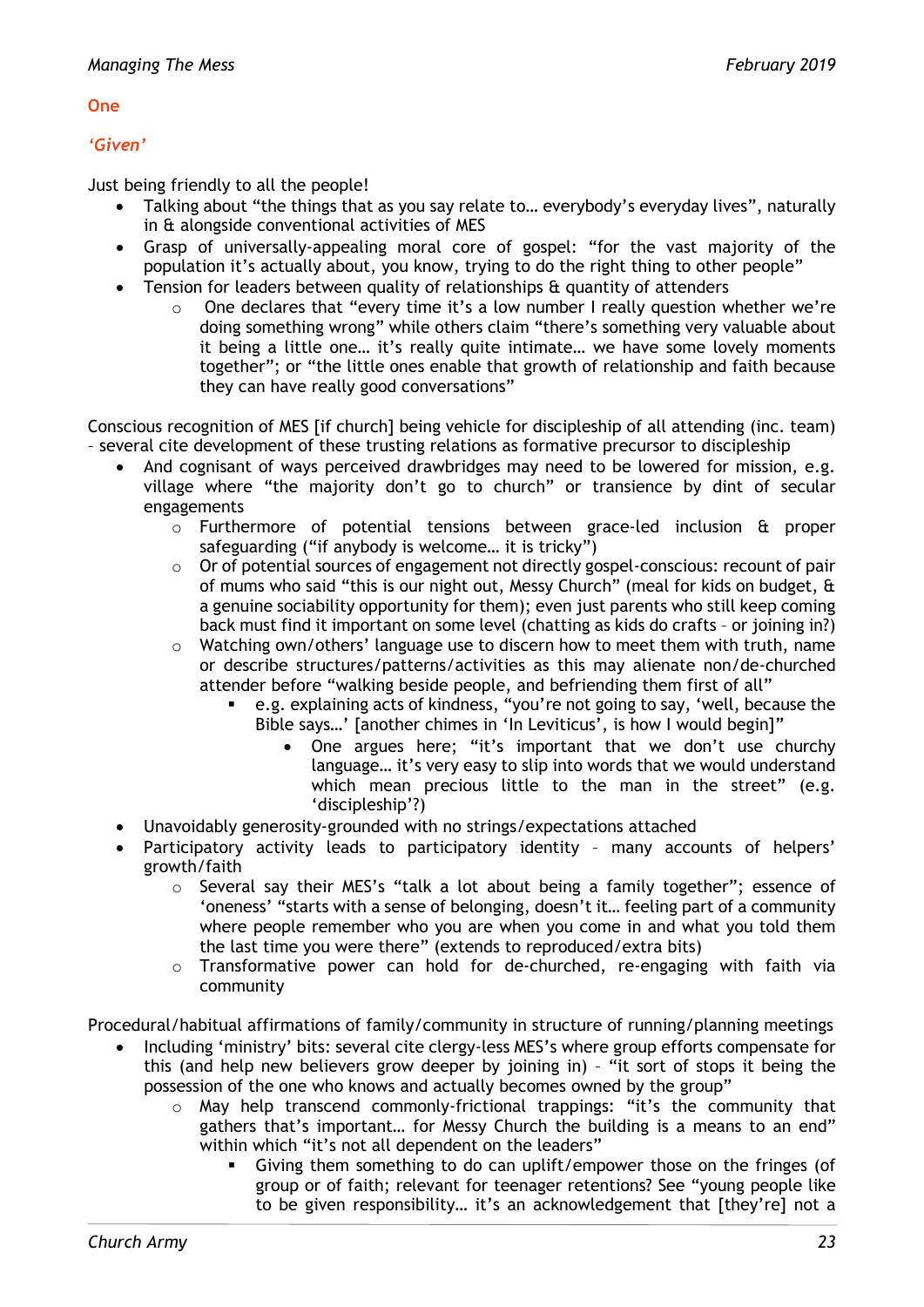child anymore" – but discernment [i.e. knowing them well enough] required in such delegation)

- Necessarily inclusive if involving everyone in growth-oriented discussions; "our questions are intergenerational as well because we don't separate children's work at all" & likewise "you've got to make sure you're looking after the adults' needs as well as the children's needs"
	- $\circ$  Though several cite instances of separating age groups & this working well for certain activities (e.g. children play games, adults meditate with vicar)

Facilitate development of these bonds outside MES meetings/events; "finding ways to have time with people and build that sense of community" (which in light of transience necessitates flexibility) or just getting to know them in case "you could bump into them in Sainsburys or something"

- One cites open-invite prayer email chain list which has had good uptake; other imaginative ways of stimulating prayerfulness/fellowship
- Visiting families, modelling servant-heartedness & mutuality
	- $\circ$  Free food  $\theta$  acts of love prompt responses opening doors for gospel discussion
- Noticing absences; compare with Sunday regular not showing up for several weeks would someone care/realise? Do they at MES? One cites attenders texting to apologise for not being able to come; does this happen in Sunday congregations?
	- $\circ$  Most cite instances of anticipating absences  $\hat{a}$  planning ways around them (schoolterm about to start? advertise sooner! Wimbledon on? screen it!)

Capacity for formations of such communal ties semi-dependent on willingness/availability of sending church to help out at MES & befriend attenders there

# *'Received'*

Friendships are being made, by/among/between team & attenders!

- Agreement between three: "the key… building up relationships" "what keeps them coming back and wanting more? Is fellowship… they feel safe… comfortable… can say what they like [and] ask what they like, no-one's gonna judge them"
- One citing *Messy Discipleship* book example happening in their MES, whereby "a family where there are believing parents taking another family under their wings, doing things together and growing discipleship organically"
	- $\circ$  Intensity ( $\&$  continuity) deeper in rural/local contexts where people know each other
- These friendships can function as anchors for non-Christian attenders (one cites as maturity "people who go to it feeling… that they're part of the Messy Church community rather than it being an event that we put on")
	- $\circ$  But doesn't guarantee consistently committedly regular attendance of them (many cite unpredictability/transience as characteristic of attenders); some claim those returning more reliably "indicates that there's not just 'oh gosh we haven't got anything else to do this Sunday afternoon'… [but] a degree of interest beyond that"
		- Nor does this preclude attendance/participation at/in further church life; or to bring other friends & their kids too (some accounts of one-off visitors being just struck at how positive/warm/fun it all was)
	- $\circ$  And often (even large) teams may be simply overburdened to pay keen attention to relationships rather than being "on duty"
		- One says "it's much more difficult to have those conversations"
		- Some cite 'welcome desk' role as having enabled quieter times of connection when huffed parents or shy kids flee the "hustle and bustle inside"; they would "come out for a natter… [which] became a real, sort of, pastoral space"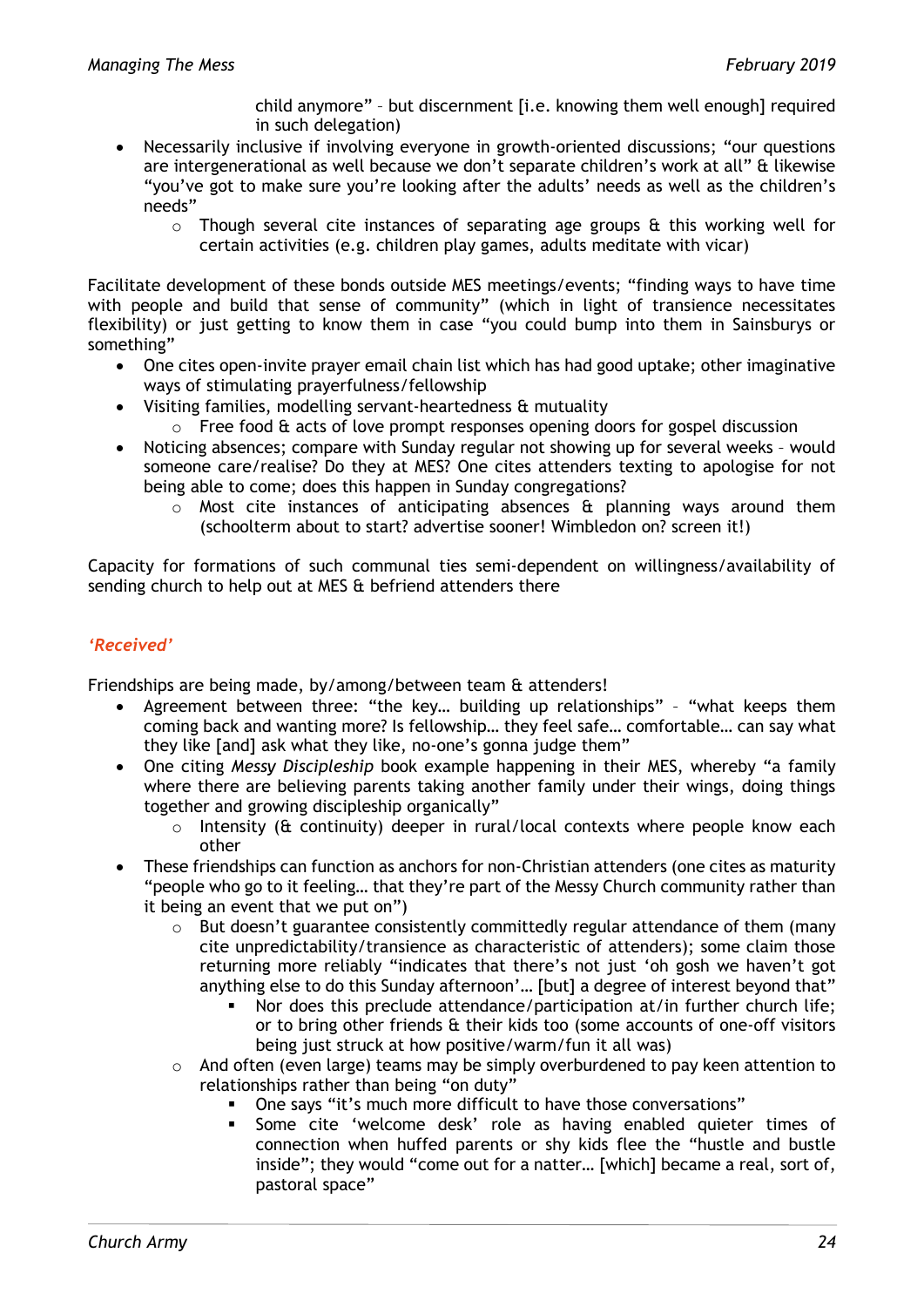- o Nor can they be at all taken for granted; follow-up on transients difficult but essential if wanting to really connect with unmet needs. Sadly, several cases of persons/families who [often without warning] had "just fallen off my radar and I don't know why"
	- Several speculate on running into such parents that they miss MES but feel that "it would be a bit weird to come without their children who've grown up", and "it feels like there's potential there that they might come back to something, but it's not clear what the something might be"
		- Another highlights initiative to signpost such things where they exist
	- One contrasts with Sunday church in terms of collective contact-sharing Others contrast incidences of pre-absence apologies in Messy!
- Ideal aimed for wholesomely Christian: "people of all ages, all stages of their faith journey... looking out for each other, loving each other, serving each other"
	- $\circ$  One says "start with the assumption that they're all somewhere on the journey" even [as another says] for those who prior "didn't have any church connections"
		- Another adds many attenders have "no expectation that you might speak in a different way to the way that you speak all the time" when 'evangelising', so do so in context of informality/friendship?
	- o Re. to safeguarding tension; "working on the margins… where there is great need" the "vulnerable families that come" may see "safeguarding issues come along with that"
	- $\circ$  Particular engaged roles of leaders in facilitating trust-building for early noncommittal pastoral care & nurturing spiritual direction
		- Informal offerings of prayer can "feel totally natural and comfortable". One has regular lady helping on a prayer-desk – continuity of which has made children "expectant when they go in there… a totally different atmosphere" and really engage with intentions/content of praying with others

Many anecdotes of diverse range of attenders participating in MES to lesser/greater extent & thus becoming an enthusiastic enjoyer/helper (one suggests they experience a spiritual excitement which they don't yet know how to express outside of the safe space stimulating these feelings)

- Two discussing how this dynamic perpetuates itself: "if you can get up there… maybe the next time or the time after you could do a little bit more" & "it helped other members of the team who might feel 'I could never do that'… they see them doing it and bit by bit I hope they'll be encouraged too". Another adds "that gives them a sense of belonging and contributing"
	- $\circ$  One cites this working on non-MES-attenders, even! Local men were invited to do Christmas readings, which brought in more of the village, "and we've now got people saying, 'when are you going to ask me to do a reading?'"
		- Several cite larger-than-usual seasonal/festival attendances at MES
	- $\circ$  & some mention cases where people went further, wanting (or setting up!) additional elements of active ministry
		- Though sustainable involvement in this (as with initial team) depends on the demographic composition, as noted by some (e.g. "let's make it realistic for the team… rather than spread ourselves so thin")
	- o Urge to reciprocate directly applies to donations…
- Several speak of "culture shock" of attenders meeting Messy welcome/generosity. Relational precursor to attenders' reciprocating hospitality, collaborating on crafts, learning more about Jesus… "it's a very fringey thing [but] a clear sign that somebody is interested" – one beautiful quote from a humbled helpful attender: "this is the only place I've been where people have thanked me at the end" - result hopefully that "they wanna be in our gang"
	- o Couple of noted instances of people asking about joining an Alpha Group or similar
	- o Several cite self-integration as 'organic' discipleship: attenders who "once you realise it is becoming a norm in your group" might rethink that "hugely old-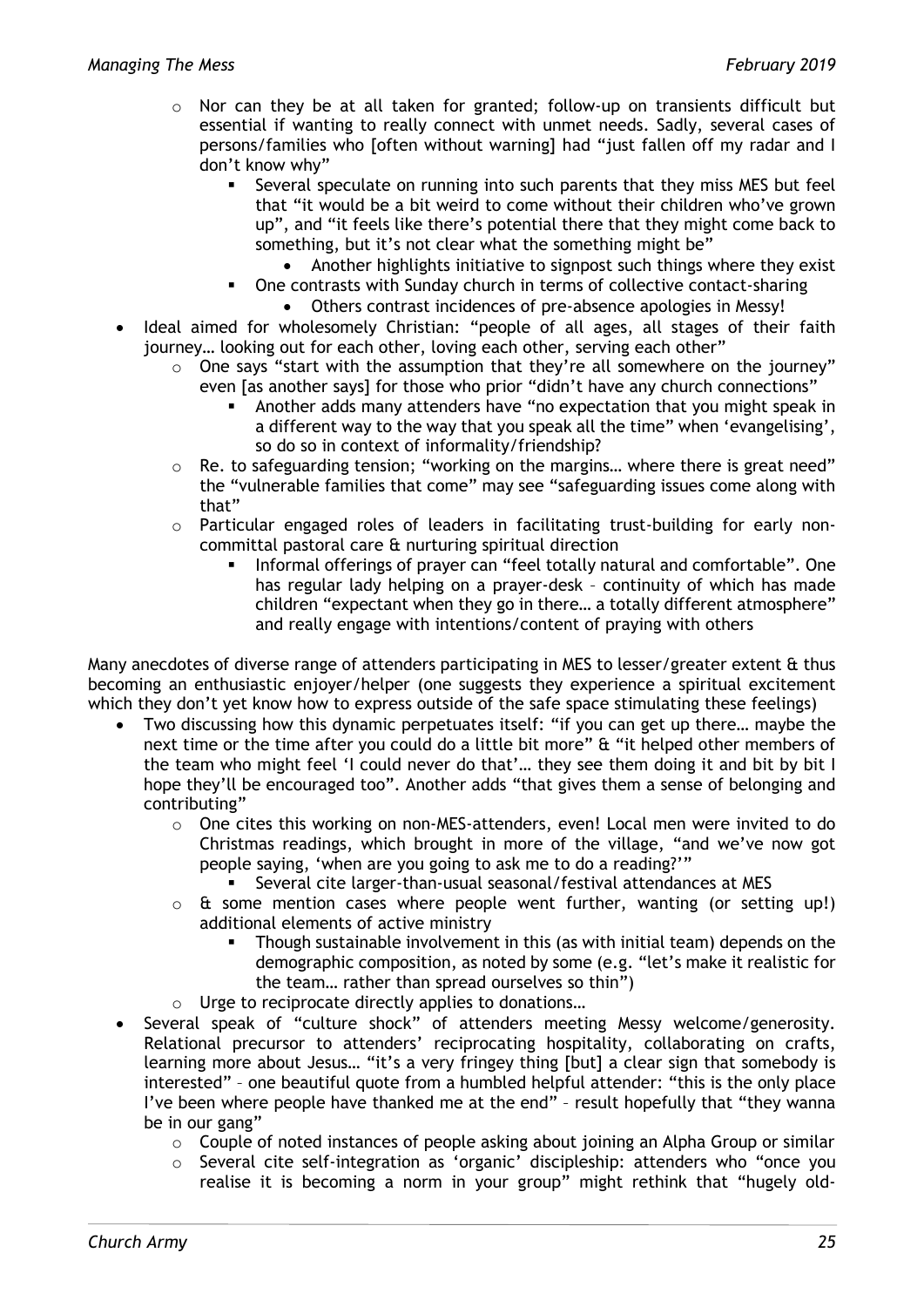fashioned… not something that may have crossed your horizon really" act "having their child baptised or [being] baptised themselves"

- **Though others note variance in backgrounds means certain families may wish** to hold baptisms in traditional church even if only attend Messy
- Another points out cultural heritage aspect of identity; "after a family, church was like the next thing you did… you belonged to a group, you always went" – this now up in the post-Christendom air

Accounts of establishing relational networks beyond MES events & these bearing fruit

- One setup email/text prayer chain, has facilitated each-others'-burden-bearing & [even when anonymised!] commitments of praying for these; another story of fruitful prayer sessions (at which "everybody was terribly stressed") that started as offer of handmassages (yielding "amazing opportunities to sort of probe a little further as to why"); and numerous other anecdotes of MES-goers loving/supporting one another spiritually/practically (as one points out: by instinct, not rota) and sharing skills/efforts/time
- Several cite striving for informal interdependence between projects; "people can sort of, you know, pick and mix a bit", if a church offers "that whole spectrum of something for everyone in every place" – missionality as 'lifeblood'
	- o Also provides fertile context for follow-up; "what's happened [in MES] coming up again elsewhere so it's not completely forgotten about… they're making that connection", and opportunities to foster faith outside monthly events
- If clergy involved helps religiously legitimise such interactions e.g. those sought out for rites (account of conducting funeral for husband of a mum; Messy-attending families came)

#### **Holy**

#### *'Given'*

Numerous suggestions that Church entails inseparable missionality/discipleship, as facilitating both "people coming to know the Lord" and "those progressing in their knowledge of the Lord" broad consensus among all participants with 'following/becoming like Jesus' as discipleship definition

- Space for growth through planning/study as necessitates engagement with scripture
	- o Creating spaces for attenders to continue this; take-home activity/question sheets (of varyingly formal models) cited by several as efforts utilised
		- "trying to find ways of encouraging faith in the home"; one whose church staff bought little Christmas/Easter books as seasonal gifts for each family
	- o One cites 'curriculum' of MES activity themes across year discipleship separated
- Space for accessibility/engagement of & with MES teaching; various factors cited here (with caveat recognition of inequalities in attenders' prior exposure: some may have "obviously got no knowledge of the Bible at all") but ministry is unconditional – "what we do is seek to offer God's love to people"
	- o Sensitivity to 'holy jargon', aim not being "scary for people who are dipping a toe into church waters" – discerning people's curiosity without being alienatingly Churchish, gaining trust before/alongside offering guidance
		- Difficulties exist in ascertaining spiritual growth/direction: onus on team "being a listening ear" in recognition of different paths/journeys
		- Some highlight value of willingness to change way MES is done if can help
	- o Unpacking Bible: "story is a great way of conveying a reality… people relate to stories"
		- Often in celebratory context
	- $\circ$  Encourage question-asking  $\theta$  connection-seeking; several recount possibilities of good conversations emerging from little questions/prompts over craft/meal tables
		- Some have constant/ongoing prayer stations or question boards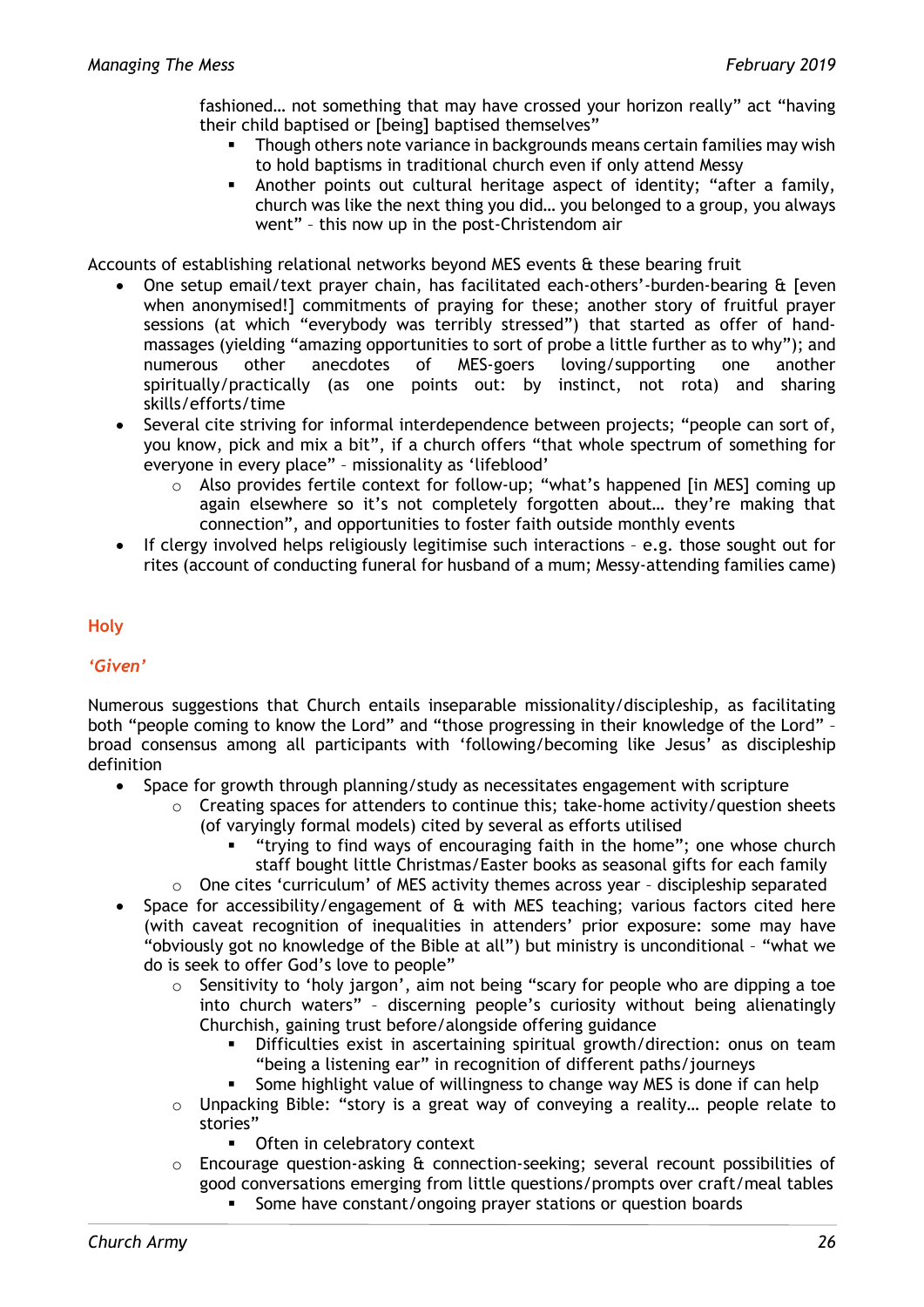- Opportunities offered to go deeper (exploration/study courses, holiday clubs)
- o Practical/intentional element upheld in values of environment e.g. teach forgiveness as means of conflict resolution between kids at play, quiet moments of prayer/stillness
	- Many anecdotes imply opportunistic nature of these happenings, though a couple recount more traditional-seeming/ritualistic means of running prayer & reflection as going down well
		- Though all are grounded in developing relationships within safe spaces

Some cite simplicity of MES as lending potential support across denominational borders

- One says "it's very ecumenical" & happy to equip anyone for Messifying their own denomination
	- o Varying degrees of orthodoxy/opportunism in festival engagement (one holds a saint-focused light party around Halloween, another holds "confession with the pumpkin")
- While others worry this very simplicity might rob it of deeper growth-potential for adults: one talks of whether they're "getting sufficient meat for the level they are at" to which responses 'probably at the moment' but "aren't they not going to need something more substantial" longer-term?
	- $\circ$  Some have tried to sidestep this with non-all-age offshoots; seems to have potential for bearing fruit without notably affecting overall MES community cohesion

Team's trustworthiness/behaviour matters in testament – "sort of a practical example", "living it out… the actions that are speaking rather than [verbally] articulating any of it" – one talks of how this effect occurred in secular workplace, when told "we know you're a Christian, but you don't need to talk about it because we can see that you are" she thus declares powerful tactic of "just, be who you are and let Christ be in everything that you do, and people see that [and] very often they find it attractive"

- Couple cite presence/involvement of clergy [or congregation helpers] as giving this a boon
- Safeguarding/consistency also key in forming trusting community
- As this, when noticed, leads naturally into discussion of the Christ ethic

# *'Received'*

Numerous stories of attenders growing in explicit/apparent engagement/enthusiasm for Christ (does recur that discerning underlying change occurring less observable) as informal 'contagion' of holiness. Many encouragements.

- These include: uptake of study/question opportunities, asking good questions & maintaining discussions, voluntary self-involvement in aspects of Christian-community life-<br>sharing (email praver chains, open praver sessions. helping with sharing (email prayer chains, open prayer sessions, helping with activities/logistics/maintenance/especially planning), being involved with further ministry/events (e.g. one-offs, offshoots, homegroups, even Sunday mornings), utilising resources for home worship/prayer, embedding Christian values/ethics into their personal/family behaviors, seeking pastoral care, one-anothering and burden-bearing, listen during celebration & creative time – intergenerational co-exploration, attending regularly, developing own understanding of biblical narrative/concepts
	- $\circ$  This "deepening of people's relationship with Jesus" a kind of unquantifiable growth & its own kind of Holy Spiritual fruit… difficult seeing it happen: one suggests MES could benefit "if we could create more of a sacred space" where (not "fighting against noise") people can more easily grasp prayer "as something worth doing… [which] is real, is answered"; another emphasises a "culture of faith in the home" as key to sustaining transformation which is harder to monitor than when observable in MES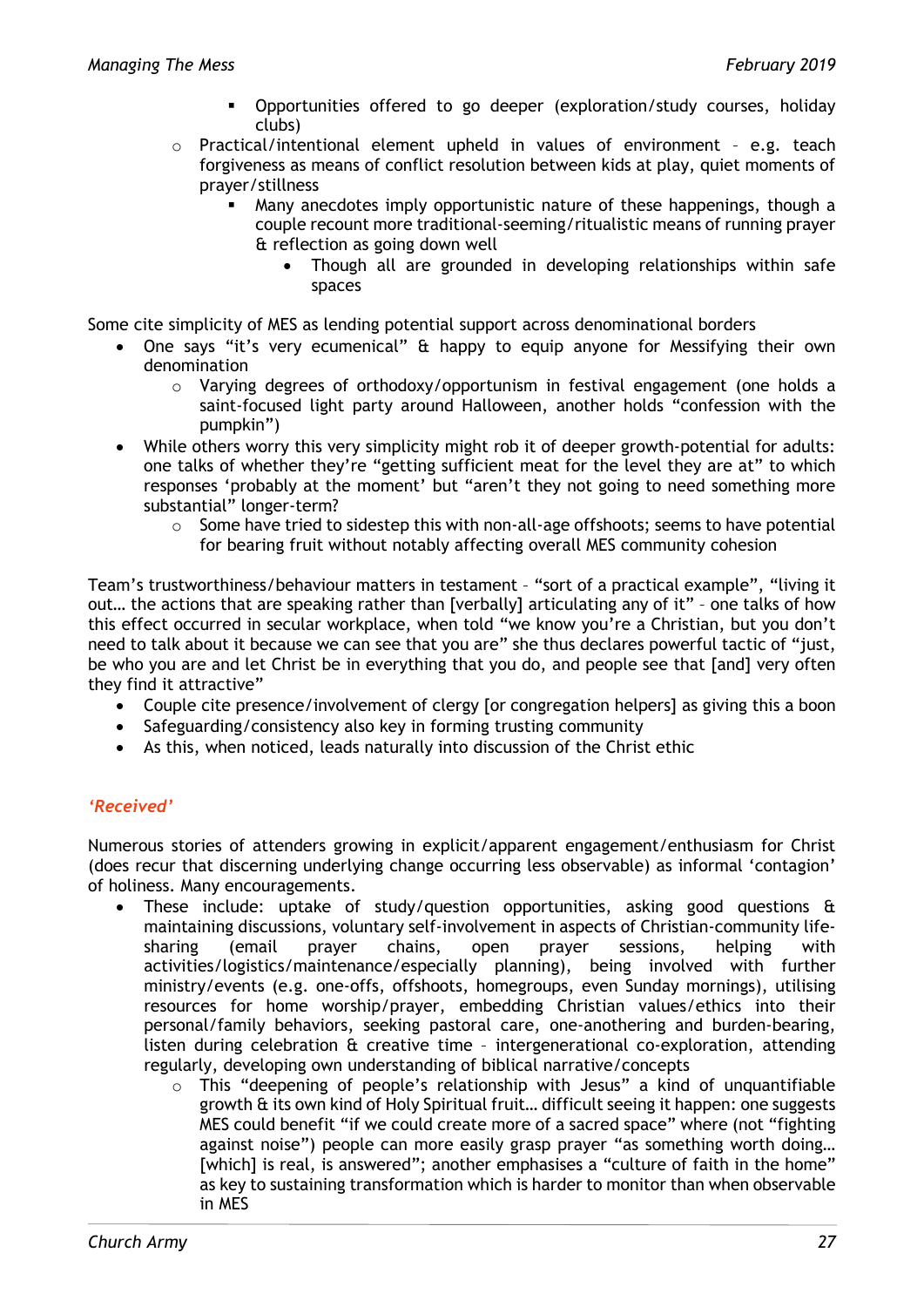- Despite many resources produced/distributed to this end (holy homes) several cite unsureness whether these are helpful – used at all?
- o Given variability of journeys no guidelines how much it'll take for someone to go from 'start of journey' to 'baptise/confirm my whole family please' –if they do. But some do! One says, "it waxes and wanes like a lot of these things… none of our journeys are a trajectory in one direction, let's be honest… particularly when you're further back"
	- Complicated moreso by all-age: some kids very engaged while some adults don't concentrate, some of both vice versa… "it's a progression". A simple suggestion of reciprocity as initiation-point – "it's not just coming and having something done to you, it's beginning to engage, to be part of it"
		- One claims "often it'll be the children'll drag their parents" along
- $\circ$  This goes for team too: "anyone can be a Messy Church leader... that can be a medium through which you grow into a better, deeper relationship with God"
	- Several recount initially-reluctant attenders who through prompts have grown into dedicatedly-helpful team members
- Similarly MES presents opportunities to Sunday congregations to grow through service (some particularly mention in relationality, welcoming/befriending MES attenders)

Some recount attenders' association of holy transformation with MES as people, structure, building… implied gospel content is presented attractively by context?

- One puts it; "it's more than just a craft club… they're not just saying well you know 'we don't want the God bit'… it's almost like they come back cos they want a bit more of it". Has power to re-attract people put off church previously – several cite de-churched reconnections
	- o Several highlight symbolic power upon group of sacraments
- May be personal history/culture factors at play also several cite parents' commitment to kids attending despite lack of noticeable faith, speculate roots in Sunday school forming character

Recurrent implication that maintaining close interpersonal relationships with attenders only reliable way of knowing roughly where they're up to with faith journeys

• Particularly as kids get older – discern what holy challenges they may be ready for "coming back into being integrated" or they might age themselves out of reach

# **Catholic**

# *'Given'*

Trans-denominational power/status of sacraments highlighted by several.

- Likewise the 'churchiness' of buildings themselves some say "can add to the atmosphere"
- Couple of tentative suggestion/questions as to what even constitutes denomination; whether MES would be considerably counted given its distinctive proliferation & successes?
- Some stories of baptisms/confirmations offered & requested to be held elsewhere (one says "they're always offered a Messy Church baptism, but they prefer" in traditional service)  $\hat{\sigma}$  so another claims to always offer this choice. Interesting tension with numerous citations of these Messies declaring that Messy Church is their church?

Several cite vital-yet-unseen roles played in faith journeys by other churches & Sunday congregations.

- Numerous references to Messy attenders visiting other churches.
- Involvement of such varying hugely across stories; general anecdotal suggestions that smaller churches are more conducive to such cross-pollinations (e.g. in a "little tiny" one where "the whole church is involved") becoming visibly manifest.
	- o Build natural relationality across/between these communities, fosters cohesion here: "going to select individuals who wouldn't normally be involved with Messy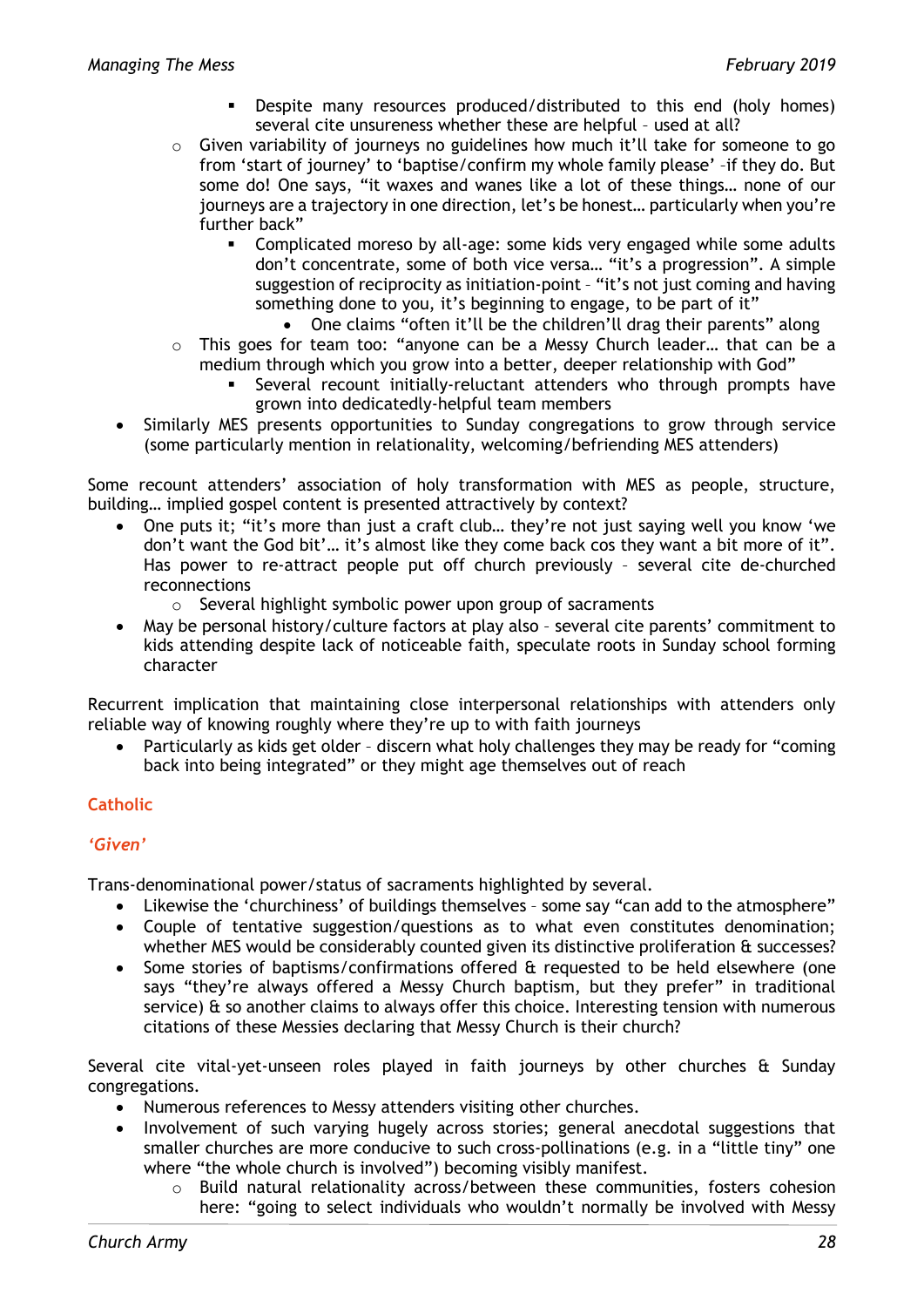Church and say, 'I hear you're a great bridge player. A great knitter. Could you come along [and] share that skill'… might be a way to start to bridge that gap". Likewise sharing Messy stories in Sunday church; "to be able to say to them, 'well, you know, this is fantastic what God's done… share that with other people'… trying to help people to see that we're all trying to work towards the same thing". Promote mutual upbuilding

- Messy helpers' team often draws/relies heavily upon this; but actual congruent vision variable (one claim "it sometimes feels as though we're children's church as far as most of the inherited congregation are concerned… I don't think that they get it", while clergy are involved but lukewarm; another claims of an elderly couple who've "never really [been] involved in anything, have they, in the life of the church before" and yet "we can't keep them off the rota! Every month! They absolutely love it")
	- All-age/family aspect of these overlaps flagged as important
- Similarly variable response from Messies as to engaging further Sunday offers. One summates "different people go to different services", another suggests key is valuing interdependent diversity – "recognising and valuing each other's ministries, praying for them, all the subtle stuff"
	- Another even says "we tell [team] not to come on a Sunday morning" because they all see MES "they always knew… it's church for us"
- Several hazard question that criticisms of Messy's loose discipleship may also be valid critique of inherited congregations… "the majority who turn up on the Sunday and don't necessarily do anything else [to] develop their faith"
- $\circ$  Many suggesting that Messy needs clearer explicit recognition from the pulpit as being a legitimate form of church to kick-start/uphold congregational engagement
	- One claims "vicar needs to be 100% behind it… include it as part of the service" & another highlights value of vicar's front-line friendships with Messy attenders ("just like everybody else, he gets a job… there, wearing his collar, so people associate him with that") as humanising clergy roles  $\alpha$ legitimising MES church ("unless they're seeing someone with a dog-collar there… perhaps they might not see that as a valid part of the church"). Another says, "when I stopped being church warden, the church wardens didn't come, the vicar didn't come, PCC members didn't come" – suggests MES engagement/attendance can be seen by clerical persons as organisational obligation rather than relational mission
		- Risk; view of Messies as just "potential bums on seats for Sundays… [not] as a valuable congregation in their own right"
		- Institutional constraints on MES catholicity not sanctioned for layled Anglican communion; raises questions as to necessity of ordainedleds?
	- Some have considered/attempted Messifying Sundays to whatever extent as "an opportunity [for main cong.] to come along and have an experience of it"; one caveats "my gut feeling is they'd just stay away". Celebratory events (e.g. a Nativity or Good Friday) held open for all of Sunday/Messy congregations, "trying to bring all of God's family within our deaconry together" – likewise.

Some cite presence of Christians from multiple traditions gathering ecumenically as Messy congregation (or people exploring Christianity from across multiple traditions)

- Several are explicitly/aspiringly ecumenical Messy groups (often last local churches left going in small-town contexts? one says Methodists keen to promote their Anglican MES efforts); another says "I think to become ecumenical would be a dream"
	- $\circ$  Couple further suggest in vulnerable church contexts ecumenicity may be necessity for MES to survive as remaining expression of local Christian community – several cases where it's already replaced family service!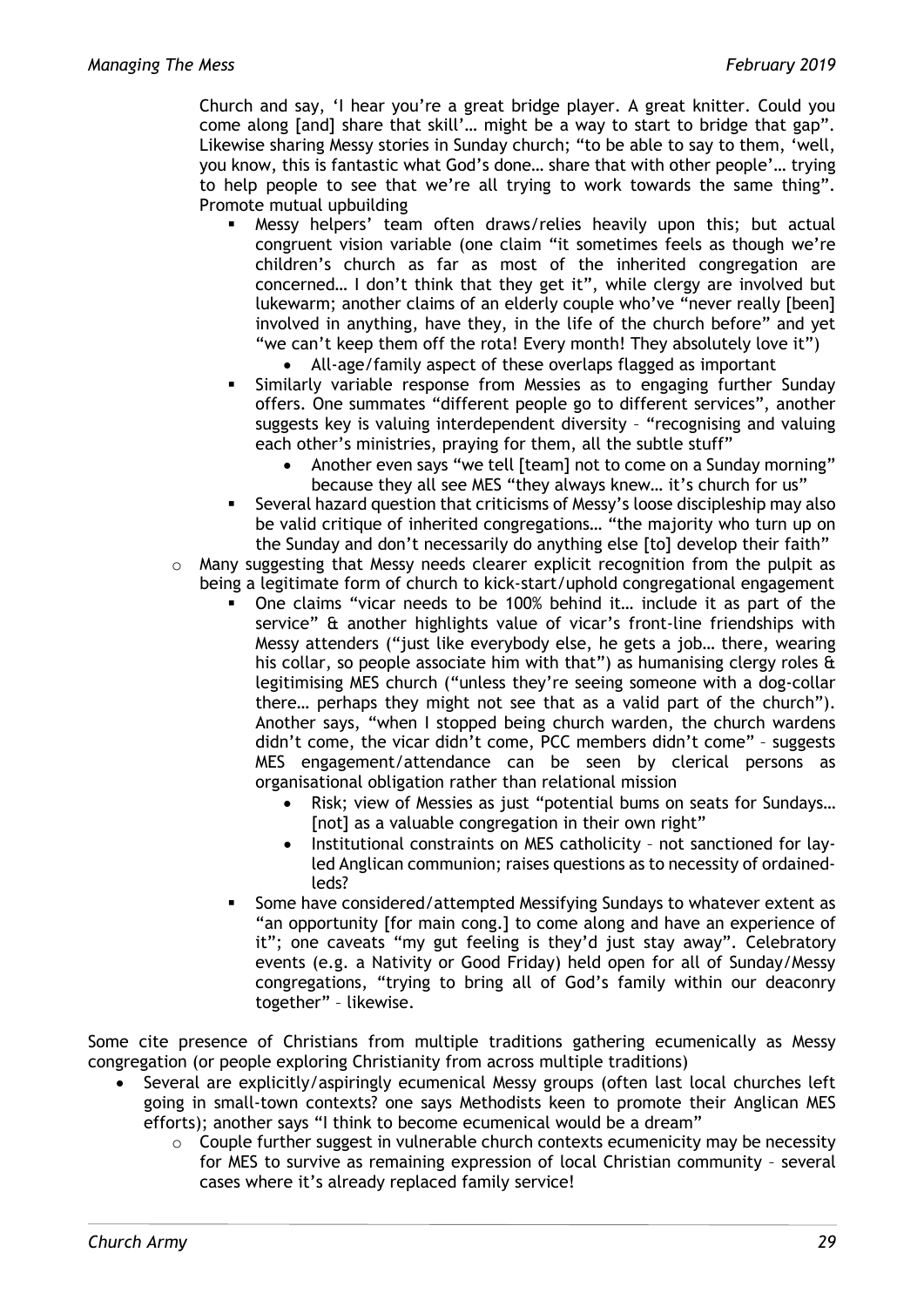• One says of boy who learned about faith via Messy then joined Catholic church for communion & leader went along; "it might not be the way that I worship, but he's still progressing"

# *'Received'*

Numerous anecdotal support for messily-for-the-bestness of simply allowing/accepting offers of help from people in either congregation, at any step of faith journey, as holding capacity for upbuilding.

• Non-churched helpers often get involved with church life beyond MES's introduction & Christian helpers often get involved with MES despite lack of prior engagement with this kind of help

Size of MES congregation has twofold impacts on effective maturation – larger ones take time/effort moreso to develop (esp. voluntary leaders also in clergy – "people still expect you to clean the pavilion, do the readings on a Sunday, intercessions, etc, etc"), & being larger relative to Sunday congregation may disperse capacities for social cohesion (one speaks of a "growing divide" between broad camps of preferred tradition; "we're big enough almost to have fallen into two factions", which is ventured as risk of serious decline for MES's health/sustainability) if involvement not consistently promoted.

- Intentions aside, top-down local church promotion of interdependence often found wanting; one team includes both clergy but "how do they position it in meetings and through what they say?' 'Well, they don't… the only mention of Messy Church is asking people to help with moving the chairs at the end of the 10 o'clock service". One feels their sender-church saw MES "as a way of ticking its boxes for family and children's work". One's church even said of Messies "well, they're not *our* church children"
	- $\circ$  Some cases of MES being preserved as replacement for dying-out alternative service, combined with such efforts, or similarly becoming tacitly sanctioned by clergy. Several cite in relation to this prayer/funding/organisational support (or lacks thereofs) – best uptake where small/elderly congregations wanted missional renewal so supported MC & "it's been an eye-opener for them"; one where Messy & Sunday congregations blur together every so often has worked really well (slow warming initially but at last, "it's not threatening and it's not complete chaos")
	- o Anothers however say, "if I said, 'we're not gonna do it anymore', they'd say, 'oh, that's sad'. But it wouldn't, I suspect, be picked up.' 'They wouldn't feel the loss directly". As with "why are you just waiting for things to take a downturn before you ask us what's happening?"
	- o Practicality of effective mission not guaranteed by uptake for helping: one cites worry of Sunday regulars leaping into MES in such excited quantities that "people who don't know us as well would get submerged in the rush"
- Ministers leading by example (i.e. presence/visibility more than particular tasks) widely cited as good resolution to this potential pickle, cultivating "more of a positive atmosphere… looking out and open to different things". Also cite instances of where positive steps here occurred through laypersons' efforts in promoting MES to inherited congregations
	- o One says MES "is a thing that doesn't need somebody in a dog collar"; but numerous accounts of church staffs' involvement bearing fruit
		- Though some also voice worry over lay-people's dependence on clergy for the performance of vital church functions ("the sort of rules and regulations that surround communion… [if vicar] wouldn't come in and do it… us laypeople were not able to… [argues it's daft to] wheel in this very special man and all his special clothes to do something when we've been ministering for a long time"), which is perceived as potential hazard for attenders' view of wider church unity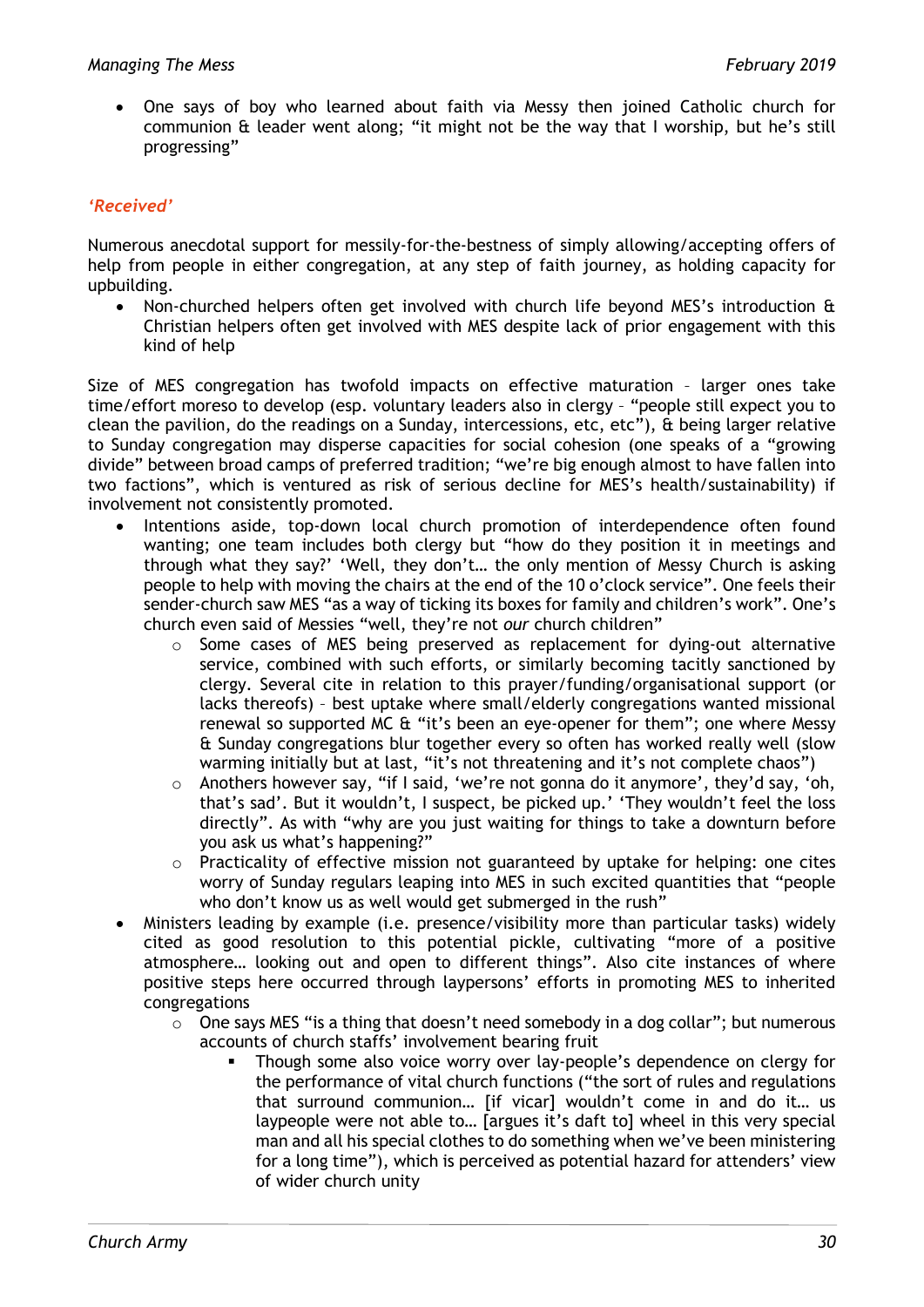- Similar possibilities noted for holding MES in church buildings (one say "people liked coming into church buildings… that was something that'd really helped")
- $\circ$  Formalised leadership widely agreed as helpful for MES organisational stability, but also values lay-people's largely-voluntary roles; one says "training and a licensing is probably the wrong route" (as becomes less accessible)

One claims that C of E "only have certain criteria" for attenders' count, which excludes MES despite local numbers being seriously directly comparable in multiple cases. Compare with various claims of enthusiastic support for MES from other denominational congregations (e.g. "the Methodist church has closed, in the village, so the Methodist presence predominantly, is through Messy Church")

- Many being saved: most participants cite attenders/families who've been baptised/confirmed. Many requested formal setting/ceremony for this. Several citations of those undergoing these then going on to attend more traditional churches (esp. once children 'grow out of' MES), and several cases of baptisms/confirmations being followed by more people asking about these & going for it themselves ("the first one makes it seem like a possibility")
	- $\circ$  Also cases of attenders making little discernible growth in faith journey but who can/do identify MES as being a church that they're part of
	- $\circ$  One beautiful story of lady in her 60s, who "had been looking for a church for thirty years, and she'd never found anything that she thought was real and authentic – until she came to our Messy Church… she asked about confirmation"

# **Apostolic**

# *'Given'*

Sharing personal testimonies/stories widely cited as useful starting-point for Christian conversation (either as part of service structure, or loosely around craft/food times)

- Opportunity soil here in smaller/informal groups, but largely constrained by insufficientish time & staffing ("we have got on our team some people who are very good at having personal conversations [but] unfortunately they tend to be busy… sticking this onto that or whatever")
	- o Reciprocity of listening important here; "finding out where they're at", as this builds trust & deepens interpersonal contact organically (ergo; friendship)
	- o One suggests holding some MES leaders off activities to 'float' & chat freely
- Some leaders express reticence/difficulty using crafts as evangelical segues; one feels it lacks capacity for intellectual depth in "how I communicate Christian thinking… to children to try and prevent some of the stumbling blocks happening"
	- $\circ$  Mitigated by capacities of team to offer alternative avenues of exploration (several cite casual Bible studies or more structured courses, or invitations to join planning sessions)
		- & holding MES structures open-handedly if could better suit attenders!

Various voiced struggles with articulating gospel cogently to people who often have "obviously got no knowledge of the Bible at all" ("or spiritual awareness") while many involved in ministry/leadership may lack experience of that: whole-team training/growth widely considered to be under-supported (esp. considering that many on teams are new believers roped into volunteering after attending)

- Several aware that among such demographic "the people who come… just would never come to Sunday church" – because "so many people have got such a negative image of church… so if we can help today's children grow into adults who've got a positive impression of what church is… moving people on in their understanding"
	- $\circ$  Follow, "we've gotta pull rocks out of the field before we can even plant the seeds"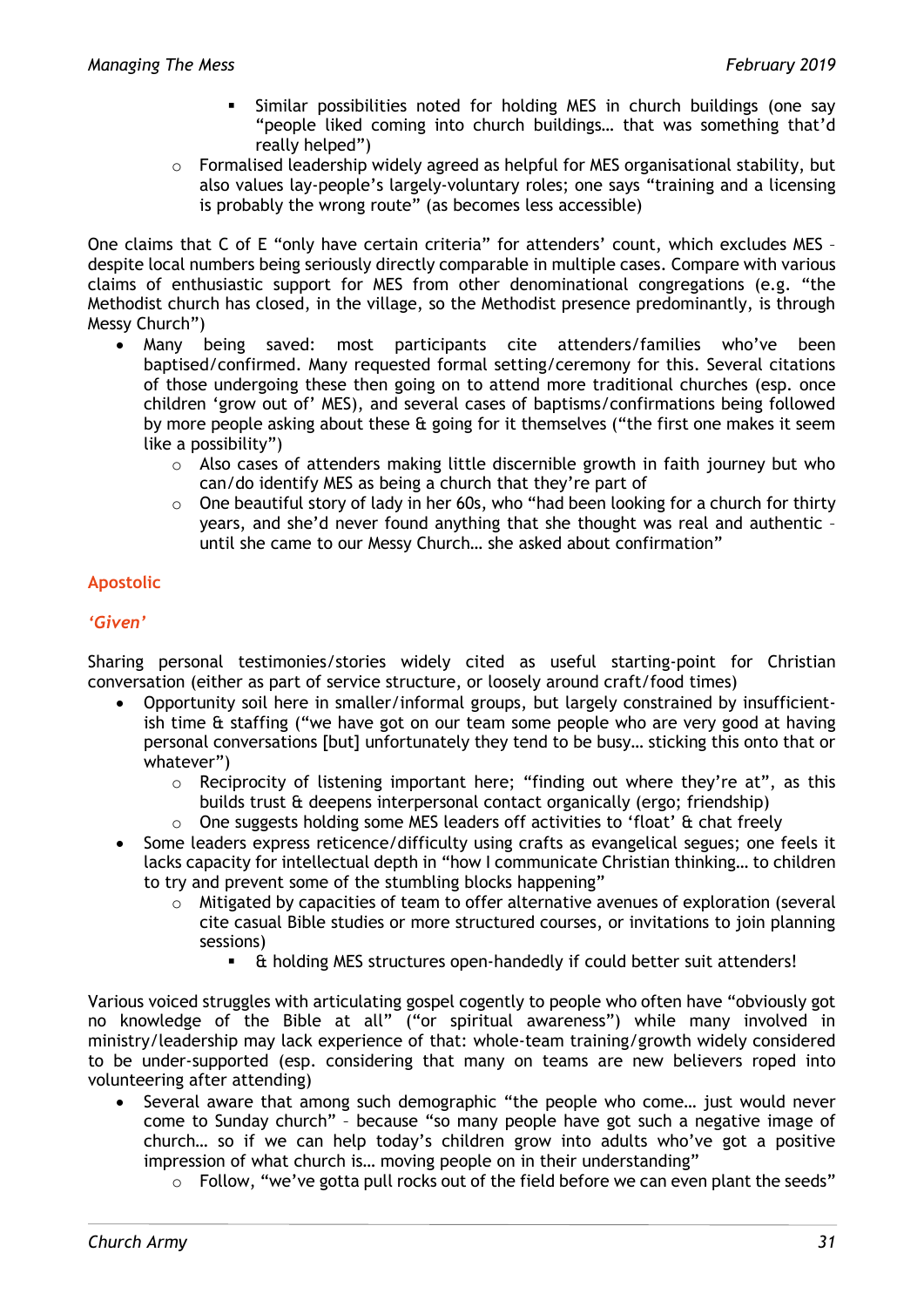- o Messy presence innately apostolic: "it's reaching people that Sunday church hasn't reached… as basic as that really" & must recognise this context in how it proceeds for missionality; "some people feel embarrassed about it, or nervous that they might not have the right answers, or might not have the language to talk in an everyday way… whatever socioeconomic setting you're doing it in, you have to have the right communication skills for the group of people in your congregation"
	- Implies much equipping needed for those uncomfortable with leadership roles, to be empowered for mission/responsibility
	- Others' points imply deeds attest more accessibly to attractiveness of faith

Presence & inhabiting full social/geographic space of church's context cited by several as important factor in developing/maintaining missional mentality/freshness

- e.g. meeting in the village hall "right slap-bang in the middle of the village… taking it into the community" with context-sensitivity so "really, yeah, making a difference… love and serving" without unspoken expectations distorting motives (and so "you might be very hopeful that they become disciples… what we do is seek to offer God's love to people")
	- o Implication that 'maturity' is childlike/freeform "you might have a mature team leading it, not in age but in experience, but even that changes", another adds "it's good that it does change. Keeps the freshness", and someone else highlights need to keep this vision actively reflexively evolving ("everything has to evolve")
		- Several keen to point out Messy maturity doesn't mean it resembles Sundays; also numerous anecdotes of Sunday congregations' general [un]helpfulness in supporting (to whatever degree) Messy outreach/church
		- Another suggests maturity implied by "integratedness within the community" where MES is "being intentional, saying 'yes' to those opportunities… seeking them out as well"
	- $\circ$  Several have people paid by sending churches to pursue such pastoral family work, key building relationships with non-churchgoing Messies – "building bridges and giving those more intimate times… rather than just scrabbling around for a few minutes in a hectic Messy Church". Some without regard such persons as highly desirable
		- Some also cite non-all-age times in MES where these intentional opportunities pursued among particular group (most commonly older kids)
		- Under pressures real tension exists in 'dying' MES, as if anyone is still coming, is it not worth persisting for their sake, no matter how few? One cites case of having to ask these questions sparked families involvement in helping run MES which boosted its viability of continuing
- Some float possibilities of becoming community hubs to degree than can run hosts of locality's ecumenical traditional stuff (e.g. village carol service co-run by all churches declining annually, one suggests could replace with open Messy Christmas at a school); one case where became well-known enough to be consistently engaging people every Christmas & summer
	- $\circ$  Several cases where such efforts had more uptake from community than Messies!
- Digital aspect of this; one cites a facebook community as helping sustain regular contact with Messies

# *'Received'*

Broadly cited that providing reasons of faith alongside sharing stories can prompt people to share their own & engage in discussions/activities growing in confidence within those parameters; various attest role of community/sociability in developing this ("a kind of get-together, a social group" which supports "also that they would be looking out into the world" – another says "people are, will be, growing in their faith, and bringing new people to faith, and all the things that a church should be doing" as clear/simple vision which all churches (inc. Messies) fall short of wholesale perfection)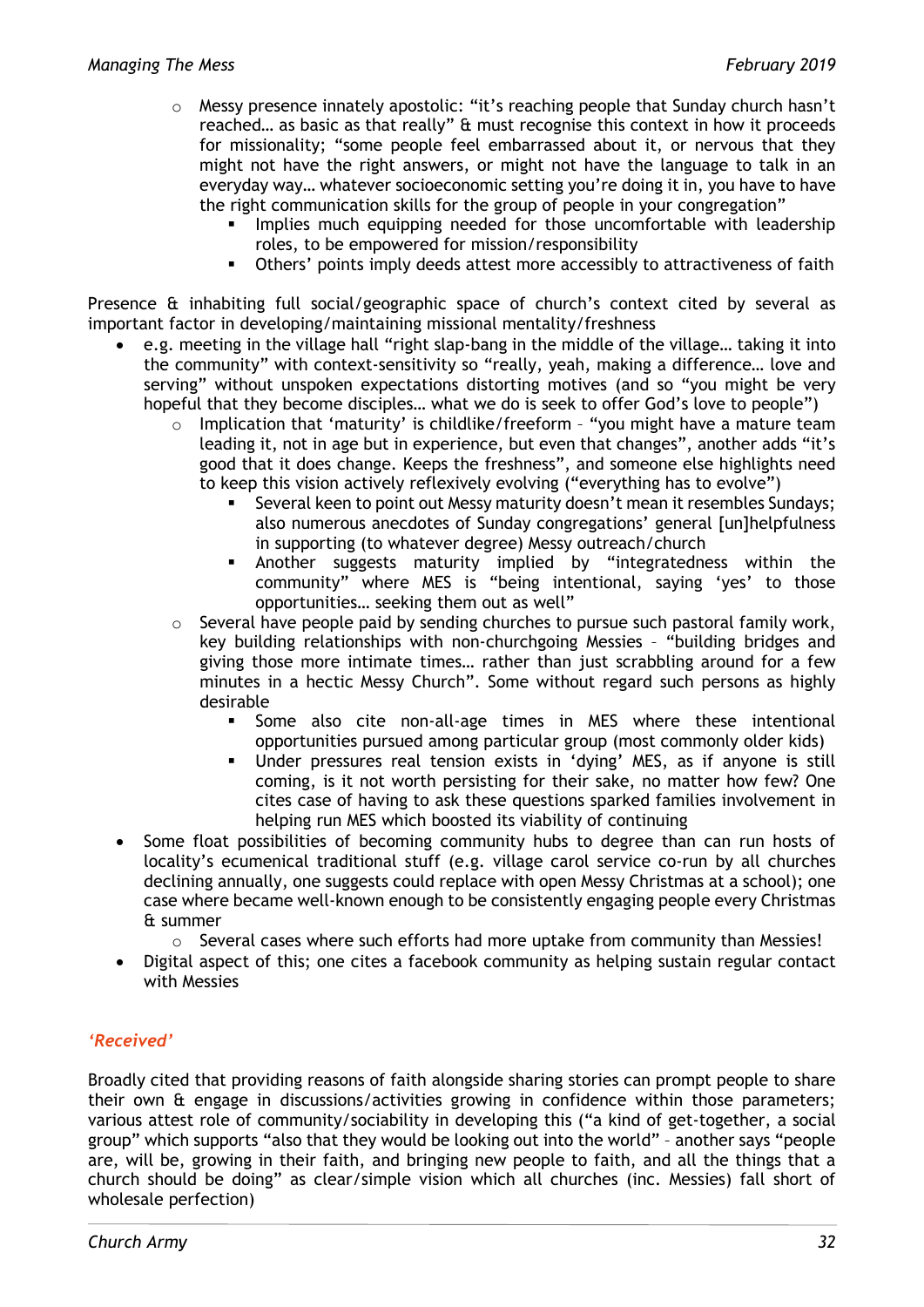- One highlights gradual process of this as empowering people's personal ministry; "get up there and do just, you know, answers to a couple of questions once, maybe the next time… you could do a little more"
	- $\circ$  This tentativeness also held up by another as important in getting best responses from 'evangelising' attenders, as their focused responses to biblical stories/wisdom easier to see spiritual direction  $\theta$  so nurture them in than talking about discipleship.
		- Meeting people where they're at; some are at "0.1 stage on the road". Several cite importance of effective/inclusive communication in such discourse/efforts, and behavioral coherence – living faith out practically as an "evangelistic tool", finding opportunities in the here & now to share yourself/your faith
	- o Several recognise humility/reality that MES might not constitute main steps of journey for all drawn into contact with it. Opportunities for involvement in further ministry but discernment of "how much do you follow up afterwards where you're not seen to be hassling… almost trying to indoctrinate them and make them feel uncomfortable"; has to be undertaken in light of relationship

Several mentions of organic 'virality' where attenders bring other people; this broadly associated with church growth (on personal level of "faith and discipleship" & in congregational size). Many state that (rurally particularly) MES is growing much faster than inherited church

- Ranging from those who "invite their friends because it's a fun thing" (one seemingly surprised at this, as very rarely used to happen among churchgoers "because it's – bit embarrassing?") to "Messy advocates [who] really want everybody to come"; likewise sender-church helpers largely volunteer "because they enjoy it".
	- o One says this growth is "where we meet new people", another speaks of incredible encouragement in considering "the number of people, just in our country, that have actually had an encounter with the gospel in some way or another" because of MES; another suggests this has bolstered children's/family work in sending church too
		- Another talks of MES being "so big" that it'd caused an actual "conundrum"
	- o One says this natural response to "positive experience of church… rather than none" (displays ownership – "being like 'this is the place to be'"), another goes further & suggests natural spiritual response can help faith grow just by being part of discipling community. Another talks about children's response to theme-led games/activities, "they do get into quite a real discussion about things… I think they'd love to do more"
		- Multiple stories of regular/committed regulars becoming helpers/team
		- One recounts youth group becoming energised after a mission trip; set hopeful precedent & though all have left for uni/etc group continues, though reaching older children rather than teenagers
	- o Several cite worries about coping relationally/logistically with influxes of attenders – if team relatively too-small it can become "challenging to have anything like a meaningful conversation". Useful helper role "chatterers… just people who are there to talk", but another cites recurrently having to nudge sending-church helpers into properly doing this conversation as apostolic activity
- Some suggest such things happen more in bigger seasonal events (e.g. holiday Bible clubs, local Christmas whatnots); mentions importance of relational continuity so attenders/team (esp. if numbers of both large) maintain that "very strong community of people that will go back and back", so by exposure raising "huge potential really for discipleship"
	- o Presence out in local community cited by some as performing similar role (e.g. family worker linked with three schools, "very visible" and kids at all 3 schools "know her" as do other locals, from her consistently being there at Christmas/summer/Sundays)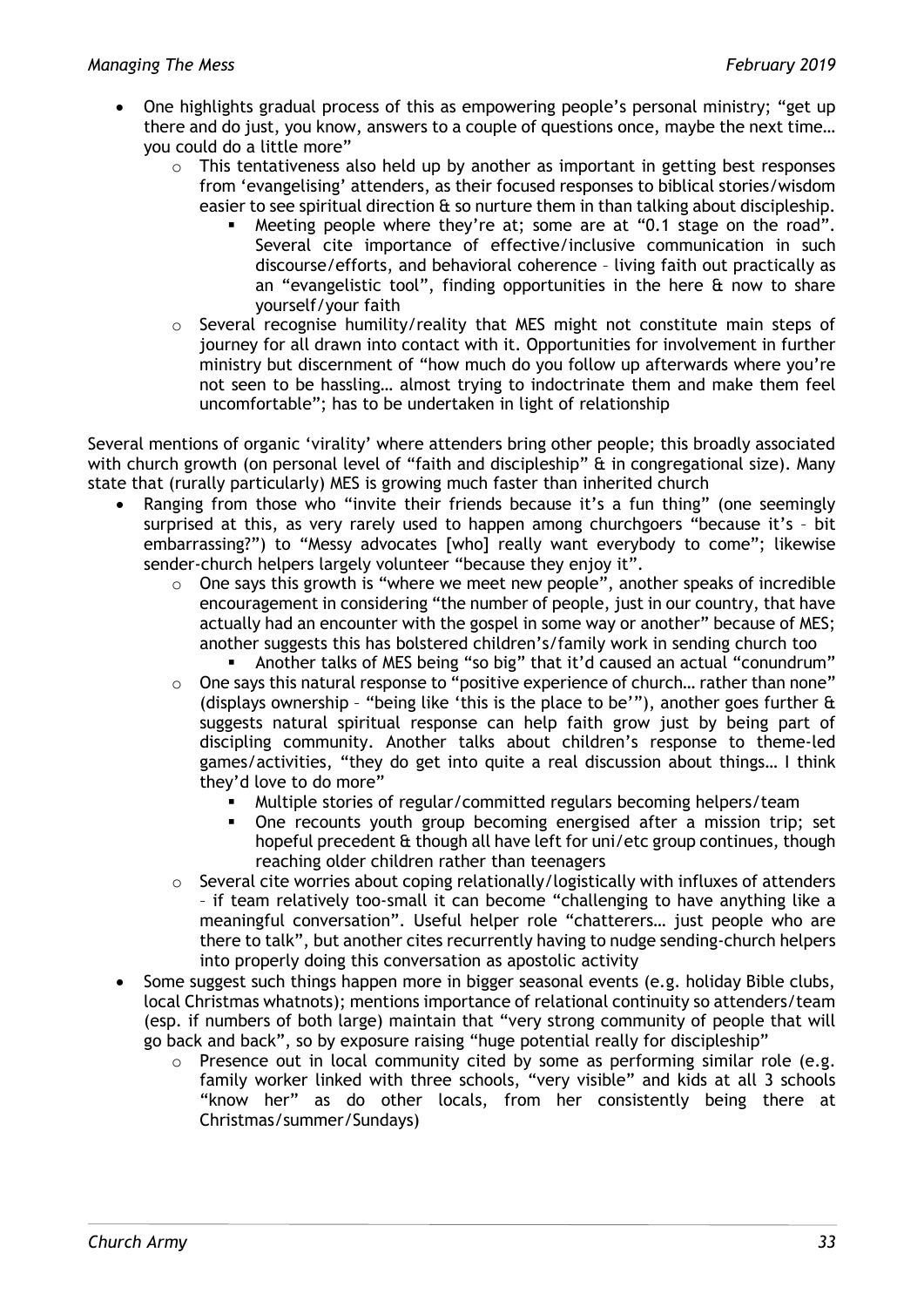#### **Christ-centred**

#### *'Given'*

Majority of participants talk about discipleship as "journey"/"following Jesus" (having been called?), as grounding language of Christian life in clear gradual/relational terms avoids jargon & engages non-churched families well. One says, "I don't think Jesus used the term discipleship so much either"

- Baked into stories, celebration, discussion themes, teaching, games, baptisms (or demonstrations/explanations of these), mealtimes, crafts, special occasions/events, activities, etc.
	- o Efforts to make this content applicable ("growing in love" or "relat[ing] to the activities of everyday life… a practical example" & the "outworking of that") so families retain Jesus teaching in home life; "sharing what Jesus talked about coming back home when you've got something wrong". One links this closely with personal development; "in Jesus you could be the best person you can be"
		- One gives cracking example of game devised to teach family forgiveness (e.g. "you picked up a card: 'my sister trashed my room so I trashed hers back. Go back two squares'… [or] you say, 'doesn't matter. These things happen.' And you carry on playing. You know, you forgive them… and move forward three or four spaces")
		- Claire comments "there's obviously something about Messy Church that makes you think: this is a methodology I can work with"… to which participant replies "Well, yeah, I'm a teacher".
- With clear wide recognitions that "discipleship's not just about the people that come along… it's about the team as well, because we're all following Jesus… all learning, growing closer to him, becoming more like him", nor is it a compartmentalisable component of church life – one wishes church view "can move from [it] being one of the things we do to being what we do"
	- o Personal testimonies cited as helpful bridger here; "sharing our stories and about us sharing things that have happened in our lives and modelling that for people who are just starting out on their journey with Jesus"
		- Role of community in immediate connection-formation of attendee/help/lead relationships; "recognising a need that somebody has… [and saying] 'I wanna walk a bit of this journey with you if I can'" - 'formal' discipleship may occur further down the path.
			- And may need more substantive teaching/pastoring down the line than Messy Churches are often enabled to provide! (some provided in extra Bible study groups/sessions)
		- **Great Quote**: "the walk to Emmaus is the one that always strikes me… the fact that Jesus – these disciples walked along, he walked with them, talking to them… it was only at the very end when he said he was going to go that they recognised him for who he was… and that's what we're doing at Messy Church, we're on that walk to Emmaus"
	- $\circ$  Though teams' understanding of personal relationships with Jesus hindered by lacks of perspective
	- o Socialisation & informal learning heavily implied by multiple contributions as distinct elements in effective evangelism within MES/church community activity; one puts it "just be who you are and let Christ be in everything that you do, and people see that and… very often they find it attractive, don't they?"

Efforts to model/instigate Christ-like culture of prayerfulness/servitude/inclusion; several cite risk of toxified 'expectancy' on attenders – "you have to have a mindset about giving, about what you're offering to people, not what you're expecting back from them… you might be very hopeful that they become disciples but [obviously, they might not]… you're expressing God's love to people"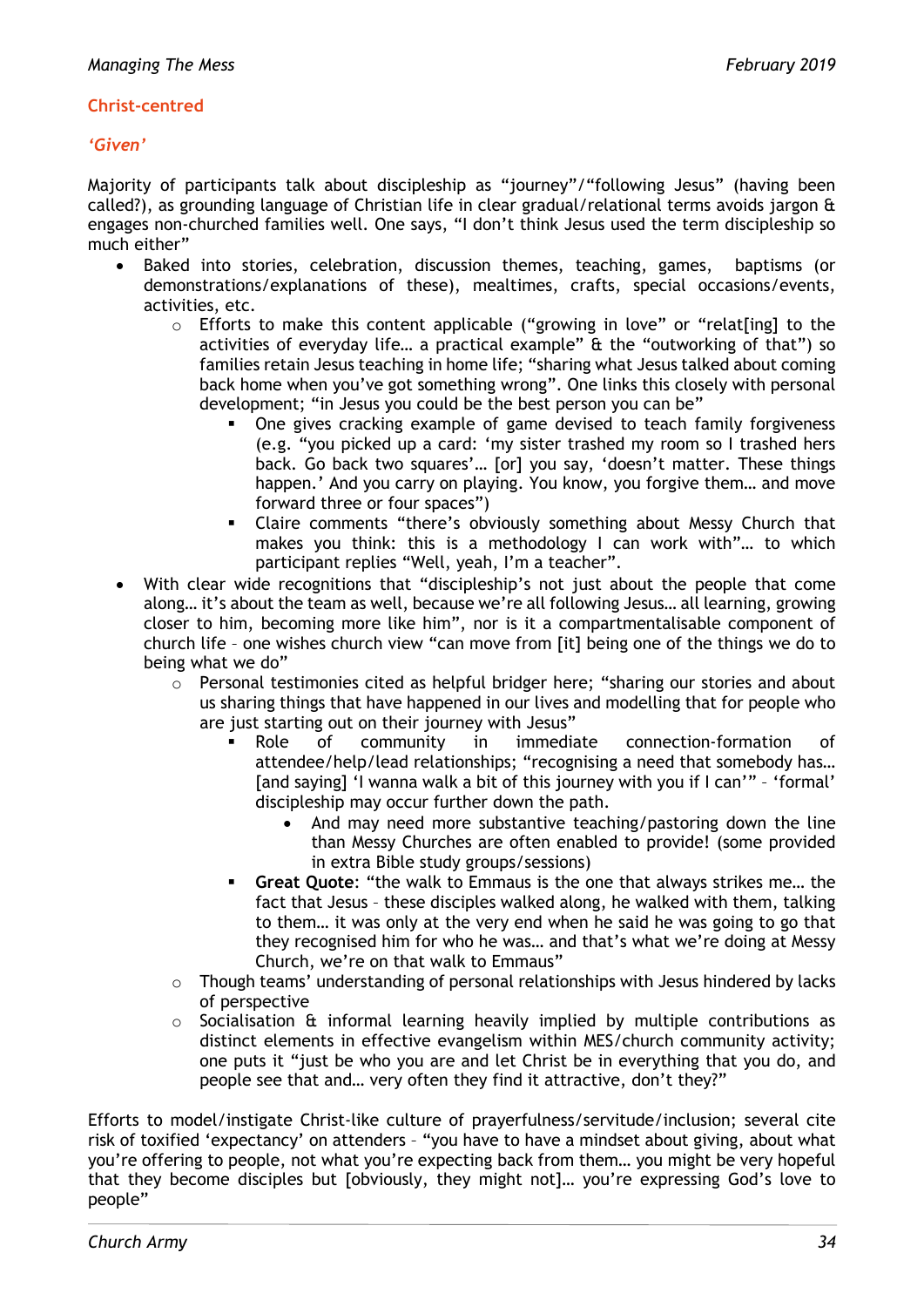- Particular missional focus on/outreach to marginalised communities? (one's MES has "been quite active in responding to refugees… that kind of social action, what can we do as Messy Church… as part of our faith journey")
- Nobody can be reasonably excluded one says "we're told to go out into the highways and byways and invite everyone in"

# *'Received'*

Numerous affirmations of reality that attenders' growth/development on personal spiritual journeys may take many/varied/overlapping/unpredictable pathways to lead them toward Jesus (attenders already feature mixture of degrees in personal discipleship; "you've got beginners, enquirers, mature Christians – the complete range")

- This upholds MES as legitimate channel of discipleship while also recognising that even for many who get baptised/confirmed "it wasn't all through Messy Church"
	- o Also rebukes "fear factor" of potentially-unretained children as they outgrow MES & shifts emphasis onto seeds planted
	- o One claims part of what MES does is "provide a starting point" from which "one would expect… that as people grow and as children get older… they will probably move to something else"
		- Consider "if they're going to be sort of dedicated followers of Jesus, going once a month to something and nothing else isn't gonna be the whole thing"
		- But more established forms of church not automatically healthier discipleship; a church may have a "majority who turn up on the Sunday and don't necessarily do anything else… nothing obvious to develop their faith"

Suggestion that providing welcoming community helps nurture Christianity's realisation for attenders, arguably/tentatively discernible in observable 'signs' of deepening faith (which several also cite as being valuable form of growth alongside mere attendance numbers)

- Examples:
	- $\circ$  People sharing bad things that've happened to them, struggles, circumstances, sin; providing social/emotional support in these cases important & cited as opportunities for helping people learn to pray  $\alpha$  share with confidence - "they have to share it because they're excited… they haven't experienced it maybe before or for a long time, so they've got to get it out somewhere and a safe place is somebody who they know" (i.e. friends made via MES. or moreso the God whom via MES they may've realised is "much bigger than our little lives"  $\theta$  so "prayer as something worth doing")
		- One mentions realism needed in cultivating this openness; "everything doesn't go swimmingly [just because you're a Christian]. You have poo land in your lap, as somebody once said"
	- o Attenders increasingly "seeking to [help out] rather than just responding when asked" & helpers doing "nothing that points towards them but actually does everything that points away that actually makes [MES] happen" – i.e. growing in "servant-heartedness" – broader implications for "love and service" in local context
		- Some cite helpers going way beyond the 'call of duty' & when thanked profusely "they genuinely say, 'no, we love doing it', and they get a lot from it"
		- Explicit Christ-imitations in acts of service potent ways of sparking interest in recounts of stories (e.g. an Easter service where they did "foot washing, both with the adults and the children" and got many "talking about their need to have their feet washed… their needs met in various different ways")
	- o People growing in participatory curiosity; adults/children "asking what it's all about", engaging closely with celebration/teaching times ("sometimes some very profound things come out of that") or themes of craft/activities, or coming to extra stuff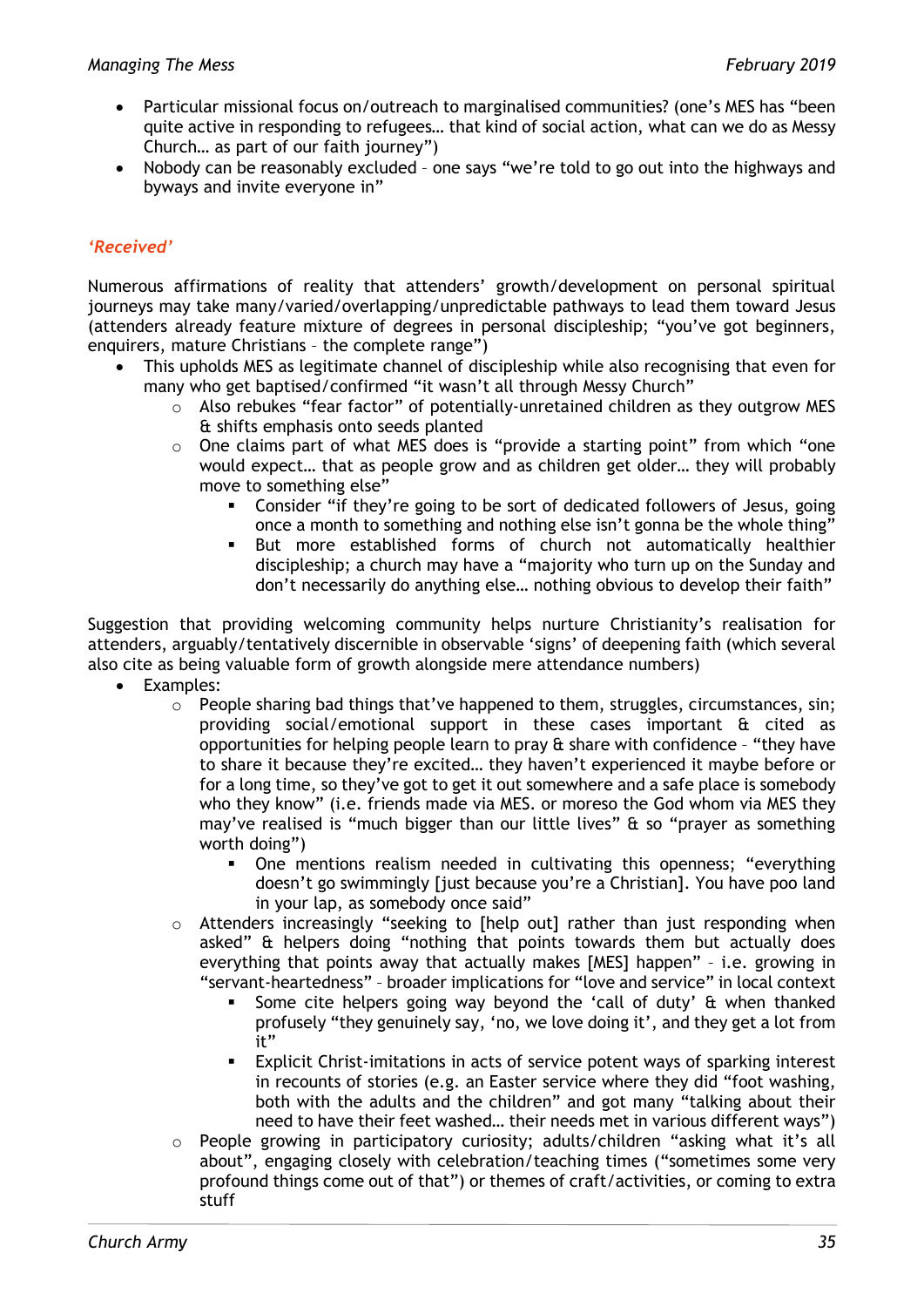- All-age may strengthen this; "the little ones enable that growth of relationship and faith because they can have really good conversations" and adults can help reinforce by managing kids' behavior by pointing to Christ's example
- One mentions family worker's survey of kids & non-churched ones cited singing songs & learning about Jesus as what they liked about it
- o People growing comfortable with each other during mealtimes; maybe parents getting relaxed & joining in, "try to have table conversation" with the kids
- Several cite development of genuine friendships between churched/seeking attenders as a key factor in facilitating this

# **All-age**

# *'Given'*

Recurrent strong anecdotal/intentional emphasis on whole-family discipleship, but many cite need to "remember the parents or carers who come along" implying instinctively child-oriented bias (one says "I thought it was meant to be sort of everybody welcome… it does tend to be children of primary age or a bit older"). MES is "about learning together as family", and almost goes without saying "children can only come if their parents bring them and if the parents don't want to come… then they won't"

- Apostolic self-awareness of language usage important in maintaining "really difficult balance"
- Several highlight potential danger of focusing in on needs of harder-to-entertain older children (young'uns relatively easier to keep happy [if often more mess/labour-intense], but in teaching they may "need things to stand on"), to neglect of parents' meaningful inclusion.
	- o Tangible vulnerability with these older kids; "it's very difficult for them because once they go into high school they're scattered" and teenagers can just be difficult – "what do you do with those young people that really don't want to be seen with their parents anymore?"
		- Sociocultural factors at play here? "it's not just age that makes people drift off… they don't all get to a certain age and then disappear" (although many do; half-implied resignation/determinism among many leaders on this tendency)
	- $\circ$  Several give examples of having split all-ageness of MES structure in parts (so as to try developing youth-worker relationships with these older ones, as well as with parents in other cases) working quite well
		- One suggests this "definitely helps keep them in… but it's harder then to get them engaged with helping"
	- $\circ$  Some suggest from experience that restructuring events around anticipated wants of these older kids not as effective in actually keeping them around MES as "moving them across to being helpers", others argue retention here better if activities consciously do include options/ranges of "things that are appealing [to] all different ages and abilities" with clear acknowledgements of children's changing sense of self-identity with age
		- Another adds, "yeah, but you can't have all of them", though some do claim to have large numbers of teenagers on teams – maintaining mutual sense of value held up here ("let them know you want them to come, that you like them… or that you need them to come because we need you to do this for us… [helps to make them] feel that they're wanted")
		- Minority accounts of sustained growth & retention, now have "much broader age range of children" having prioritised "involving the parents"
			- One points out such success dependent on enough attenders engaging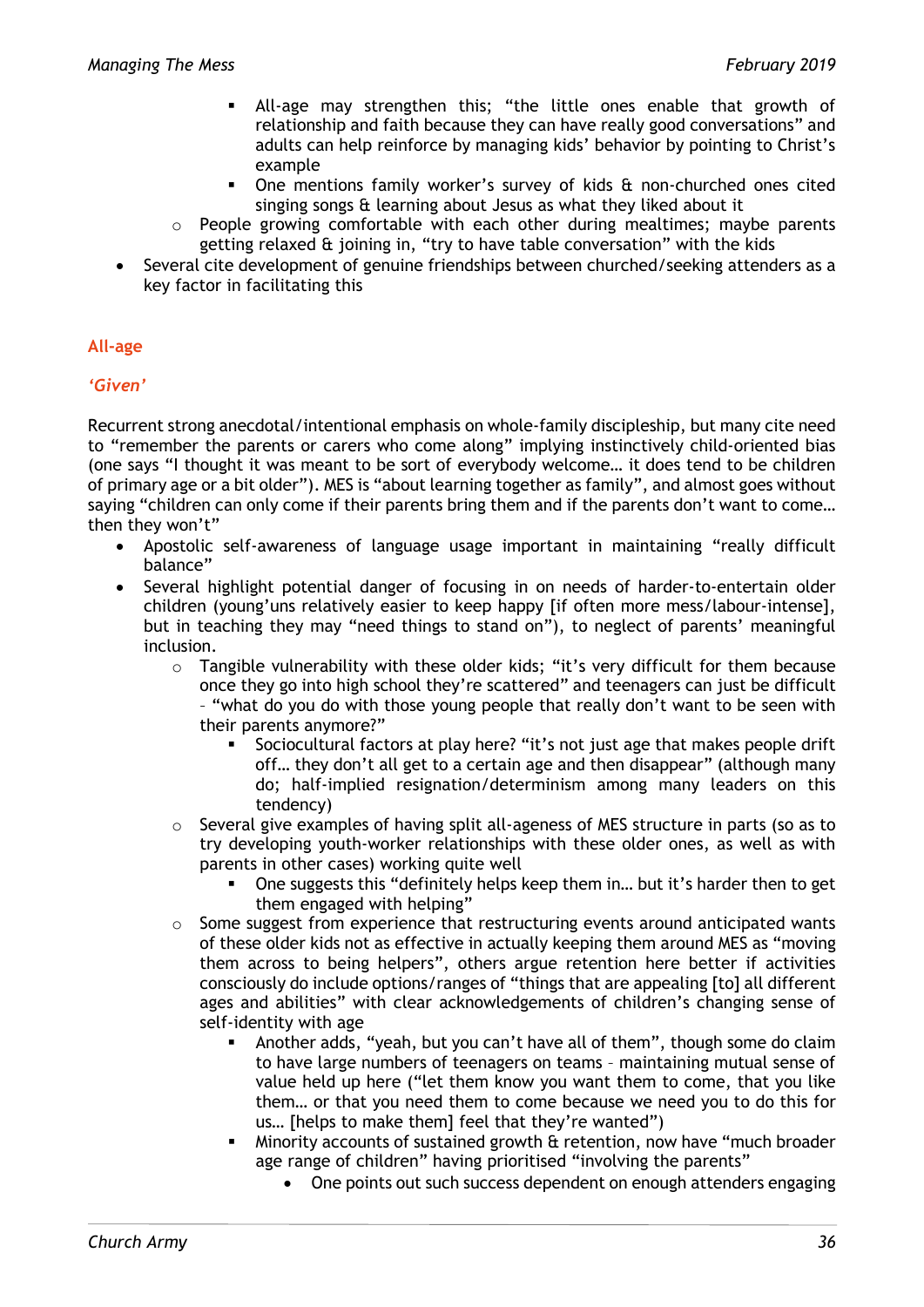- Equipping for further exploration of biblical themes at home: take home sheets common here (with ideally enough of range of components to reflectively engage children & parents/carers)
	- o Some cite times where celebratory occasions enabled avenue for Messifying elements of other church service (e.g. first Advent Sunday wreath-making as family activity, or cross-parish inter-church Nativity performance/events)
		- Although several although cite concerns that stuff like this encourages sending-church complacency in family service/outreach as 'MES does it well enough'
	- $\circ$  Several express hopes of seed-planting so even those who drift will retain positives in experience/memory of church ("like sort of old Sunday school type of thing")
- One talks about ongoing reflexivity in how hospitality/creativity are approached so 'outputs' of MES times aid & don't burden parents of (widely-agreed it's easier to excite) children; so while crafts good as "the story'll follow them home" they don't want parents inundated, like "what am I gonna do with this?" – so experimenting with new forms of activity (making bread or growing seeds e.g.) whereby "if they're gonna take them home, there's a reason for it… so it doesn't cause a barrier with parents" (esp. of large families)
	- $\circ$  Another talks of extending this to Sunday gatherings as well for special occasions; MES baptisms held retain kids, what "tried to make that more of a family friendly service"
- Safety awareness of constant importance to team; fun happens, as do accidents

Extending MES community's church-like spaces into contact with other age groups might yield fruit

- Some have had "baptisms as a result of [parents coming into] toddler [group]", several cite contact with new parents as beginnings of longer-term engagement with families
- Some get elderly MES fans as regulars; one couple "couldn't bring their grandchildren because the grandchildren were busy… [asked if] could they come anyway", another has run light MES-ish activities at nursing home with dementia patients (it's a "good vehicle for older people… it doesn't really matter if you're wandering around or talking out loud or not")
- Some know adults who seem to want to be part of things but "in practice… wouldn't come to Messy Church without children", so there's impetus to develop "other things that would feel more normal to come to" for childless/children-'too-old' persons
	- o One lovely anecdote, kid who "desperately wanted to go to the rival after-school club" so their mother just stayed to chat  $\hat{a}$  do the crafts until "they went to collect them and they came back in together. And it was like, 'what've you made, mum?'"

Outreach development with child focus can be unpredictable; one cites effort to run 'kid church' on Sunday mornings alongside main service, uptake from inherited families good ("slightly more informal activities" and "they love it because they get fed") but failed to engage Messy families from school hosting the sessions. Others agree hard to engage MES families with non-MES church stuff

- One cited exception is holiday club: "lots of little bitesize things... deeper for families because they're having three days on the run hearing that message" in celebratory/fun/allage context.
- Follow-up/continuity cited as important in all these

Very variable participants' experience of "what happened to parents when their children have moved on from Messy Church", as established ages of congregations vary widely. One even says it "hadn't really occurred to me about the parents" in such post-MES-family considerations, but another claims "I do think the reality is that most of the time we lost the parents when we lost the children"

• Likewise variable attendance of all ages at each Messy Church (albeit with broad recognition that on the kids front across UK it substantively outperforms inherited churches)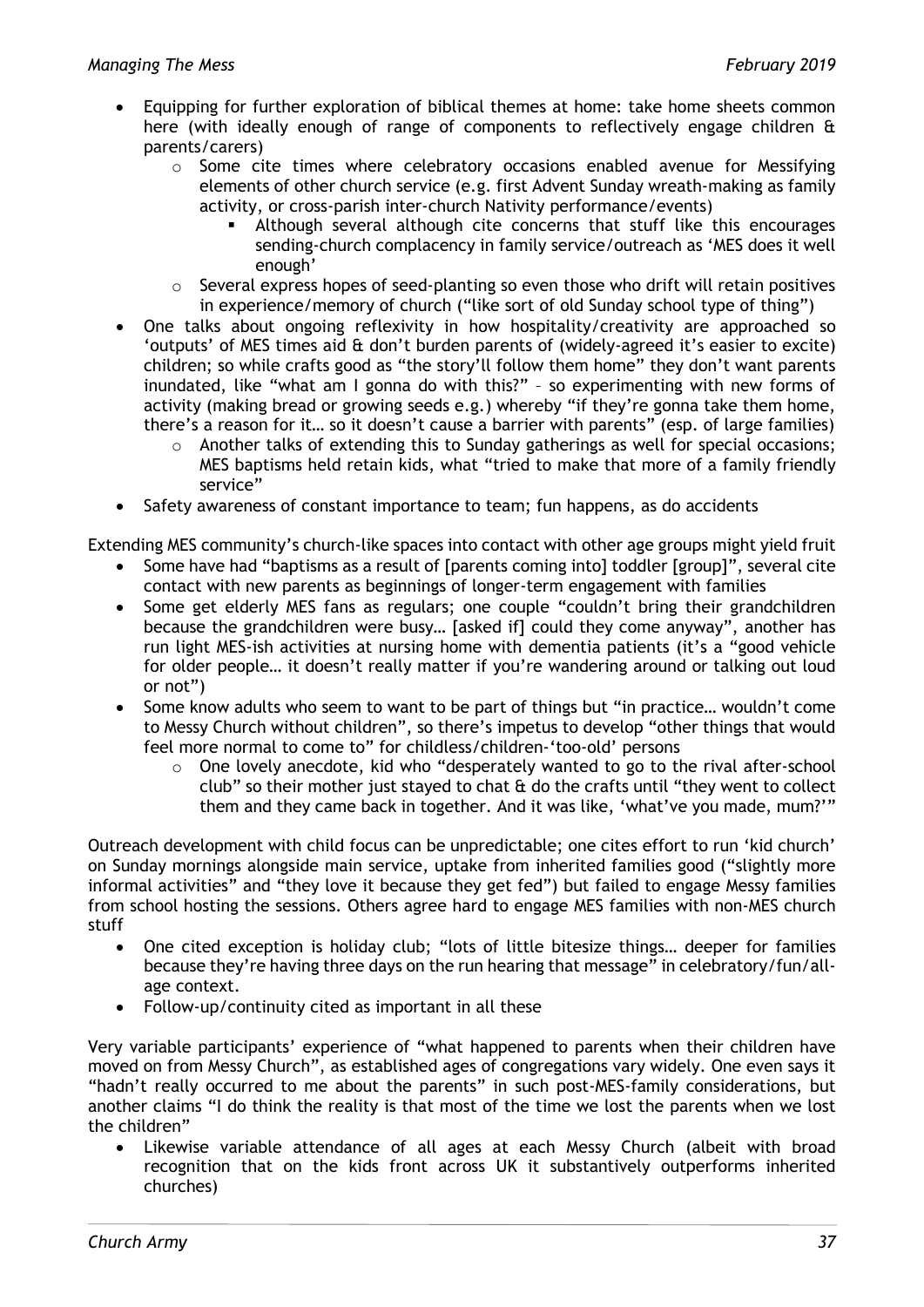#### *'Received'*

Pretty much all participants cite broadly (albeit variably) intergenerational attendance/engagement, including (again variable) development of these into helping roles; some highlight this as signifying MES maturity, where "it would be made up of people of all ages" who "grow in faith and discipleship within that congregation and would still be there in five or ten years' time"

- Where this works, bears unexpected fruits all ages benefit from secure social exposure to those of other ages (e.g. old folks who "heard about it and they want some company" [a lady teaching kids French knitting], parents being surprised at level of kids' engagement/exposure to school/church learning/understanding, maintaining family regularity via "the children have pestered a slightly unwilling adult" to come along)
	- o Several suggest strongest impacts here stem from simple acts of servitude: one says "some of the most profound conversations came out of foot washing, both with the adults and the children… talking about, yeah, their need to have their feet washed"
	- o Likewise inclusive and appropriate participatory invitations cited by many as helping maintain older kids' engagement (esp. in less-regular big fun stuff, e.g. holiday clubs)
	- $\circ$  Many cited confirmations/baptisms (adults & children) arising from engaged families
- Where seems not to work reasons perceived/given often include over-emphasis on particular age group (e.g. "one of the 12-year-olds who's a regular at my youth group" stopped going to MES because in her words "it's just too young for me")
	- o Although conversely this seems to be effective in engaging new families for particularly-reproduced outreach initiatives (e.g. toddlers) – but unreliable for actual retention of same people! (e.g. "starting a youth café, which we hoped some of them would move onto… but it's largely another group of young people who come to it")
	- $\circ$  One points out rough gender split here: past 9+ ages, girls largely happy to keep doing crafty stuff, boys largely risk getting bored without games/runabouts
- Some suggest intergenerational capacity for discipleship rooted to an extent in social/cultural memory – inferably parents whose "experiences of Sunday School were actually positive, and mean more to them than they thought they did… they want that for their children" (even if no substantive contact/engagement with faith in the rest of their adult lives)
	- o Likewise the core values of MES universally accessible to a degree
	- o Expressions of sending-church catholicity/support need to better sustain this kind of engaged remembrance; many cite missionally-stagnant elderly congregations

Numerous citations of on-the-ground difficulties maintaining all-age discipleship in MES context

- Because "parents tended to be too distracted by smaller children"... *i.e.* "it's not an ideal time to try and have that deeper conversation… when you're trying to chop up a child's food, stop them from running away from the table" or working out "where you've put that bit of glue"
	- $\circ$  Another claims this very atmosphere is what makes MES so potent for the kids; a place where they can have family fun "with nobody saying 'ooh you mustn't do that!'" and there unsurprisingly are many who don't listen – but same for adults
	- $\circ$  But crowdedness of circumstances can make discipleship opportunities "hit and miss"
- Cited by some as factor in development of person/context-appropriate extra-Messy relational times; "approach both parents [and] see if they would be interested in a kind of get-together, a social group over coffee and cake, over a drink in the pub, whatever" – strong emphasis on these being tailored around needs/conveniences of such families
	- o Likewise several cite proactive/listening-minded invitation for parents to help working; one cites massive reliance on age-diverse help from sending-church & MES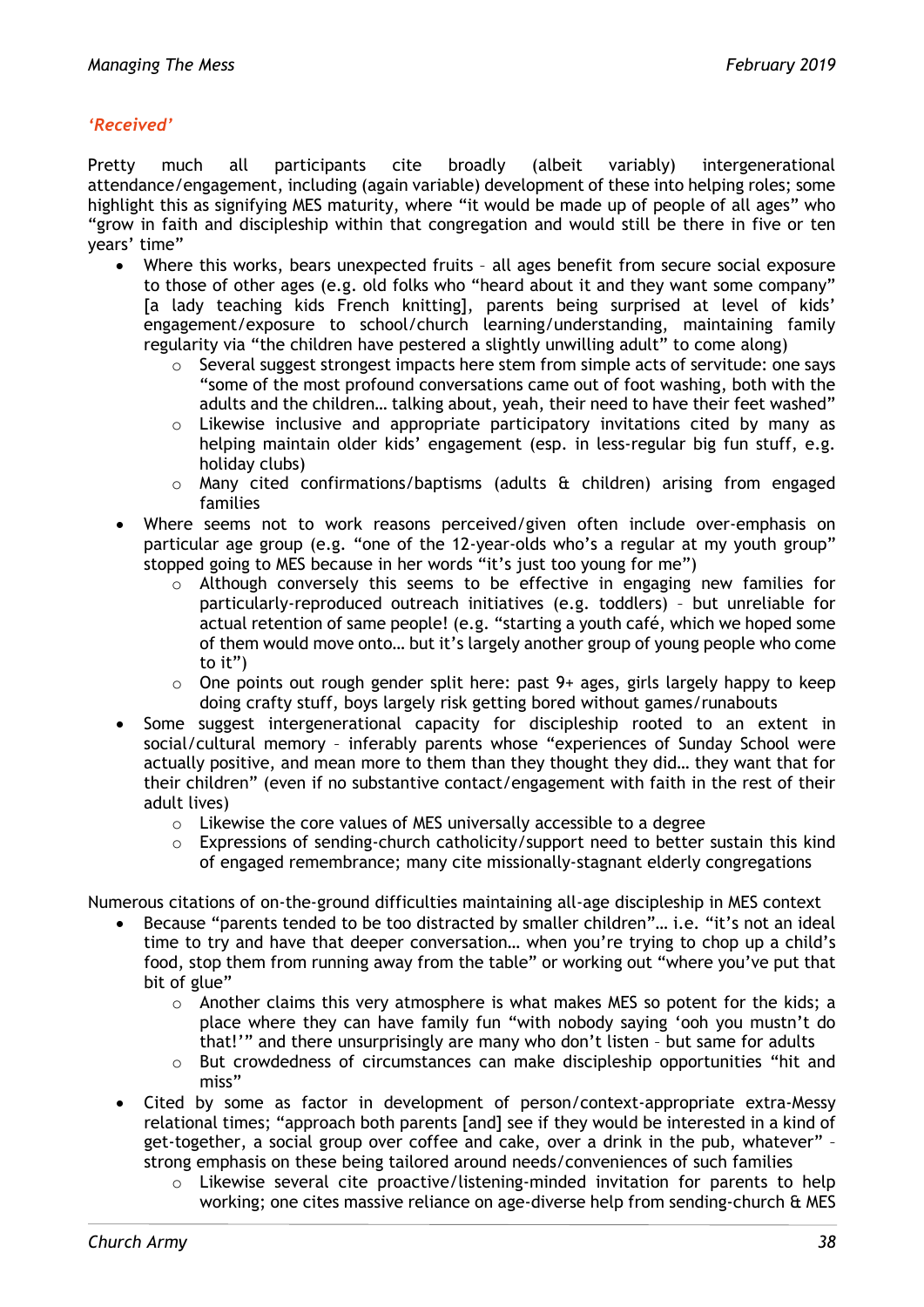attenders, latter who "haven't come to serve, they've come… to be part of the body"

- o Such self-segregation occurs sort of organically, among newcomers adults chat while kids participate in worship/activities. Counteract with pervasion by church families?
- Several instances of MES families further seeking discipleship themselves (via Sundays etc); one story of quite small kids visiting grandparents in Bulgaria, their mum was asked "'what is this Messy Church? They keep talking about it!' [and doing so] in relation to their church there, so they recognise… it's not just like going to a playgroup"
	- $\circ$  One suggests that signs of spiritual development are same in adults & children, i.e. just engaging in clear self-conscious way with content of biblical message
	- o These stories more pronounced in contexts where MES team have community roots (esp. with schools etc)

Fairly widespread [acceptance? apprehension?] that past a certain age kids are hard to keep engaged: one says "they tend to leave when they're about 10 or 11… they've probably got something else", one says "they do move on to other things"; and this has knock-on family effects (cos of "perception that it's a thing you do with your [younger] children" so an "'oh well, that's a phase'" mentality). Unclear dynamics; some teenagers do just "go off their families for a while" according to another or may be simply "too cool to come"

- Only reference where this absent couched in recognition that "we haven't really experienced that yet" as began with v. young bulk of attenders' kids – but "we're probably… potentially getting close to that, if it happens"
- Abruptness of transience cited by some as confusing/upsetting; "you don't know when their last month will be. They don't say, 'I'm leaving now.' They just don't come anymore"
	- o Various potential reasons emergent from children aging; secondary school transitions, parents going back to work, etc
		- Interesting noting that in these anecdotes about Messy parents there seems to be an overwhelming majority of mums (apart from discussions about how MESs were rethunk to be more men-friendly)
- One claims if you're not aiming MES at all ages then those passing a given age may just leave. Another suggests "young people like to be given responsibility… it's an acknowledgement that I'm not a child anymore" as insight retention, if they're "willing to make that transition [into] being integrated" into the MES participatory/active teamwork
	- $\circ$  Another cites effective retained engagement here involving their contributing to the celebration time (after a brief age-segregated activity interlude)

Strange irony that many voice worries over average age (as in too olds) of their teams! This presents genuine concern on long-term staff viability of several MES ("literally we cannot physically run a Messy Church… we haven't got the staff, we haven't got the physical health to do it")

# **Hospitality**

# *'Given'*

Broad common-sense consensus that providing free food was an effectual act of practical service in engaging families (esp. from busier/poorer backgrounds ["they know that their whole family are going to get a good homecooked substantial meal"] – views on solicitation of donations vary but as one puts it & is broadly agreed with, "nor would [this] be something that I would want to impose") with church community. Normal everyday needs become soil for potent gestures: one says "simpler the better I think", another - "for some of those children a dinner table's a bit of a novelty"

o But does entail reliance on group of hopefully-reliable people to resource & cook stuff (several leaders cite gratitude at these people's genuine willing enjoyment of such service)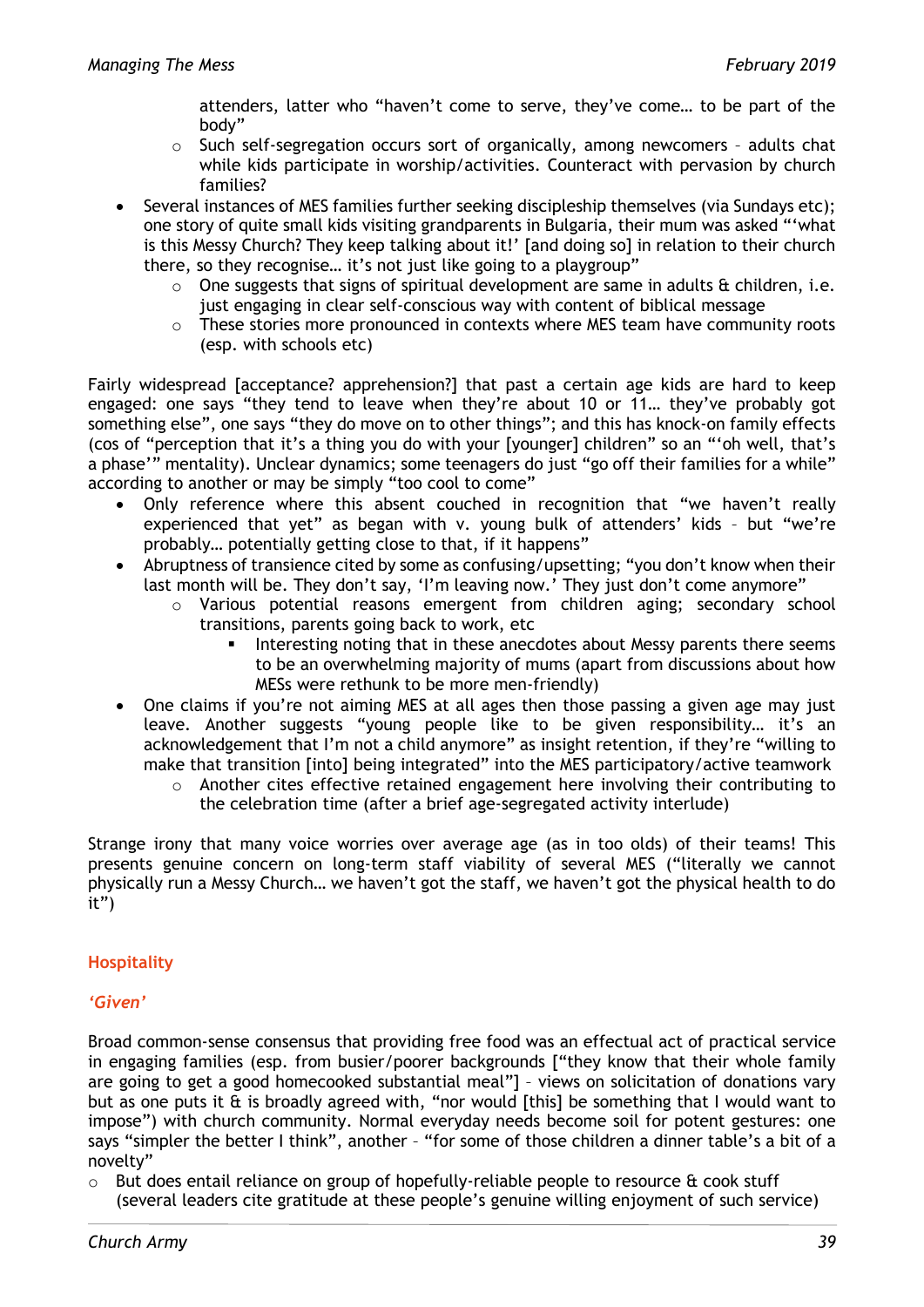- And access to adequate kitchen facilities which some don't & get round it by doing snack-type stuff (sandwiches/puddings) instead
- And goes without saying is consistently resource-intensive (economy aspects)
- $\circ$  People generally eat 3 meals a day, so this becomes highly flexible aspect of community
	- Several do breakfasts/brunches, several late lunches or afternoon teas, several dinners – MES day/time practice varying depending on best fit for attender/team availability

Multiple highlighting of how eating together can pre-empt, provide or prompt organic relationshipbuilding opportunities/capacities. Several anecdotally discuss how naturally this can then spill over into developing community depth outside structured regular MES events (and missional impacts of this when hospitality intentionality sustained: one family served with meal rota asked "why, nobody's ever – why have you done this for us?")

- One adds, "I guess the same'd be true about your pint in the pub or coffee and cake, whatever"
- Interesting structural role of saying grace as fostering collective prayerfulness alongside meals (also development in celebration/teaching of stories about Jesus eating with people)
- Couple cite ways of strengthening fun/participation by getting families cooking together

Hospitality refers to more than food:

- Space! A very practical consideration when Messy groups in small buildings grow larger willingness to move cited as important
	- $\circ$  Also willingness/effectuality of whoever manages the space to consistently respect the service undertaken by MES (some cite too-cold or too-dark church buildings in winter). Leader adaptability in response to such hurdles inferably linked to creative problem-solving or opportunity-seising (e.g. "yeah… actually, during the summer we often have our Messy Church outside which makes it even more open… we got rid of the walls and everybody can come")
	- o & facilities "we need toilets and a kitchen… Definitely the toilets"
	- $\circ$  & social/relational capacities enough team/helpers/growing-Christian-attenders for getting to know well as many seekers or faith-infants (my jargon. ≠ children) as can.
- Many also discuss the need for discernment/listening/inclusivity in way language is used when evangelising/discipling those from non/de-churched contexts. As one puts it, "it's like one of those games where you have to talk but you can't use a particular word or something".
	- $\circ$  Likewise cited as reason to be tentative/shrewd/accessible in giving answers to those questions directly prompted as 'why' of Messy kindness; "you're not going to say, 'well, because the Bible says' – you don't need to say that to do this… say something that says something about you… and about the people who are doing these meals and their generosity of spirit… we know [the biblical ethical underpinnings]'s quite central don't we, but other people don't… and it's not necessarily the right place to tell them"
- Also genuine creation of social space where anyone can join in (even people whose kids are busy or non-existent!) – one states generalised ideal answer to anyone asking can they come, "yes, of course!" & another adds "it needs to be the open door of the church, doesn't it"
	- $\circ$  Suggested implication here of potential avenue for older-kid/pre-teen retention: alter their participation; confer sense of valuedness/involvement if they seem to be getting 'too old to just come as a child' – "let them know you want them to come… you need them to come because we need you to do this for us, we can't manage without you"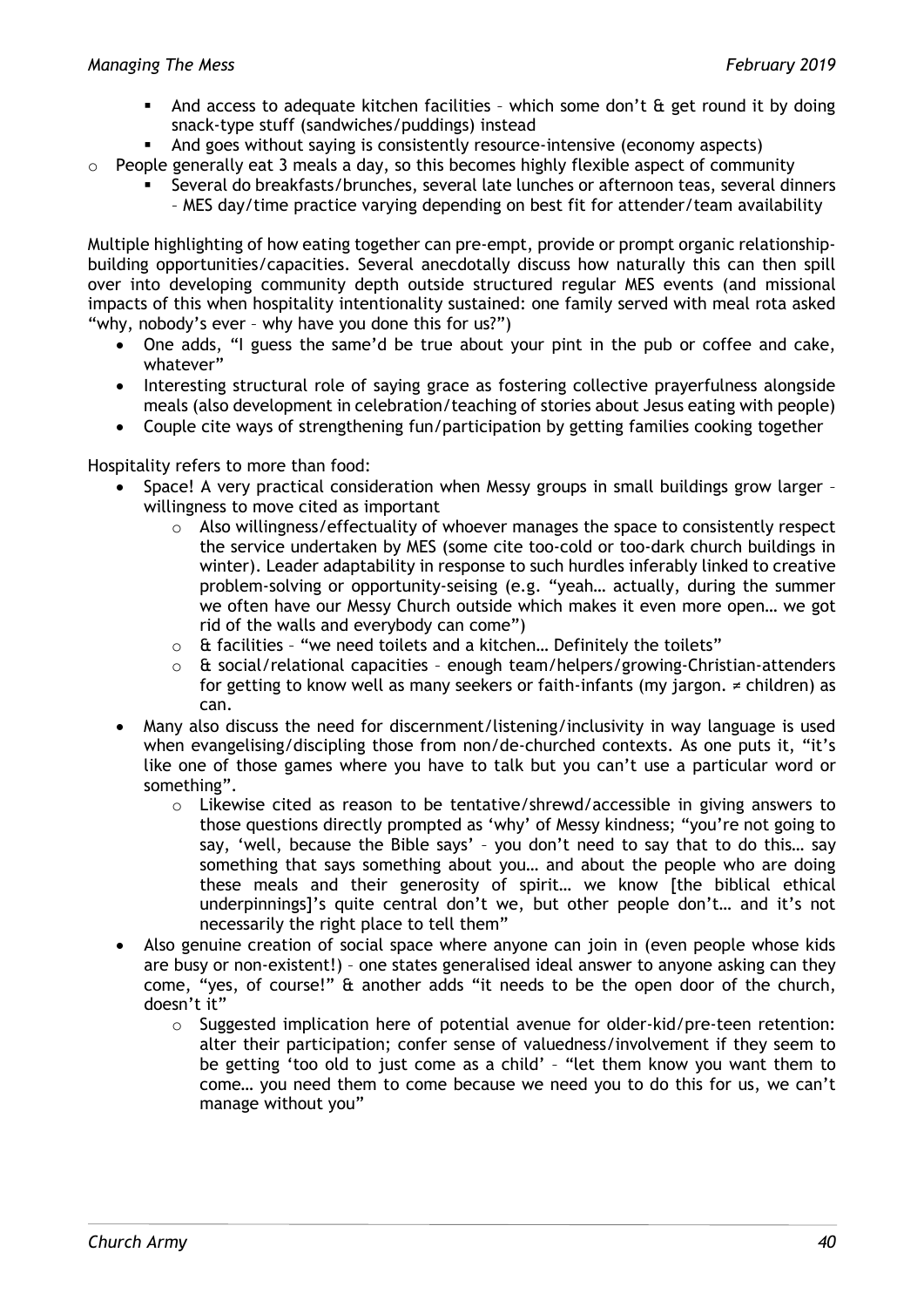# *'Received'*

Multiple citations of [admittedly variable] mutuality in offering hospitality from helpers/attenders. Compare account "she can't hardly stand, let alone anything else… but she cooked it all… brought it all ready prepared, and the people in the kitchen just did the pasta" with "a group of ladies who will provide food for the tea, but sometimes it feels like squeezing blood from a stone" and another who provides cakes "when she remembers"

- Some discuss having found this easier to cultivate when making preparations of hospitality part of creative group activity (e.g. baking bread/cakes together)
- One hefty anecdote discusses encouragement of spontaneous community hospitality in response to losses/troubles within group; two suffering families both received strong/kind support from fellow Messy attenders (one lost a father & "other Messy Church families have just got alongside her and found ways to support her… phenomenal really… cooking meals and taking a meal round in the early days and having the children so she could go to the solicitor's or the coroner's… still being there now, six months on", another had an ill child & "people offered… you know, a decent meal, a heat it up in the microwave kind of thing, while he was having spells in hospital") – comments how this in MES was a whollyvoluntaristic process while in Sunday church "we'd just put a list up wouldn't we"

Consensus in attenders' valuing/enjoying the offered hospitality, albeit for wide array of reasons:

- For examples; tight domestic budgets, relief of mums' things to do, churchgoing kids just like hanging out eating together. One cites a dad who brought daughter but never ate at MES – when asked why not, he said "on [Messy days] I cook a special meal with my wife and we have a bottle of wine. It's our special evening"
	- o Whatever driving motive, it has a potential for bringing about realisations of distinctly spiritual nature of Messy hospitality – one says, "they suddenly think 'hold on a minute, this is different from anything I've been involved with before'." This tied to relationality – MES teams' & leaders' own "willingness to give… our genuine relationships, that we made with intent through Messy Church but being authentic ourselves"
		- One given example of this being particularly important bridge-builder with any attenders who struggle more; "sort of lady with very low self-esteem… she says 'oh I don't know why I come… I don't bring anything' – well, [responds leader] it's your church, I want you to come… you can tell me what Jack might like"
- Suggested this cultivates adults' propensity to donate/participate (e.g. "so then we put a plate out for donations and sometimes it almost meets the costs and other times it doesn't")
- Children, it's broadly suggested, are more-or-less happy with what they're given

Several discuss instances of attenders bringing friends/relatives along to casual hospitality sessions which were less-intimidating entryway into Messy community than 'church service' – suggested value of responsive flexibility

Time/place of MES may make it more 'hospitable' & thus preferable for churchgoers (elderly mentions particularly) who struggle to manage timings in diminishingly-engaging parish presence. Such things also salient considerations in ability accessibility (e.g. "we had a lady on a mobility scooter… and it got to a point where she couldn't easily manoeuvre through to get round to the toilets or out for the meal… because there's so much on the floor")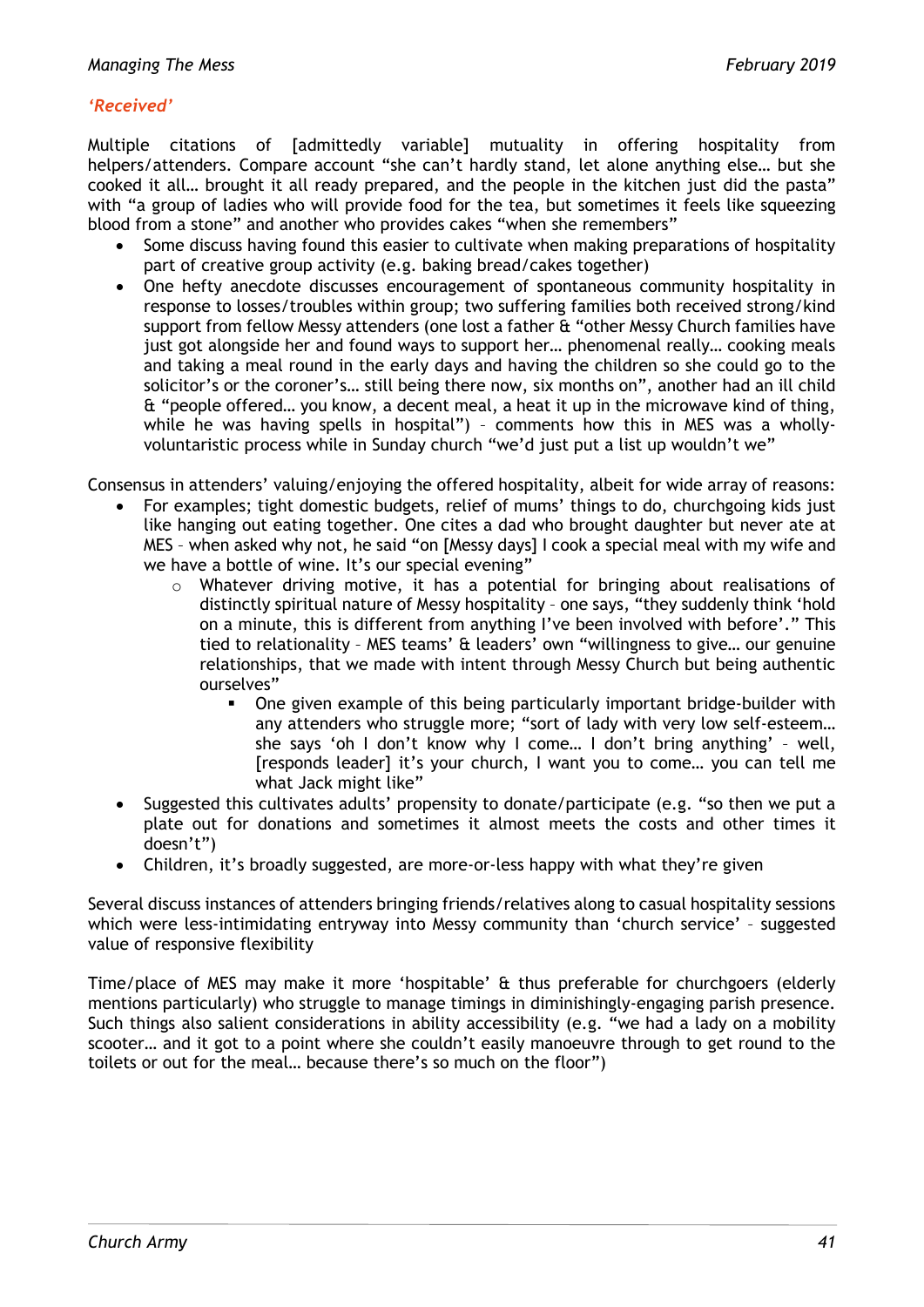#### **Celebration**

#### *'Given'*

Focus on seasonal/festival occasions as opportunities for larger/accessible celebration

- Somewhat hindered by real life & obligations of church folk; "we always struggle in December to have a Messy Christmas because there is so much going on"
	- o One did this "for the whole village… asking one of the schools to host it. To replace the carol service". Several Nativities ("very interactive with kids dressing up and all the rest of it") & carol sessions. Another had tentatively floated notion of "instead of having one of our regular Sunday 10.30 services, either morning prayer or a Christingle, we'll turn our regular worship slot into a Messy Church".
- Numerous account of involving sender-churches in such things; missional capacities even in events relatively obscure/idiosyncratic outside of churches (e.g. pancakes, Pentecost, Celebration of Light, etc), and particularly Easter (several have run events with inherited congregations on this; e.g. from 'Slightly Messy Good Friday' to an 'Egg-stra' Saturday funday)

Several describe situations in which they expressed pleasure at attenders' coming along, implied help in establishing their enjoyment of doing so

Several suggest that gently laying options/possibilities of trying something new/fun before Messies or Sunday church may spur them into becoming engaged/moreso

- "y'know, sort of, 'if you'd enjoyed this, you might enjoy the next Messy Church' or something" (one cites having tried combining Messyish worship with Sunday structures, "with the idea that it would… give [MES attenders] an opportunity to come more than once a month")
	- o Has clear evangelical potential; "if you're all saying 'oh, you should come, it's really good', then that's quite nice" (esp. when kids doing this invitational side)
- Clear practical follow-on from this in MES is actually using something new/fun to engage those there; e.g. games & songs (esp. in holiday club context, where kids may be "spending a whole week immersed in teaching Bible stories" and "singing very Christian songs and we're praying")
	- $\circ$  Can be run as all-age too; "more teaching, because it's over three days, it's sort of more intense… it is deeper for families"

Several claim that celebration key space/time for talking about biblical truth in applied collective ways

- One says "most talk about discipleship… [happens] when you're drawing it all together, pulling the themes together… it's perhaps there that there's a little bit more than just a question but more that asks… where you might share a little bit personally… so you're sort of sowing the seed in that way, without using the word discipleship but sort of saying you know, for those people who are Christians or who want to follow – this is the kind of thing we do. And that tends to come out, I think, in the celebration time more than any other"
	- o Another adds MES that congregation "kind of accepts that you're going to talk like that in the celebration time" (non-alienating because of purposeful context/tone?) & this provides opportunity for gently introducing Christian terms/concepts into familiarity
		- Linguistic element still demands discernment; "we tell the story and talk about what – in a simplish way – what that means"
	- $\circ$  Some add that such times are perhaps not as fully spiritually-nutritious as needed for growing deeper disciples, and may require supplementation; "giving them more of a broader or wider experience of worship other than just the fifteen-minute celebration"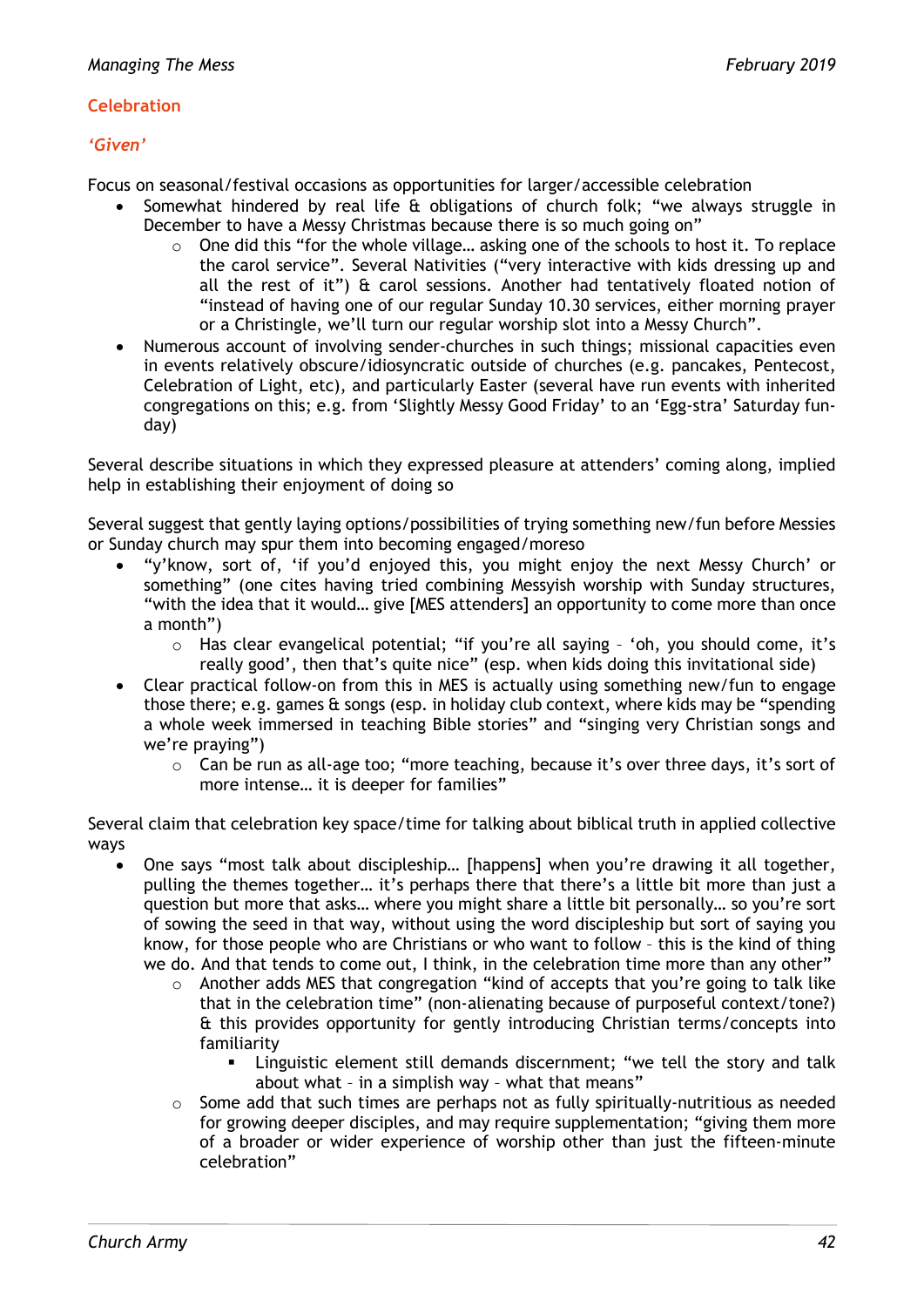One discusses holding longer celebration time in village hall nearby (more like a family service than MES, or "a hybrid, really… like an all-age talk with a theme, maybe… half an hour to forty minutes as opposed to fifteen")

#### *'Received'*

Numerous claims that fun helped kids engage with content more closely & apply understandings to discipleship through playful learning (one puts it, "if they kind of go… 'well, actually, hey, it's great fun to worship God'… actually I think that's a really positive thing")

- Examples of "using a game to teach in a practical way that I think the child could relate to", giving earlier "a thought for them, that might then be referred to in celebration", providing space & encouragement for kids to share back into time any reflections/questions/etc
	- o Caveat here of whether they're listening (which several cite as "definitely an indicator" of early discipleship)
- Closely tied perhaps to concern of one that "we are necessarily in the worship time there providing sufficient meat to fully feed an adult – erm, not – or a mature Christian"
	- $\circ$  But several references to team/attenders finding/being led ways into further exposure

Several citations of attenders who literally come along because they find it fun – e.g. "I had a couple of mums say to me once, 'this is our night out, Messy Church'", another cites "quite small children" who nagged relatives on holiday because they missed going to MES, one knows a woman who it is (apparently not unreasonably) suspected "goes to all the Messy Churches in the area... [she] just loves Messy Church... so she's very enthusiastic about it, but I think then goes to lots and lots of children's things in different churches"

• One suggests early attendance may be characterised by "a kind of novelty" (esp. at bigger one-off events with sense of "ceremony and family occasion about it", though these do seem to be helpful in mobilising MESfolk into contact with Sunday congregation & uptake good generally) but these attenders may mature toward Messy becoming "kind of the norm in people's sort of experiences", as they grow into community. Another says "people walk into ours and they just say, 'wow, what an amazing atmosphere', you know"

# **Creativity**

#### *'Given'*

Several participants' contributions imply flexibility/adaptability/creativity an embedded element of MES leadership/organisation in both social & structural considerations

- Resource intensive but collectively managed; "we all will muck in together and get our own bits and pieces… we've got a sort of, great big cupboard with things in because we need extra"
- One "there's a formal version and a less formal version… or there's a 'you can write your own' version". Another says of a resource freely produced for MES services "if you don't like what I've done, you can edit it"
- Celebration of helpers who do this well; "Martha's brilliant… she's got loads of ideas"
	- $\circ$  But suggestion of potential prescriptivism/overdependence on MES resources, infer from one participant's outright surprise at another's capacity for invention [re; science challenges] "where d'you get the -" "Oh we just make them up, or find it –" "You can make it up? That's not written anywhere or in a book?"
		- Great partial quote on how-to-facilitate new stuff "if you google"

Creativity sessions broadly acknowledged as being valuable times of biblical exploration & spiritual discussion; many utilise prompts/sheets with "an 'I wonder' question" or "the outline of what the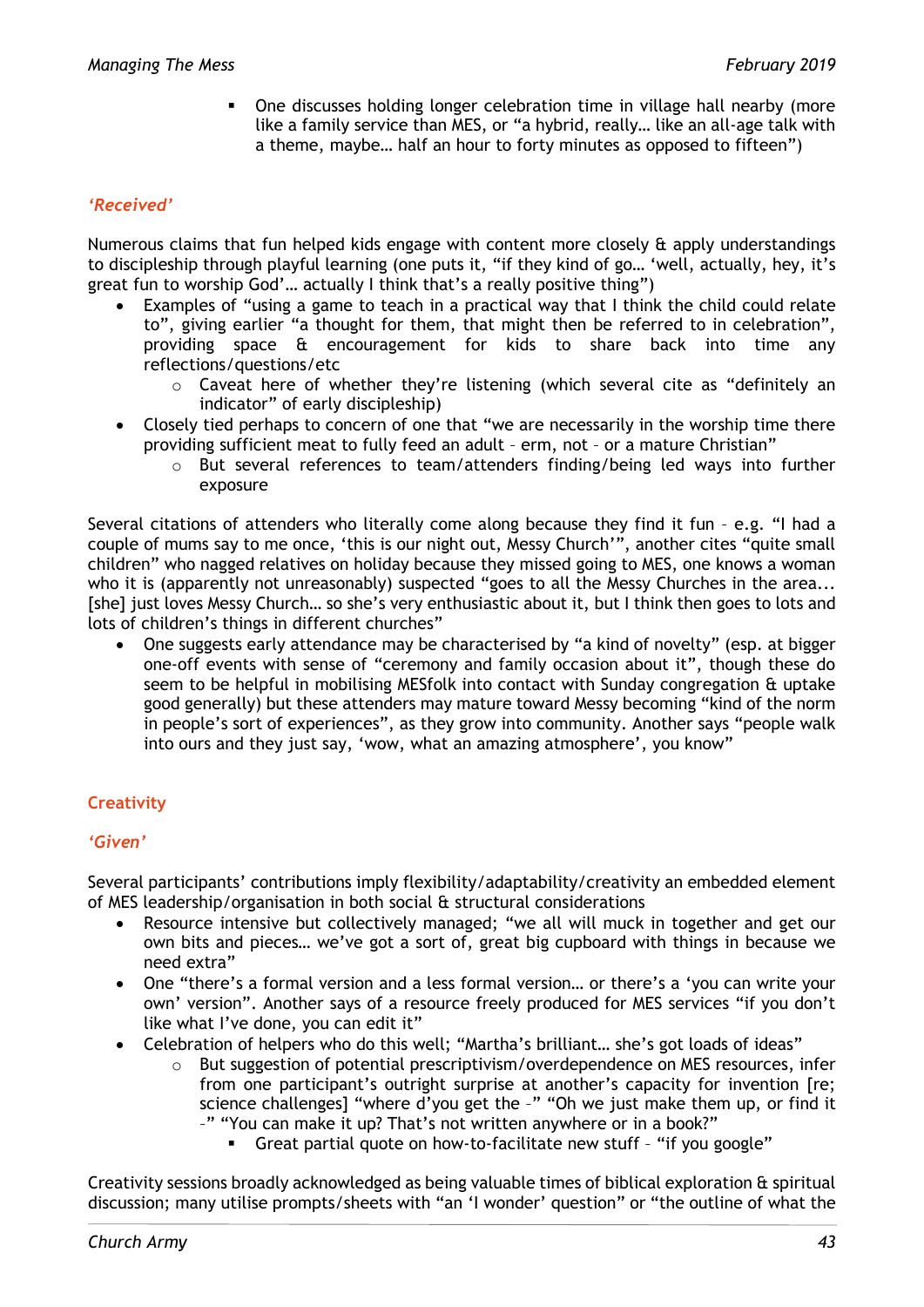activity is and then the 'talk about' underneath" on the craft tables, from which "can sometimes bring on a conversation… finding out how they feel about something… not with any pressure but just 'how do you think about that?'" – further linking in themes "can hone in a particular aspect of something" if explained/connected clearly, and tactile nature of creatively "making something or doing something [is] much more physical than just going to church and listening… [it] can help to explore stories in a different way… because it's so much more engaging". Themes generally connected to biblical stories as "a way of sort of introducing it"

- Subject again to having adequate team.
- Also discernment required to "make sure that the activities time… includes things that are appealing to children and adults of all different ages and abilities". And genders (one gives e.g. of "calling to girls with a trayful of gloop… which they may enjoy, but" on other side of room "our boys need a challenge, there's no two ways about it")
	- o Variety helps; offer "some that the older ones will [do] and don't need to do all eight... they're just gonna sit there... spend ages doing it and love the detail" alongside "quick paint whatever ones that the little ones can jiggle between"

One participant expressing difficulty with this as vehicle for spiritual engagement; "for me personally… I don't know whether I wouldn't find craft particularly my way in… I find that unsatisfying"

- Another cites value of offering alternatives in case attenders feel similarly, example of a café church which is "not Messy Church, but sometimes some of the things they do look a bit like it" & rather than variety of just crafts "you might well have a craft and an alternative"
	- o e.g. "putting in growbags or pots to grow" plants to build on discipleship themes, or science/nature quiz challenge trivia for older kids to try to answer
	- Or providing more contemplative spaces (some still with craft tables but quietly) where focus on gentle conversation & prayer
- Though unpredictable how much people will/won't enjoy something new to them; one cites unexpectedly enthusiastic uptake from Sunday congregation on Messy engagement quiz that "we did in church… sort of as banter between us"

# **'Received'**

Open-style creativity in way MES is planned/done allows much space for attenders to become helpful participants in range of unpredictable ways; many cite such offers/opportunities in running crafts

- One "researches what we're doing… she'll come with a craft and says 'I've researched it on the internet and I've come up with these ideas"
	- o This arguably fosters discipleship; "her knowledge is growing because she's learning about what we're going to do"
	- o Another voices concern over maintaining such dynamic capacities, for fear that "you'd just carry on doing the same thing… cos you can't be bothered to think of what else to do… [or] you've always done it that way"
		- Some cite MES-style activities going down surprisingly well in Sunday congregations.
		- One discusses how older children who've "sort of grown up with us… been with us a long time" seemingly become less enthusiastic about crafts, and so new activities are needed (e.g. group games, science challenges) which "the older ones love… the physical action challenge whatever that may be, that keeps them coming"
- Inventiveness-sharing commonly-recurring implication of statements (e.g. "we probably got the idea off you" – also mention of MES conference where much idea/experiencepooling was going around discussions), which leaves organisational space in teams for those